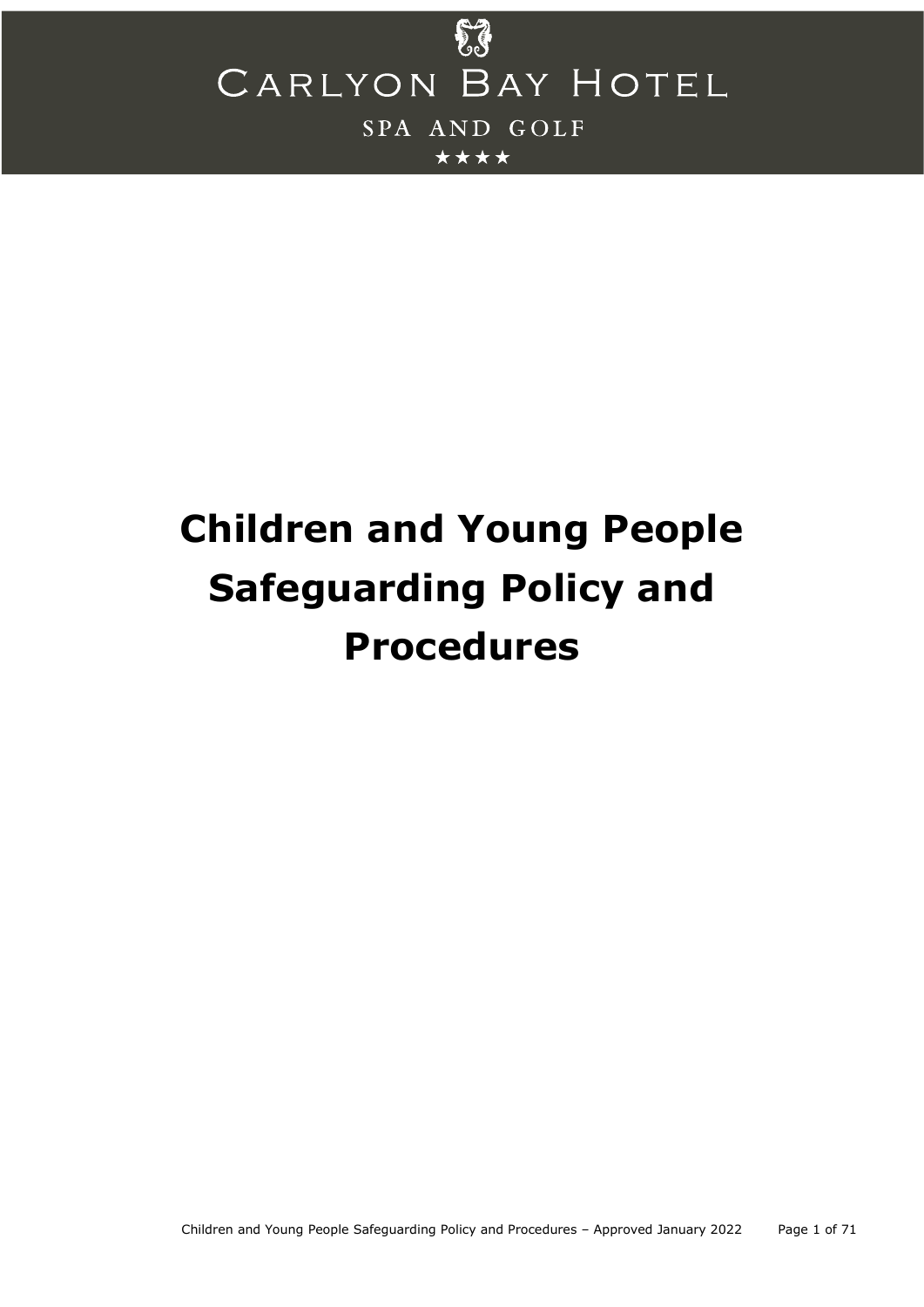\*\*\*\*

## **Contents**

| Safeguarding Policy Statement                                             |                |  |
|---------------------------------------------------------------------------|----------------|--|
| Procedures:                                                               |                |  |
| 1. Recruitment and training                                               | <u>5</u>       |  |
| 2. Complaints, concerns and allegations                                   | 6              |  |
| 3. Flow Charts                                                            | $\overline{9}$ |  |
| 4. Emergencies and incidents                                              | 11             |  |
| 5. Supervision                                                            | 12             |  |
| 6. Good Practice Guidelines                                               | 12             |  |
| 7. Useful Contacts                                                        | 16             |  |
| <b>Supporting Documents</b>                                               |                |  |
| 1. Volunteer/Staff Job Application form                                   | <b>View</b>    |  |
| 2. Self-disclosure                                                        | <b>View</b>    |  |
| 3. References                                                             | <b>View</b>    |  |
| 4. Code of Conduct for coaches and volunteers                             | <b>View</b>    |  |
| 5. Code of Conduct for Young Golfers                                      | <b>View</b>    |  |
| 6. Code of Conduct for Parents/Carers                                     | <b>View</b>    |  |
| 7. Managing Challenging Behaviour                                         | <b>View</b>    |  |
| 8. Incident Report Form                                                   | <b>View</b>    |  |
| 9. Accident Report Form                                                   | <b>View</b>    |  |
| 10. Junior Profile and Parental Consent Forms                             | <b>View</b>    |  |
| 11. Photography Consent                                                   | <b>View</b>    |  |
| 12. Parental Guidance                                                     | <b>View</b>    |  |
| 13. Managing Young People on Away Trips                                   | <b>View</b>    |  |
| 14. Social Media Guidance                                                 | <b>View</b>    |  |
| 15. Whistleblowing Policy                                                 | <b>View</b>    |  |
| 16. England Golf DBS Flowchart                                            | <b>View</b>    |  |
| 17. Categories of Child Abuse                                             | <b>View</b>    |  |
| 18. Club Welfare Officer Poster                                           | <b>View</b>    |  |
| 19. Safeguarding Children and Young People - a short guide<br><b>View</b> |                |  |
| 20. Photography Policy                                                    | <b>View</b>    |  |
| 21.Anti-Bullying Policy                                                   | <b>View</b>    |  |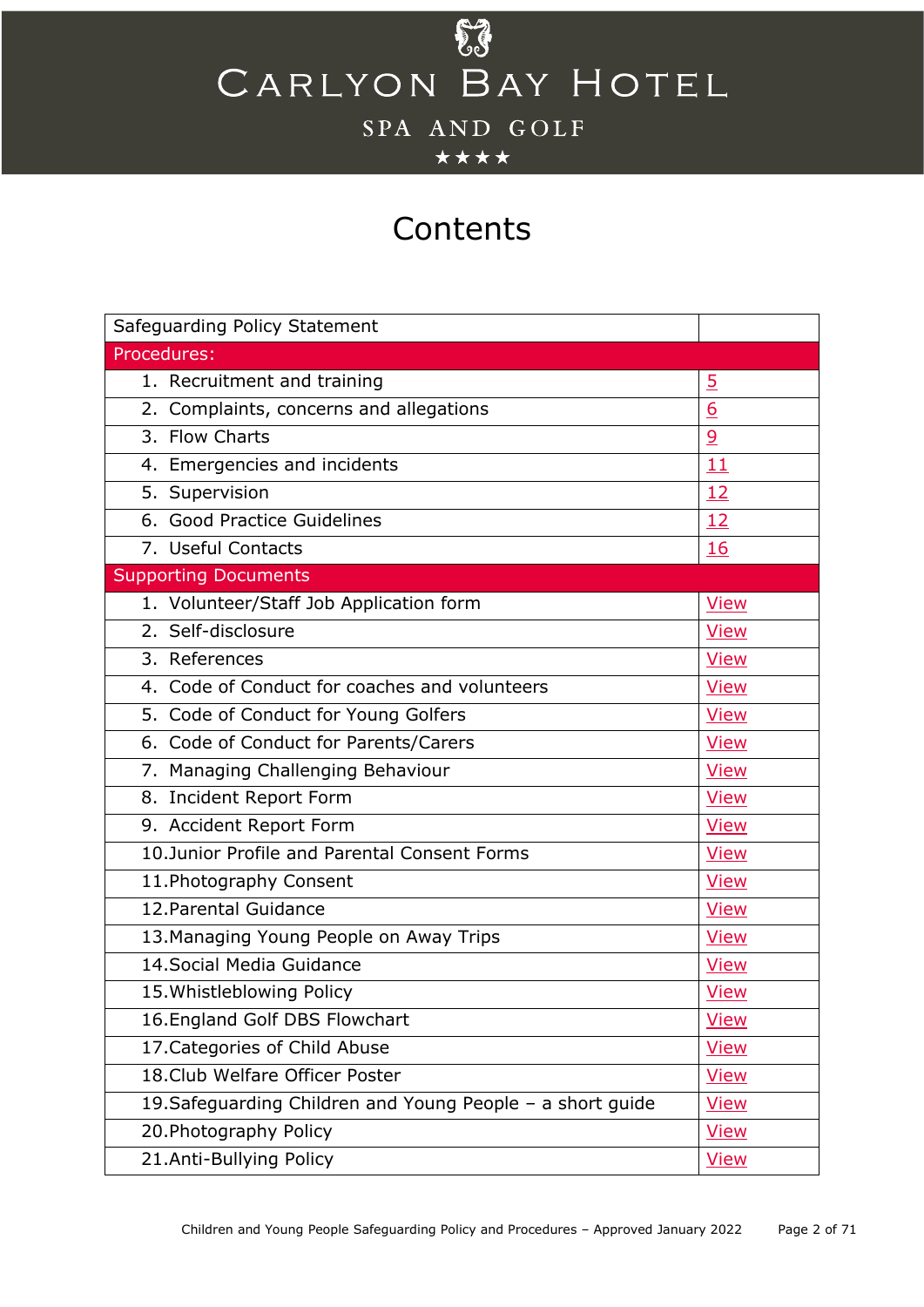

## Children and Young People Safeguarding Policy

## **Introduction**

Everyone working with children and young people has a responsibility for keeping them safe, irrespective of their role, whether they are paid members of staff or volunteers.

England Golf is committed to ensure that the sport of golf is one within which all participants can thrive in a safe environment and that all children and young people have an enjoyable and positive experience when playing golf.

## Key principles

- The welfare of children is paramount.
- A child is defined by law in England and Wales as a person under the age of 18 years.
- All children, regardless of their Age, Race, Religion or Belief, Disability, Gender identity or Sexual Orientation, have the right to protection from abuse.
- All concerns and allegations of abuse and poor practice will be taken seriously and responded to swiftly and appropriately.
- All children have the right to be safe.
- All children have the right to be treated with dignity and respect.
- The Carlyon Bay Golf Club will work with children, their parents/carers and external organisations to safeguard the welfare of children participating in golf.
- We recognise the authority of the statutory agencies and are committed to complying with Local Safeguarding Children Board Guidelines (LSCB), Working Together under the Children Act 2004, and any legislation and statutory guidance that supersedes these.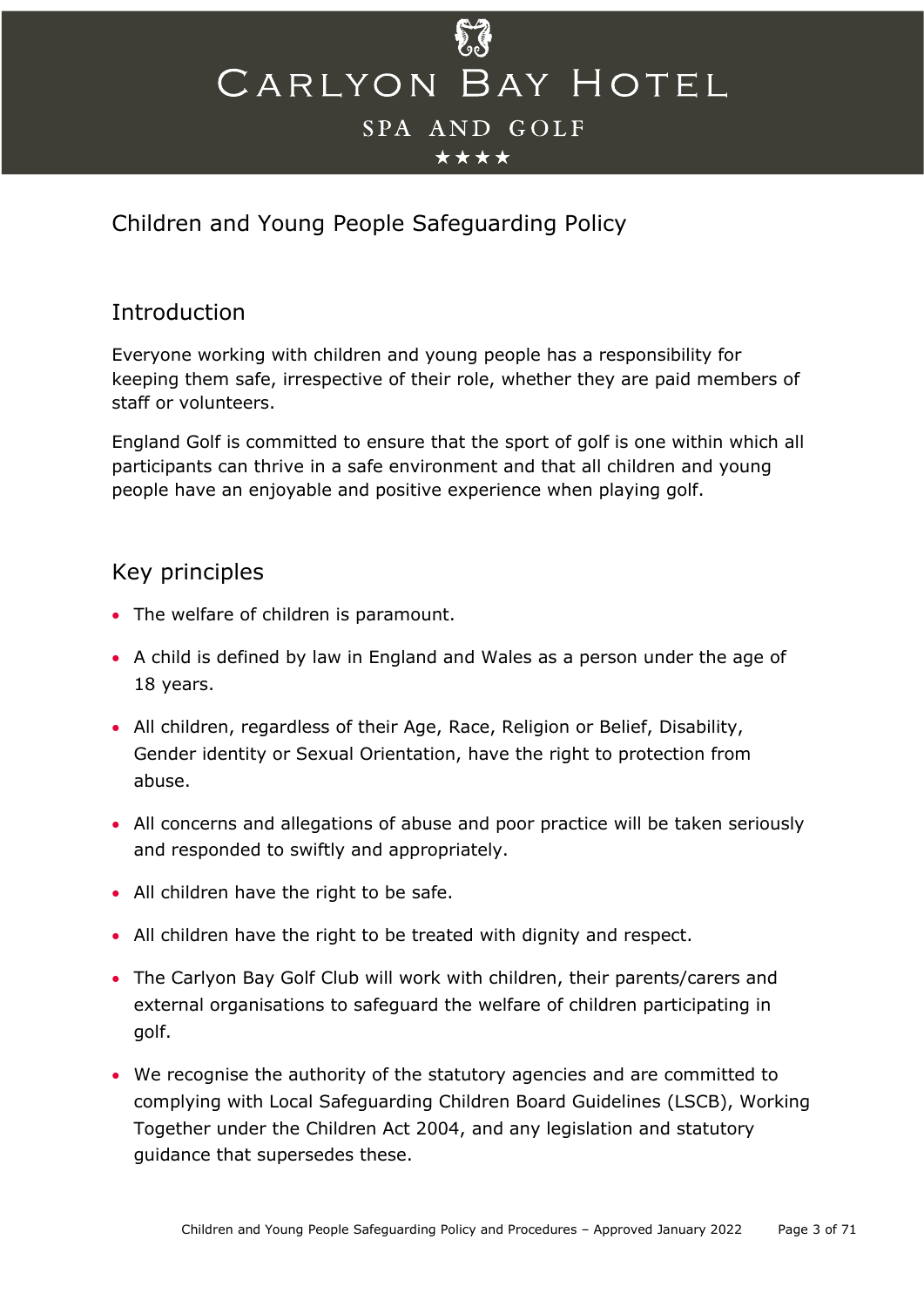

- The Carlyon Bay Golf Club is committed to working in partnership with other key UK Golf Bodies to continually improve and to promote safeguarding initiatives across the sport.
- The Carlyon Bay Golf Club owes a legal duty of care to children on their premises or engaged in their activities. That duty is to take reasonable care to ensure their reasonable safety and the duty is higher than it would be for adults.

## Objectives

The Carlyon Bay Golf Club aims to:

- Provide a safe environment for children and young people participating in golfing activities and try to ensure that they enjoy the experience.
- Ensure robust systems are in place to manage any concerns or allegations.
- Support adults (staff, volunteers, PGA Professionals, coaches, members and visitors) to understand their roles and responsibilities with regard to their duty of care and protection of children.
- Provide appropriate level training, support and resources for staff, volunteers & coaches to make informed and confident responses to specific safeguarding issues and fulfill their role effectively.
- Ensure that children and their parents/carers are informed and consulted and, where appropriate, fully involved in decisions that affect them.
- Reassure parents and carers that all children and young people will receive the best care possible whilst participating in club activities and communicate Policy and Procedure to them through website/letter/consents.

## Responsibilities and implementation

The Carlyon Bay Golf Club will seek to promote the principles of safeguarding children by:

• Reviewing their policy and procedures every three years or whenever there is a major change in legislation. Guidance from England Golf will be sought as part of the review process.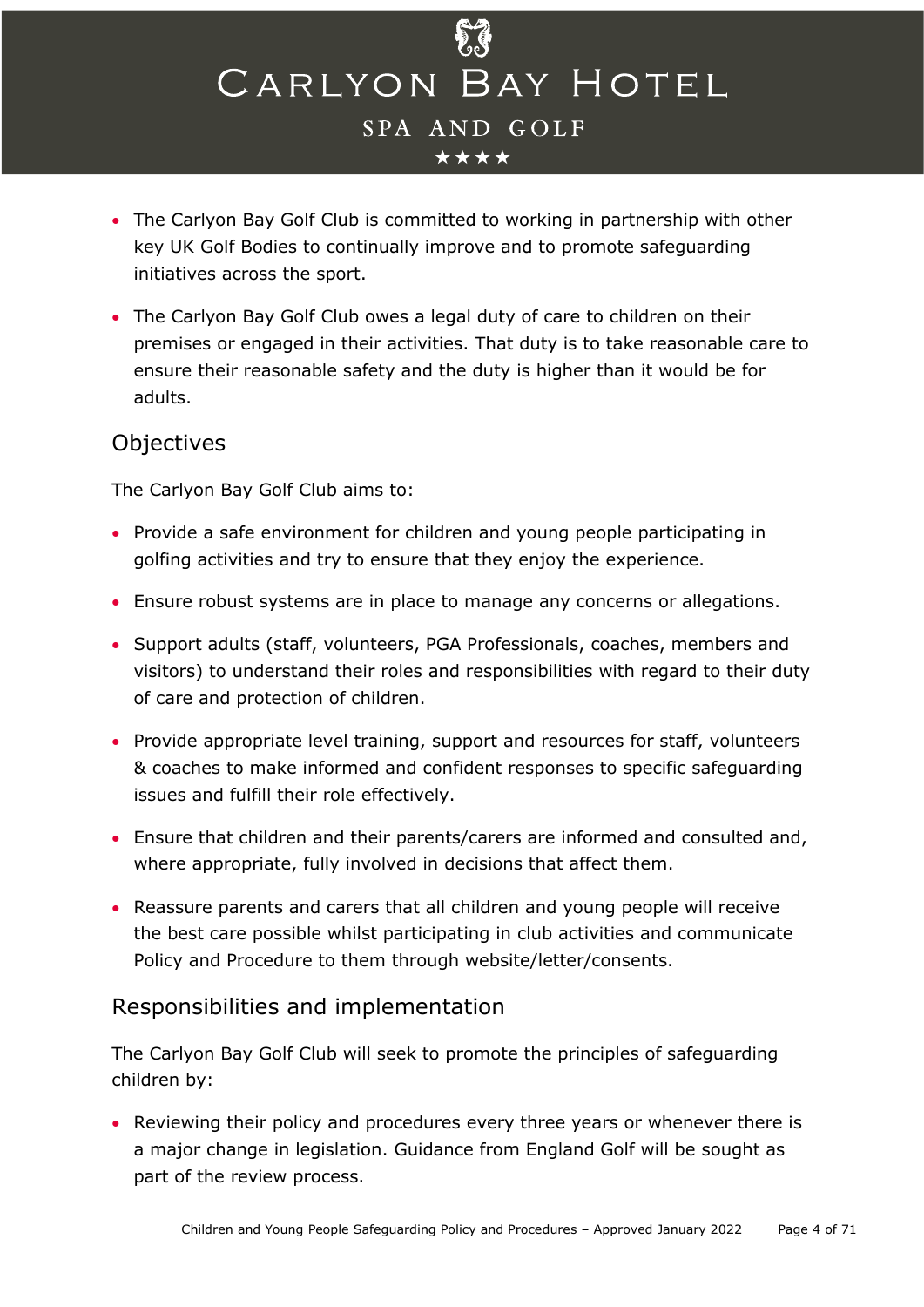

- Conducting a risk assessment of club activities with regard to safeguarding and take appropriate action to address the identified issues within suitable timescales.
- Using appropriate recruitment procedures to assess the suitability of volunteers and staff working with children and young people in line with guidance from England Golf.
- Following National Governing Body (NGB) procedures to report concerns and allegations about the behaviour of adults and ensuring that all staff, volunteers, parents and children are aware of these procedures.
- Directing staff, volunteers & coaches to appropriate safeguarding training and learning opportunities, where this is appropriate to their role.

## <span id="page-4-0"></span>1. Recruitment and training

The Carlyon Bay Golf Club will endeavour to ensure that all volunteers and staff working with children and young people are appropriate and suitable to do so, and that they have all the information they require to undertake their job effectively and appropriately.

Each role which involves an element of responsibility with regard to children, particularly those involving the regular supervision of children, whether voluntary or paid, should be assessed by the recruiting body to establish which qualifications, checks and other requirements are necessary. These will include the following:

- An application form **(Appendix 1)**
- A self-disclosure form **(Appendix 2)**
- References from 2 people **(Appendix 3)**
- A signed Code of Conduct **(Appendix 4)**
- A Disclosure & Barring Service (DBS) check on people involved in 'regulated activity' with children **(Guidance on Regulated Activity & DBS- Appendix 16)**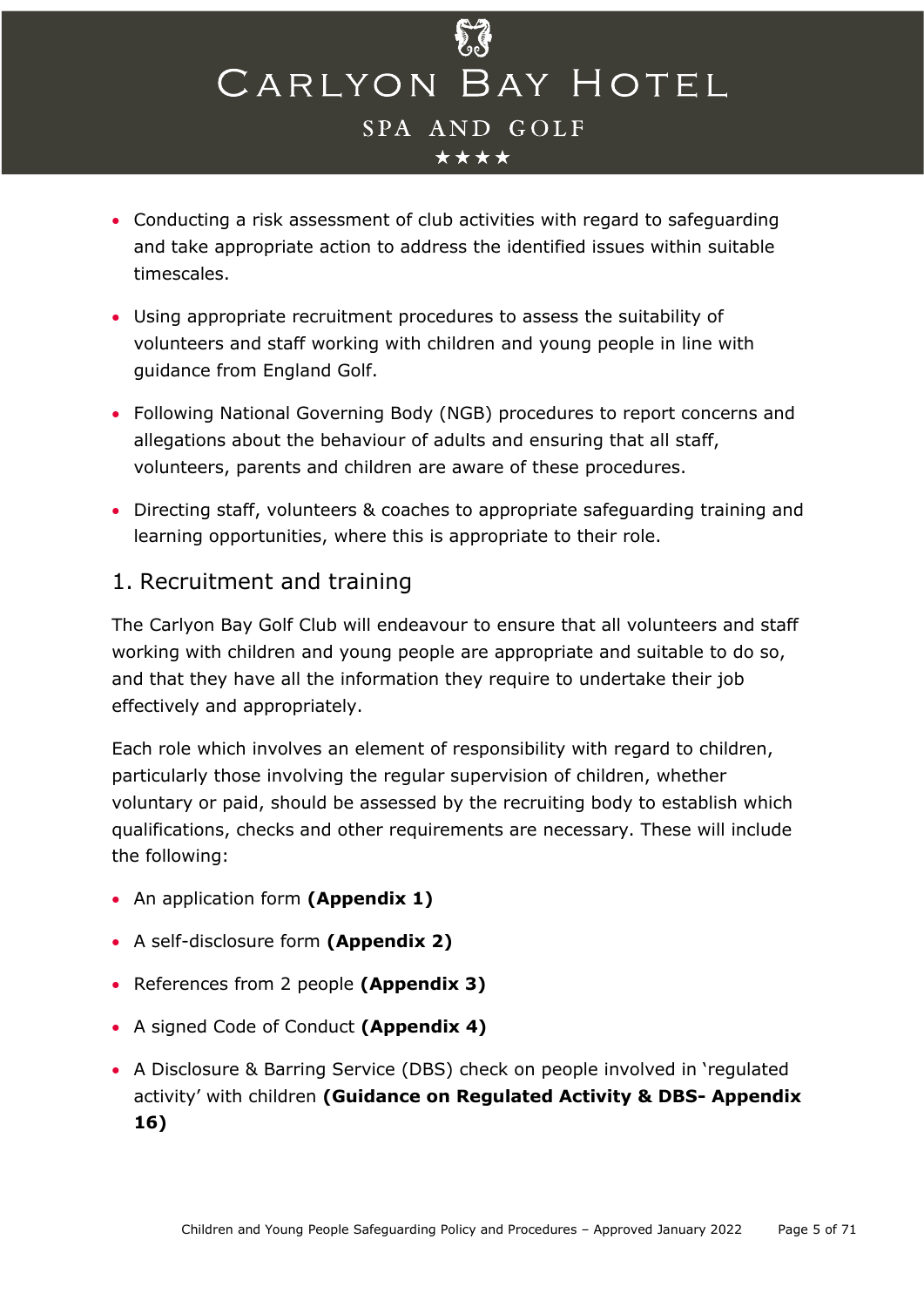

Details of the requirements and the qualifications and checks of individuals will be recorded by the Club Welfare Officer/Secretary/Manager who will also hold copies of the necessary Safeguarding and Protecting Children (SPC) certificates. The nominated person will possess all relevant and appropriate contact details of all staff / volunteers and other relevant bodies.

All staff, volunteers & coaches will be offered access to appropriate child protection training. The Carlyon Bay Golf Club recommends attendance at the UK Coaching Safeguarding and Protecting Children (SPC) workshop and will ensure that all volunteers and staff who have significant contact with children attend. An online UK Coaching refresher course should be completed and repeated every three years for those involved in "Regulated Activity."

All staff, volunteers & coaches working with children and young people will be asked to read and become familiar with the Carlyon Bay Golf Club Safeguarding Policy and Procedures.

All staff, volunteers & coaches involved with children and young people will be asked to read the Carlyon Bay Golf Club Code of Conduct relevant to their role, and sign to indicate their understanding and agreement to act in accordance with the code. The code is linked to the Carlyon Bay Golf Club s Disciplinary Procedures. **(Codes of Conduct-Appendix 4,5,6)**

The Carlyon Bay Golf Club are committed to the fact that every child and participant in golf should be afforded the right to thrive through being involved in sporting activity for life, in an enjoyable, safe environment, and be protected from harm. The Carlyon Bay Golf Club acknowledge the additional vulnerability of some groups of children (e.g. disabled, looked after children, those with communication differences). The Carlyon Bay Golf Club will ensure that the environment is appropriate for the child, and tailored to their needs so that they have a positive experience of their sport without risk of harm.

## <span id="page-5-0"></span>2. Complaints, concerns and allegations

**2.1** If a player, parent/carer, member of staff or volunteer has a concern about the welfare of a child, or the conduct of another child/young person or an adult (whether they are a parent, coach, member, or otherwise), these concerns should be brought to the attention of the Club Welfare Officer without delay. The person reporting the concern is not required to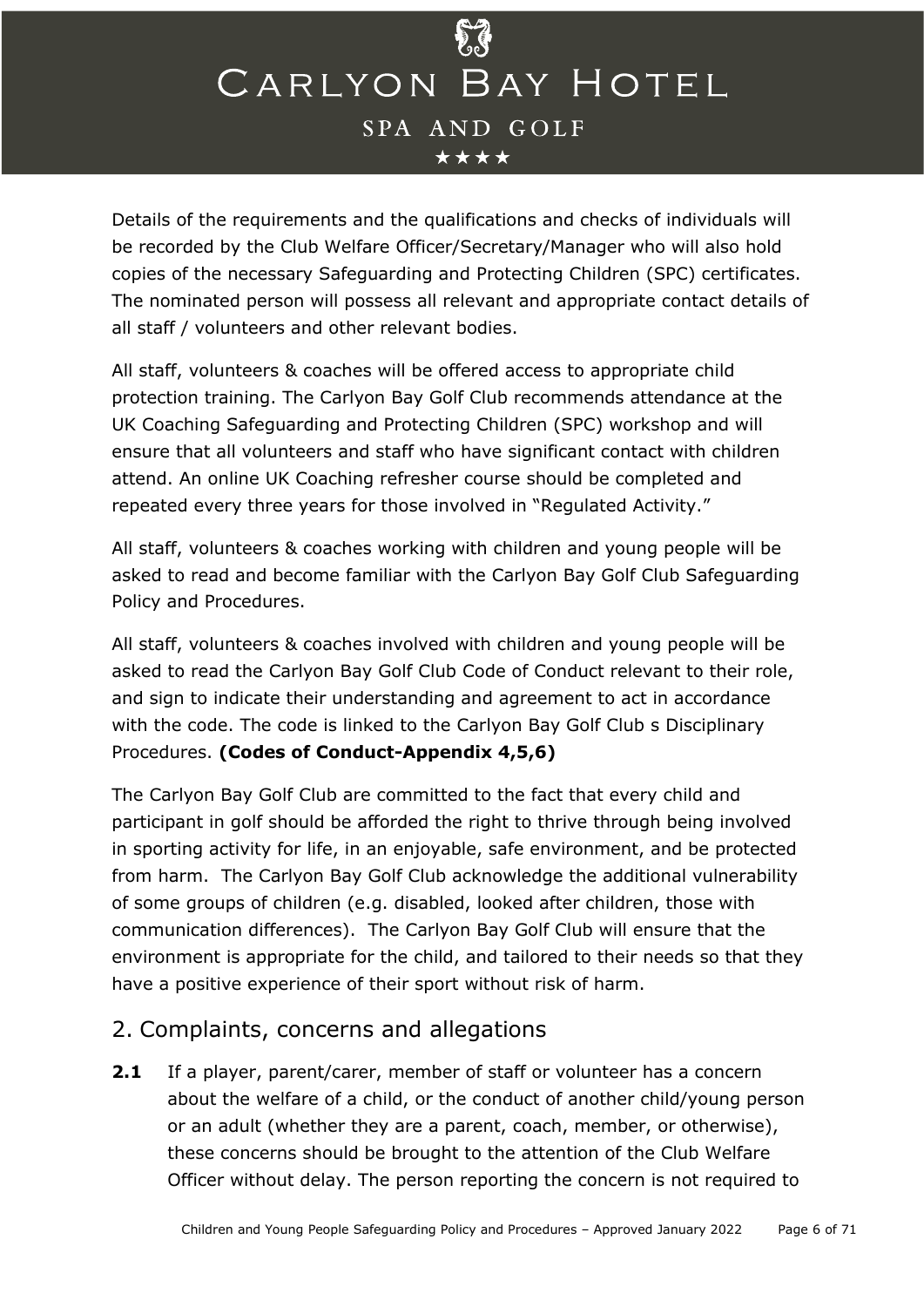

decide whether abuse has occurred, but simply has a duty to pass their concerns and any relevant information to the Welfare Officer. Please refer to Flowcharts 1 & 2 for further details (see below).

- **2.2** All concerns will be treated in confidence. Details should only be shared on a "need to know" basis with those who can help with the management of the concern.
- **2.3** Concerns will be recorded on an Incident Report Form and sent to the England Golf Lead Safeguarding Officer and retained confidentially within the club. The England Golf Lead Safeguarding Officer can assist with completion of this form if required, tel: 01526 351824. **(Incident Report Form-Appendix 8)**
- **2.4** The Carlyon Bay Golf Club will work with England Golf and other external agencies to take appropriate action where concerns relate to potential abuse or serious poor practice. The Carlyon Bay Golf Club disciplinary procedures will be applied and followed where possible.
- **2.5** In the event of a child making a disclosure of any type of abuse, the following guidance is given:
	- Reassure them that they have done the right thing to share the information
	- Listen carefully
	- Do not make promises that cannot be kept, such as promising not to tell anyone else
	- Do not seek to actively question the child or lead them in any way to disclose more information than they are comfortably able to: this may compromise any future action. Only ask questions to clarify your understanding where needed e.g. can you tell me what you mean by the word XXXX?
	- Record what the child has said as soon as possible on an incident report form.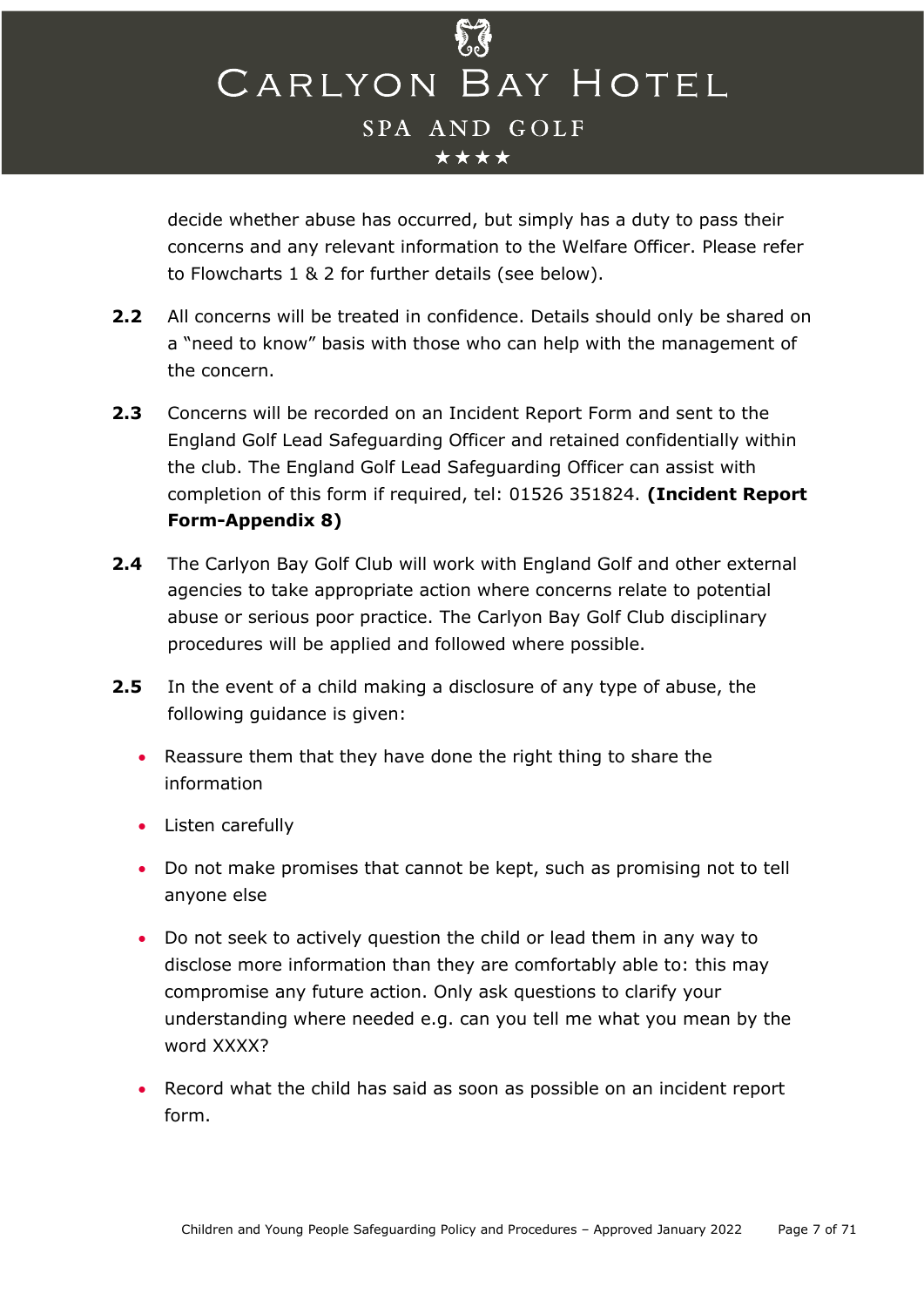

- You should explain to children, young people and families at the outset, openly and honestly, what and how information will, or could be shared and why, and seek their agreement.
- Parents or Carers should be informed if the allegation does not involve them.
- **2.6** The NSPCC Helpline is available to discuss concerns regarding poor practice and abuse in confidence with members of the public who need support. Those with concerns are encouraged to use this service. The Helpline number is 0808 800 5000.
- **2.7** Safeguarding children and young people requires everyone to be committed to the highest possible standards of openness, integrity and accountability. The Carlyon Bay Golf Club supports an environment where staff, volunteers, parents/carers and the public are encouraged to raise safeguarding and child protection concerns. Anyone who reported a legitimate concern to the organisation (even if their concerns subsequently appear to be unfounded) will be supported. All concerns will be taken seriously. **(Whistleblowing Policy-Appendix 15)**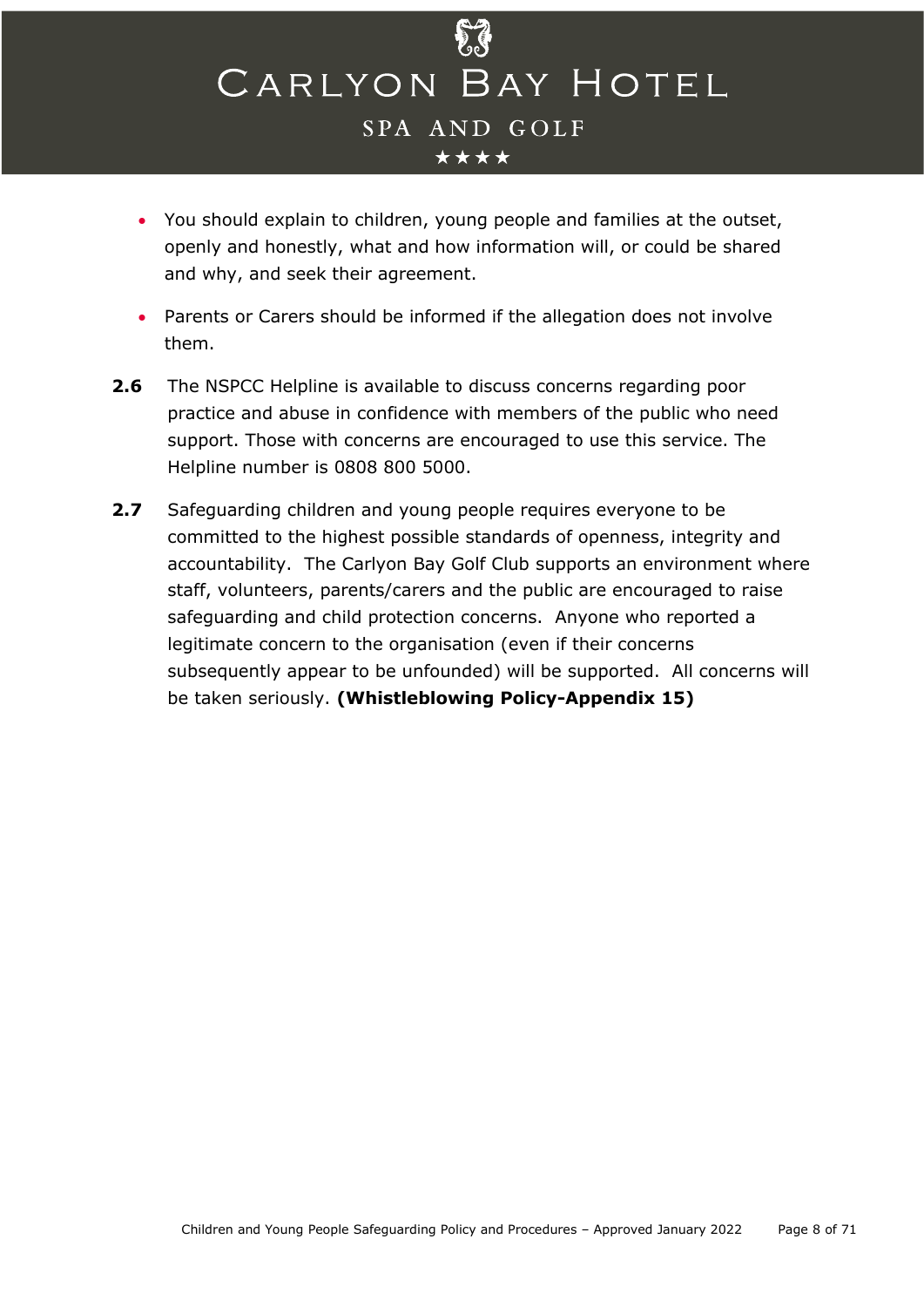

## <span id="page-8-0"></span>3. FLOWCHART 1

## **What to do if you are worried about what is happening to a child outside of the Club (but the concern is identified through the child's involvement in golf)**



\* If for any reason a Club Welfare Officer is not in post or is unavailable a principle of least delay is important. Please contact the England Golf Lead Safeguarding Officer 01526 351824 [safeguarding@englandgolf.org](mailto:safeguarding@englandgolf.org)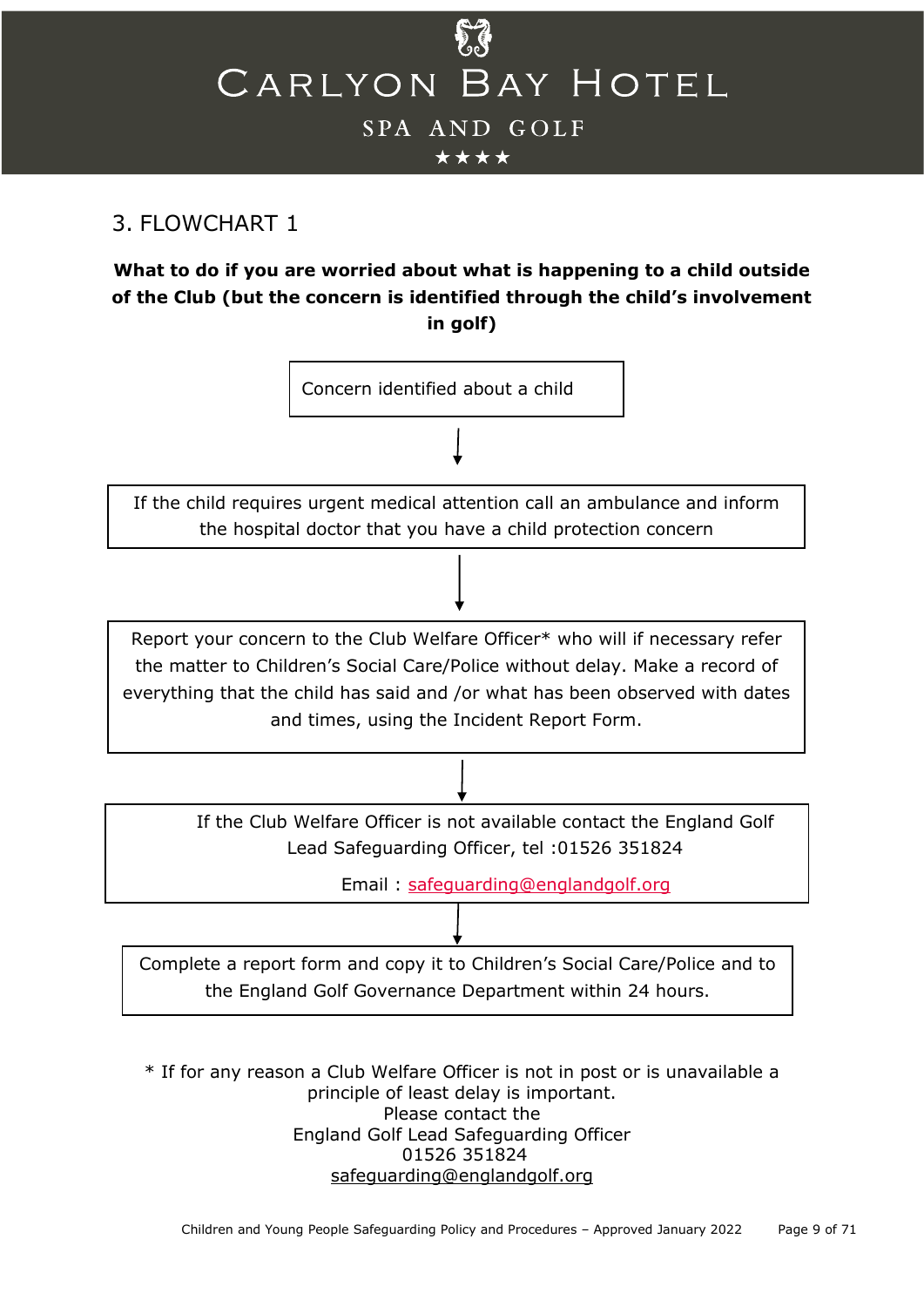

\*\*\*\*

## FLOW CHART 2

**What to do if you are worried about the behaviour of any member, parent/carer, volunteer, staff, Professional, coach or official in golf.**

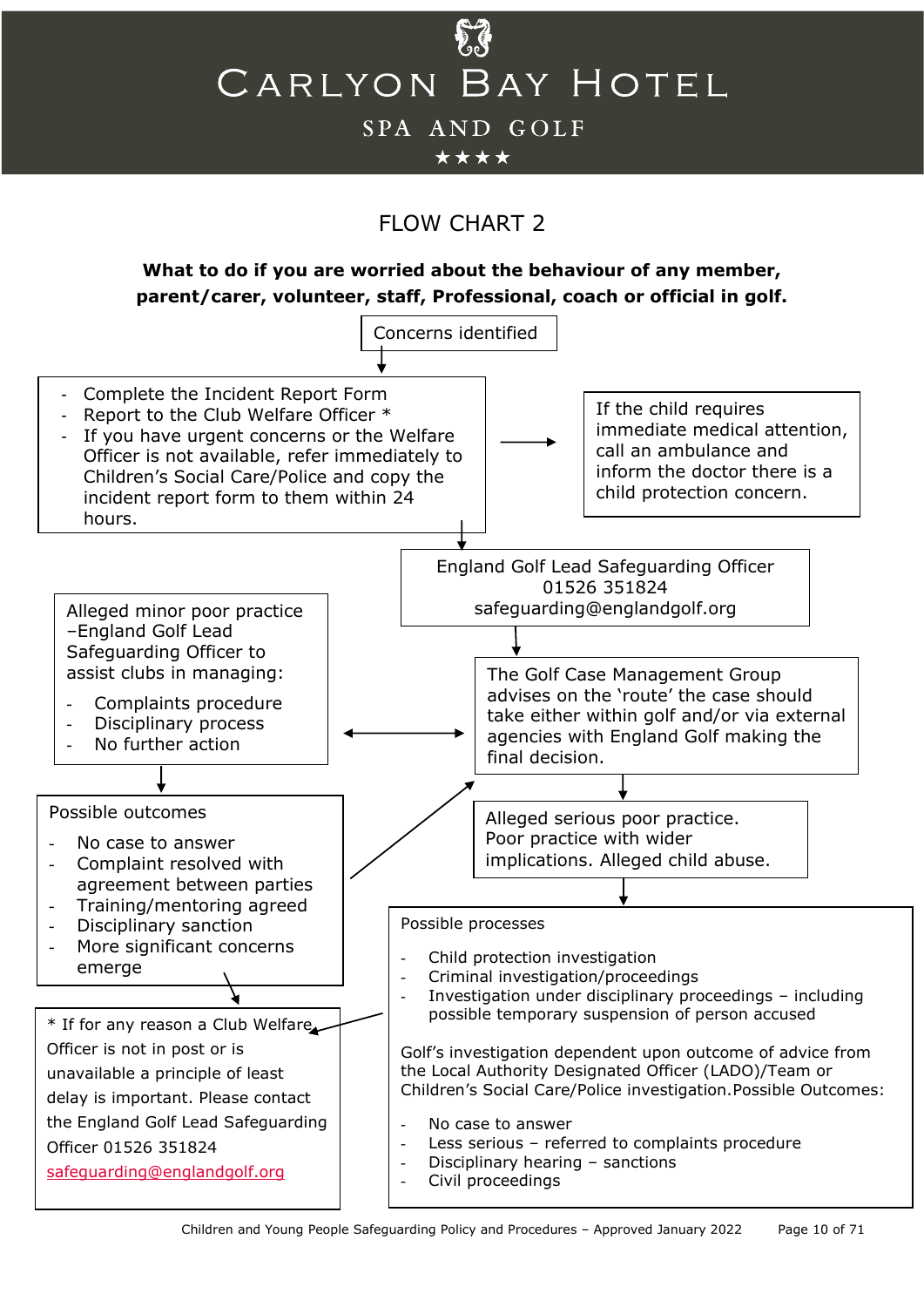## <span id="page-10-0"></span>4. Emergencies and incidents

- **4.1** Parental Consent Forms will be obtained and retained by the Carlyon Bay Golf Club for all children who are participating in events or activities, or attending coaching organised by the club. These forms will be treated in confidence and only shared with those who require the information they contain to perform their role effectively. **(Junior Profile and Parental Consent Forms-Appendix 10)**
- **4.2** In the event of a child requiring medical attention:
	- The parents will be contacted immediately.
	- In the event of failure to contact parents, the alternative emergency contacts will be used.
	- The consent form will be consulted to establish whether parents have given their consent for a club representative to act in loco parentis.
	- An adult club representative will accompany the child to seek medical attention, if appropriate, ensuring that they take the consent form with them.
	- A record of the action taken will be made and retained by a club representative.
- **4.3** Where a parent is late in collecting their child the following procedure will apply:
	- Attempt to contact the parent/carer using the contact details on the Parental Consent Form
	- Attempt to contact the first, then the second emergency contact nominated on the Consent Form
	- Wait with the young person(s) at the venue with, wherever possible, other staff/volunteers or parents.
	- If no one is reachable, contact the Club's Welfare Officer for advice.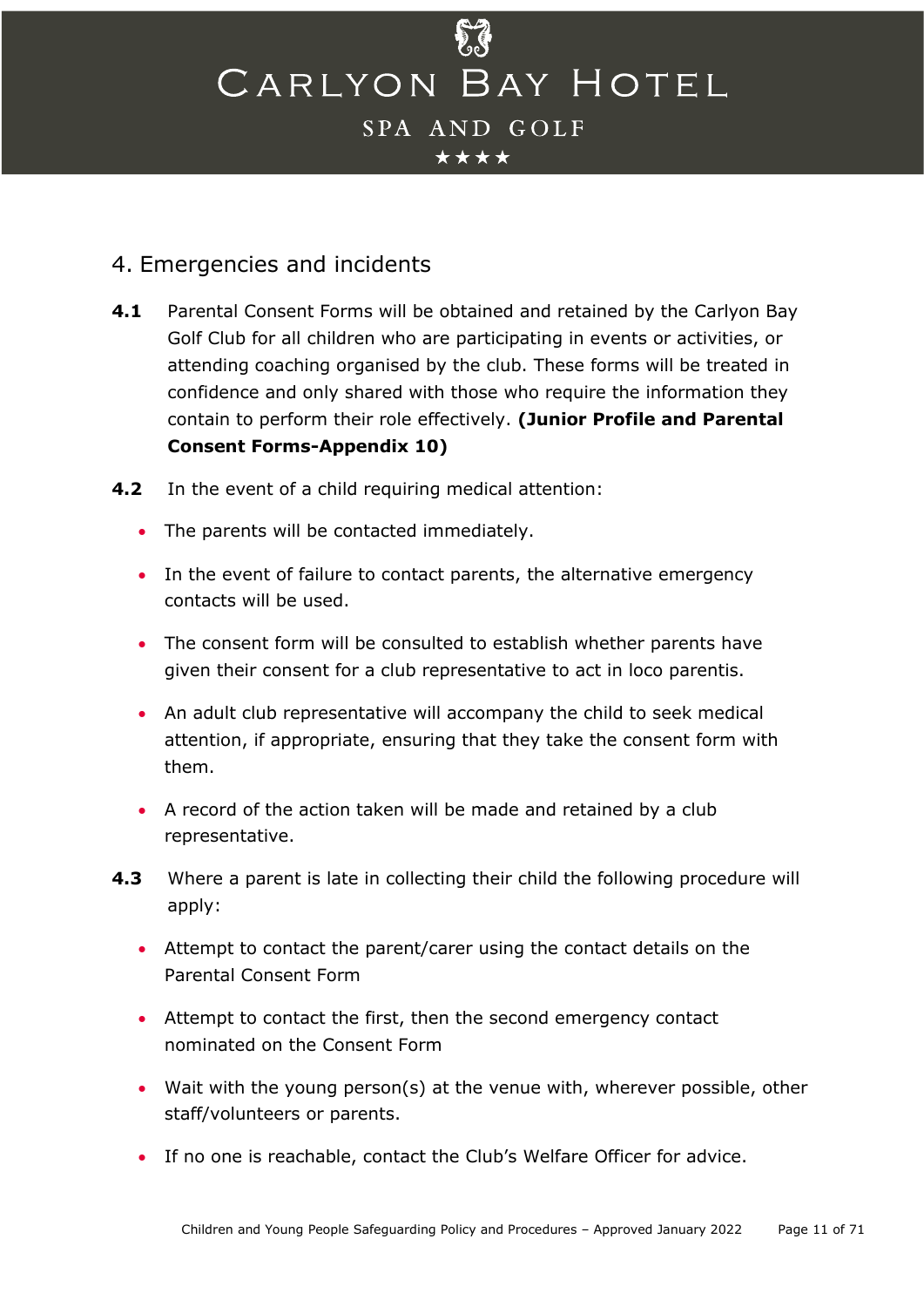

- If all attempts to make contact fail, consideration should be given to contacting the police for their advice.
- Staff, volunteers and coaches should try to avoid:
- Taking the child home or to another location without consent.
- Asking the child to wait in a vehicle or the club with them alone.
- Sending the child home with another person without permission.

## <span id="page-11-0"></span>5. Supervision

- **5.1** During coaching sessions, coaches should conduct a risk assessment to inform decision making about appropriate supervision levels. Regardless of the recommended ratio of adults to participants, it is recommended that a minimum of two adults should be present. This ensures at least basic cover in the event of something impacting on the availability of one of the adults during the activity.
- **5.2** Parents may be encouraged to stay for coaching/competitions & other events where their children are of an age where greater levels of parental supervision are required.
- **5.3** Wherever possible adults will avoid changing or showering at the same time as children but parents will be made aware that with limited changing room space there will be occasions when adults and children may need to share the facilities.
- **5.4** Parents should be aware that if children are left at a venue unsupervised, other than to attend specific coaching sessions, competitions, or other organised events, the club cannot accept supervisory responsibility.
- **5.5** Special arrangements will be made for away trips. Parents will receive full information about arrangements for any such trip and will be required to provide their consent for their child's participation. **(Managing Young People on Away Trips-Appendix 13)**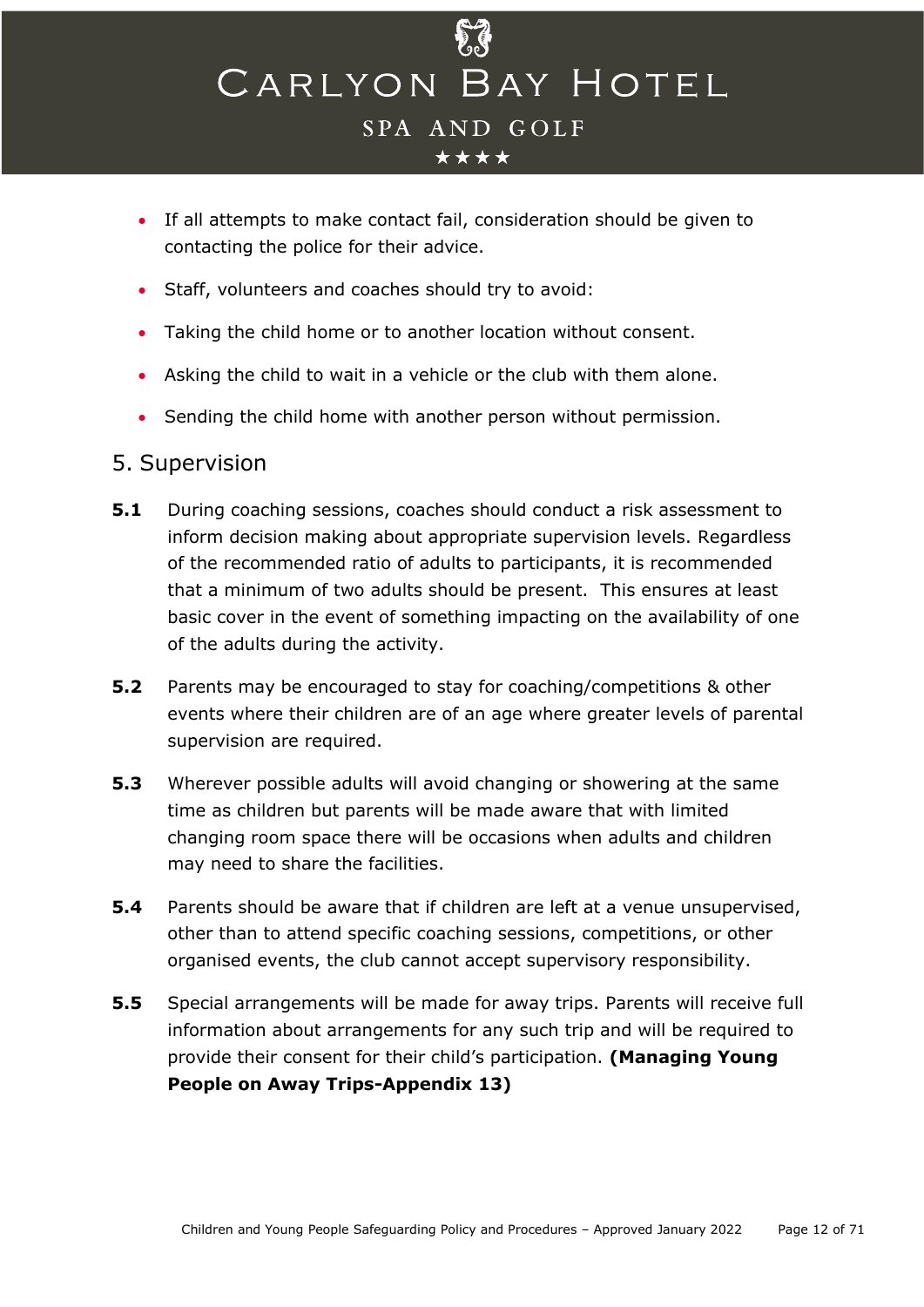

## <span id="page-12-0"></span>6. Good practice Guidelines

### **6.1 Behaviour of adults and children**

- **6.1.1** Adults who work with children are placed in a position of trust in relation to children, and therefore it is important they behave appropriately and provide a strong positive role model for children, both to protect children and those working with children from false allegations of poor practice. Codes of conduct will be issued to junior members & adults working with them to promote good practice.
- **6.1.2** The Carlyon Bay Golf Club requires that all staff and volunteers working with children and young people adhere to the standards set out in the Code of Conduct relevant to their role. Similarly, children are expected to follow their own Code of Conduct to ensure the enjoyment of all participants and assist the club in ensuring their welfare is safeguarded.
- **6.1.3** The Carlyon Bay Golf Club requires that all staff and volunteers working with children adhere to the guidelines on Managing Challenging Behaviour. **(Managing Challenging Behaviour-Appendix 7).**
- **6.1.4** Parents and carers should also work together with the club to ensure that the welfare of all children is safeguarded. A sheet on "Parental Guidance" is provided to assist them in understanding how they can best assist the club **(Parental Guidance-Appendix 12)**

## **6.2 Adults and Children playing golf together**

One of the reasons for the popularity of golf is that the game is not restricted by ability, age or gender. Responsible interaction between adults and children helps bring mutual respect and understanding and will be encouraged as part of club activities. Adults should always be aware however that age related differences do exist and conduct themselves in a manner that both recognises this and prioritises the welfare of any children involved.

#### **6.3 Physical Contact**

Physical contact with children by coaches or volunteers should always be intended to meet the needs of the child and the sport, not the adult. That is, to develop golf technique, to protect the child from injury, to provide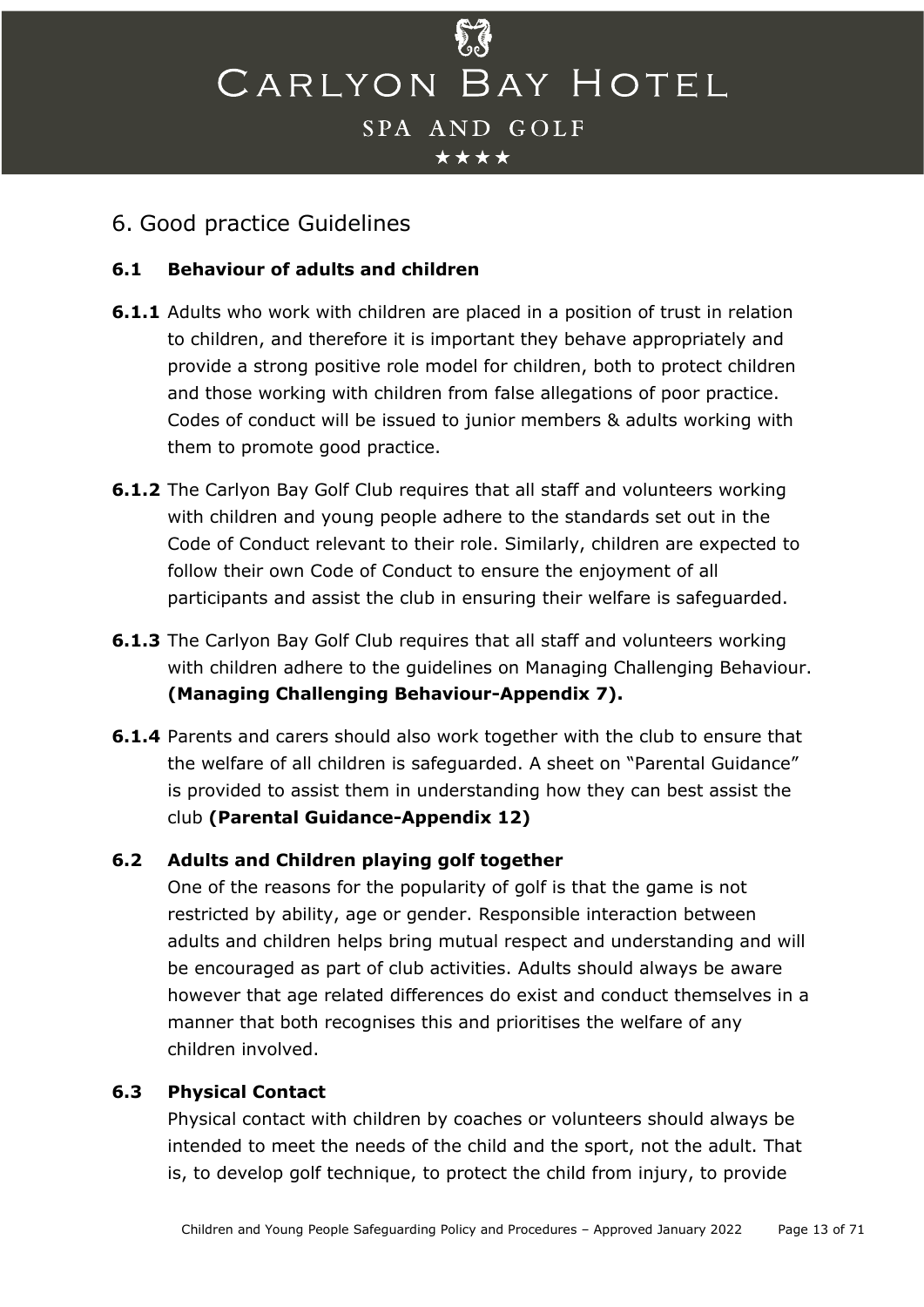

first aid or treat an injury. It should always take place in an open environment, and should not, as a general principle, be made gratuitously or unnecessarily.

## **6.4 Transport**

- **6.4.1** The club believes it is primarily the responsibility of parents/carers to transport their child/children to and from events. It is not the responsibility of club volunteers or coaches to transport children and young people to and from events, activities, tournaments or matches.
- **6.4.2** The club may make arrangements for transport in exceptional circumstances, such as team events. Where this is the case, the written permission of the parents of the relevant children will be sought. The drivers used will be checked for their suitability to transport and supervise children (see Section 1 Recruitment and Training) and their insurance arrangements verified.
- **6.4.3** Children and young people are often involved in competition. When taking young people away from their home club, consideration and planning needs to be paramount to ensure the duty of care for the young people within the team is fulfilled.

## **6.5 Photography/ Videoing**

- **6.5.1** Permission will be sought from parents prior to the publication or use of any video or photographic images of their child, for instance in newspapers, websites or for coaching purposes. The personal details of the child will not be used in any promotional material. **(Photography Consent-Appendix 11)**
- **6.5.2** Any press/official photographers attending events will be required to seek permission from the club before taking photographs and also permission of parents to use the images. **(Photography Policy – Appendix 20)**

#### **6.6 Social Media**

Social media provides unique opportunities for the club to engage and develop relationships with people in a creative and dynamic forum where users are active participants. It is important that all staff, volunteers, coaches, officials/referees, board members, or anyone working on behalf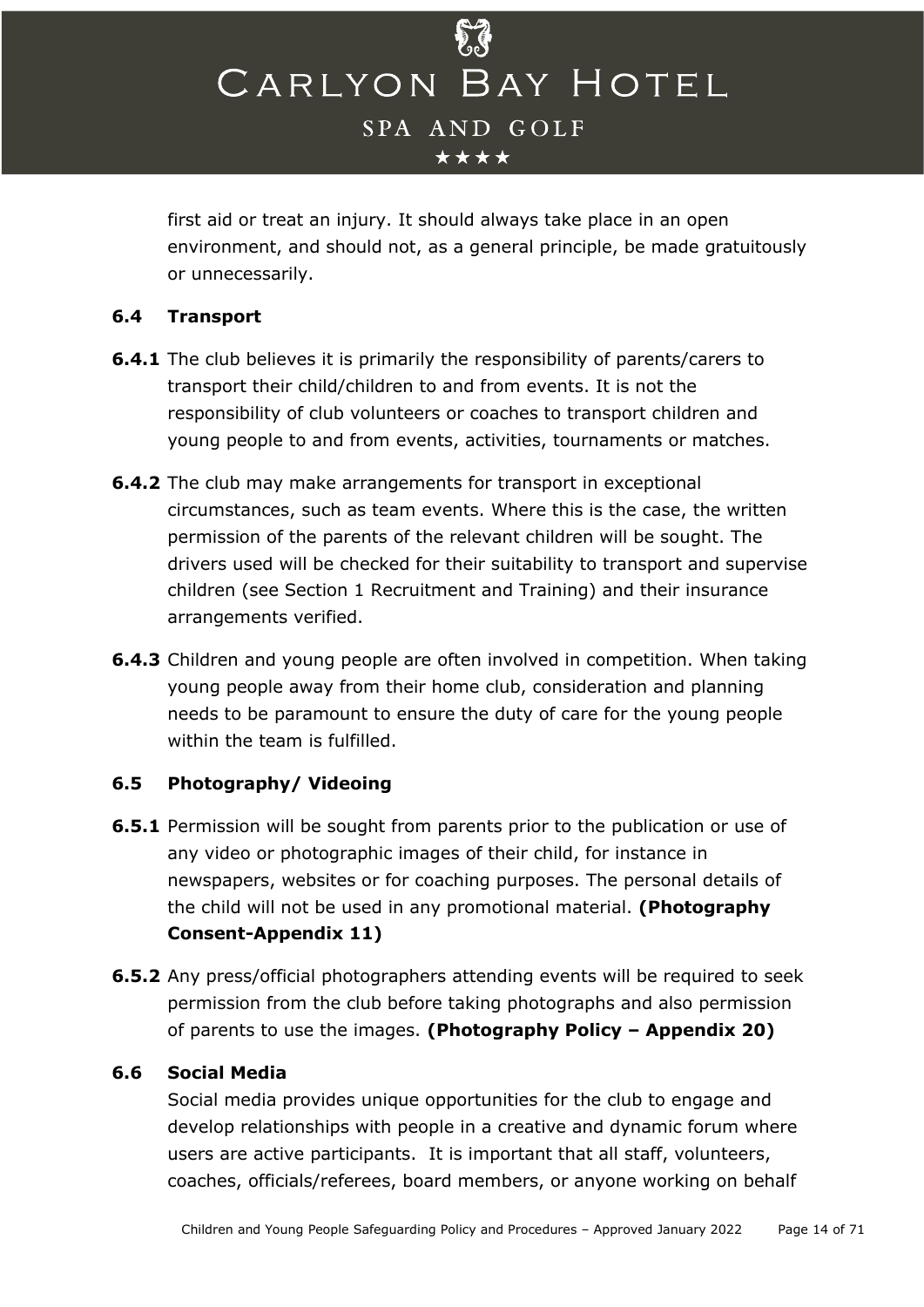

of the club are aware of the club Social Media policy **(Social Media Guidance–Appendix 14)**

## **6.7 Anti-Bullying Procedures**

- **6.7.1** We believe that every effort must be made to eradicate bullying in all its forms. Bullying can be difficult to define and can take many forms which can be categorised as;
	- Physical hitting, kicking, theft
	- Verbal homophobic or racist remarks, threats, name calling
	- Emotional isolating an individual from activities or a group

All forms of bullying include;

- Deliberate hostility & aggression towards an individual(s)
- A victim who is weaker and less powerful than the bully or bullies
- An outcome which is always painful & distressing for the victim

Bullying behaviour may also include;

- Other forms of violence
- Sarcasm, spreading rumours, persistent teasing
- Tormenting, ridiculing, humiliation
- Racial taunts, graffiti, gestures
- Unwanted physical contact or abusive or offensive comments of a sexual nature.

The Club and its Staff, Volunteers & Coaches will not tolerate bullying in any of its forms during club matches, competitions, coaching or at any other time while at the club. **(Anti-Bullying Policy -Appendix 21)**

## **6.7.2** We will:

• Provide a point of contact where those being bullied can report their concerns in confidence – The Club Welfare Officer.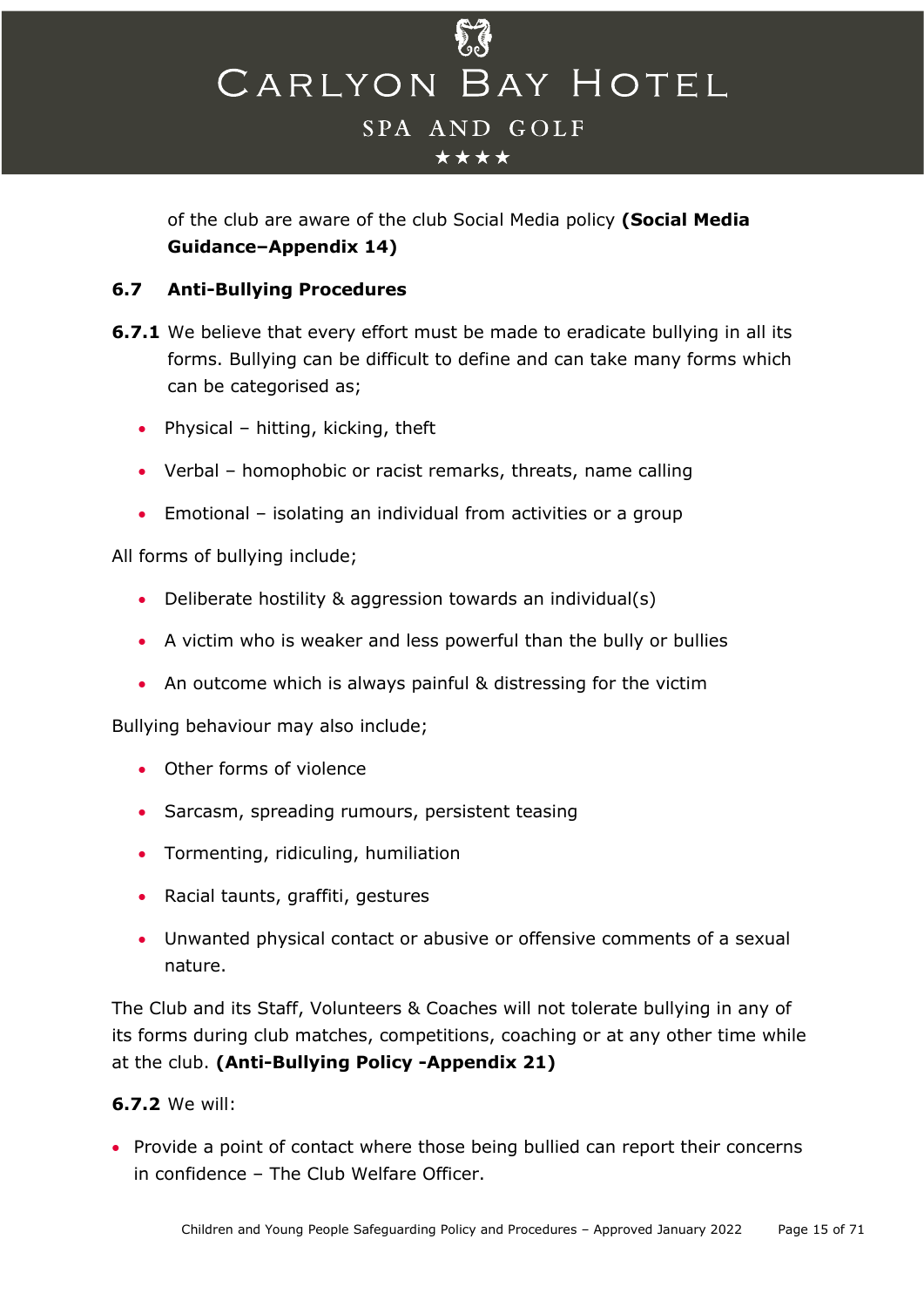- Take the problem seriously.
- Investigate any and all incidents and accusations of bullying.
- Talk to bullies and their victims separately along with their parents/carers.
- Impose sanctions where appropriate
- Keep a written record of all incidents referred to England Golf and the action taken.
- Have discussions about bullying and why it matters.

#### **6.8 Confidentiality**

- **6.8.1** Details of all juniors will be kept on file in the office and will not be shared with a third party without parent/carer consent.
- **6.8.2** All concerns/allegations will be dealt with confidentially by the club and information will only be shared on a need to know basis, either internally or externally depending on the nature/seriousness of the concern/allegation.

#### **6.9 Changing rooms**

The changing rooms are used by all members & visitors. Juniors will only be supervised if needed at club organised events. Parents will be made aware that adults use the changing rooms throughout the day for changing & showering. Where a parent/carer does not consent to their child accessing the changing rooms, it is their responsibility to either supervise the child while in the changing rooms or ensure that they do not use them.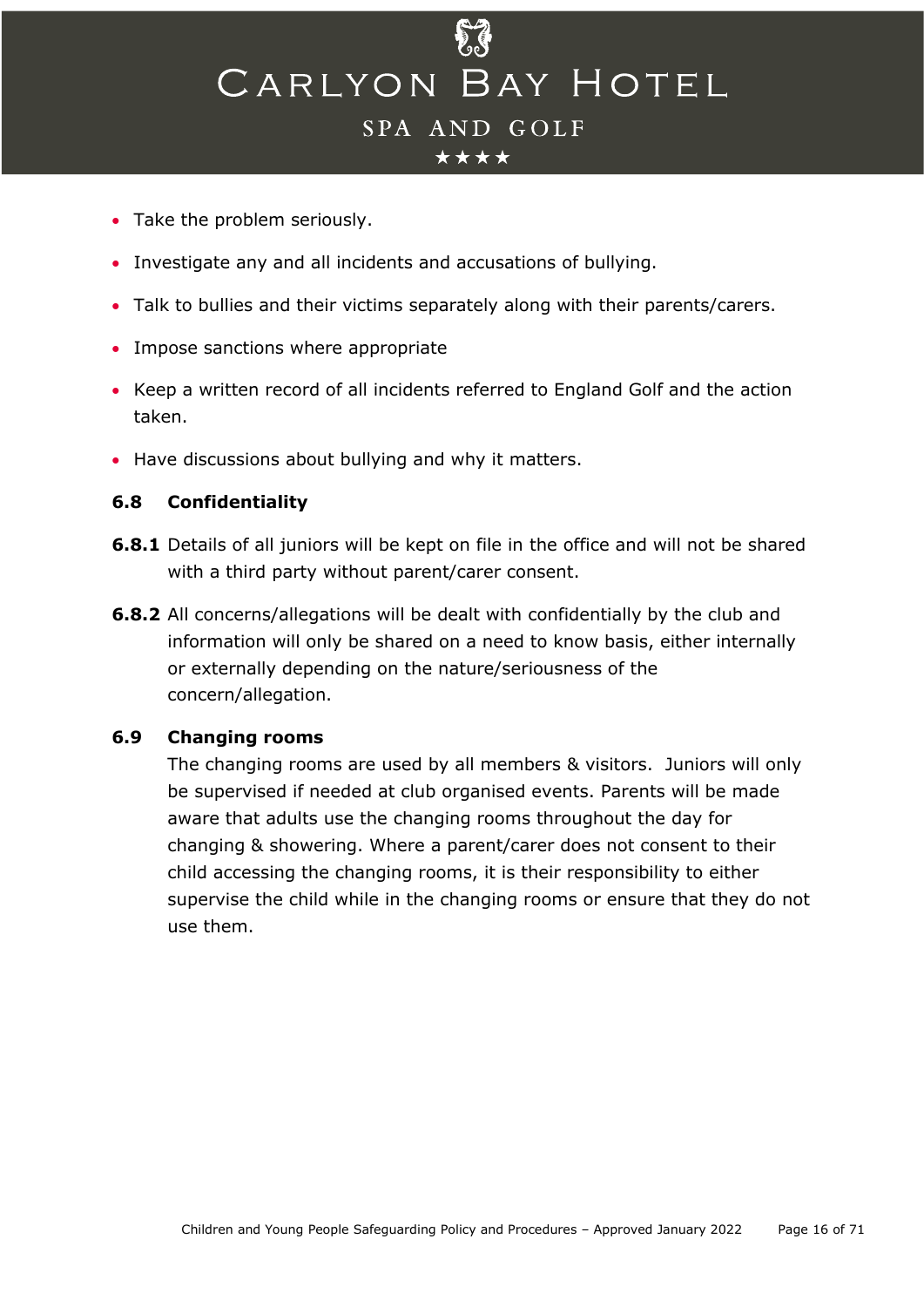## \*\*\*\*

## <span id="page-16-0"></span>7. Useful Contacts

| <b>Golf Contacts</b>     |                             |                                |
|--------------------------|-----------------------------|--------------------------------|
| Name                     | <b>Address</b>              | Number                         |
| Club Welfare Officer -   |                             | Mob: 07710 754518              |
| Jacqueline Wheeler       |                             | Email: jwheeler1@hotmail.co.uk |
| <b>England Golf Lead</b> | <b>England Golf</b>         | 01526 351824                   |
| Safeguarding Officer     | <b>National Golf Centre</b> | safeguarding@englandgolf.org   |
|                          | The Broadway                |                                |
|                          | Woodhall Spa                |                                |
|                          | Lincolnshire                |                                |
|                          | <b>LN10 6PU</b>             |                                |
| Golf Club Manager -      |                             | Tel: 01726 814250              |
| Holly Balanici           |                             | Email: golf@carlyonbay.com     |
| Junior Organiser -       |                             | Mob: 07854 267980              |
| Dave Watson              |                             | Email: trewendu@gmail.com      |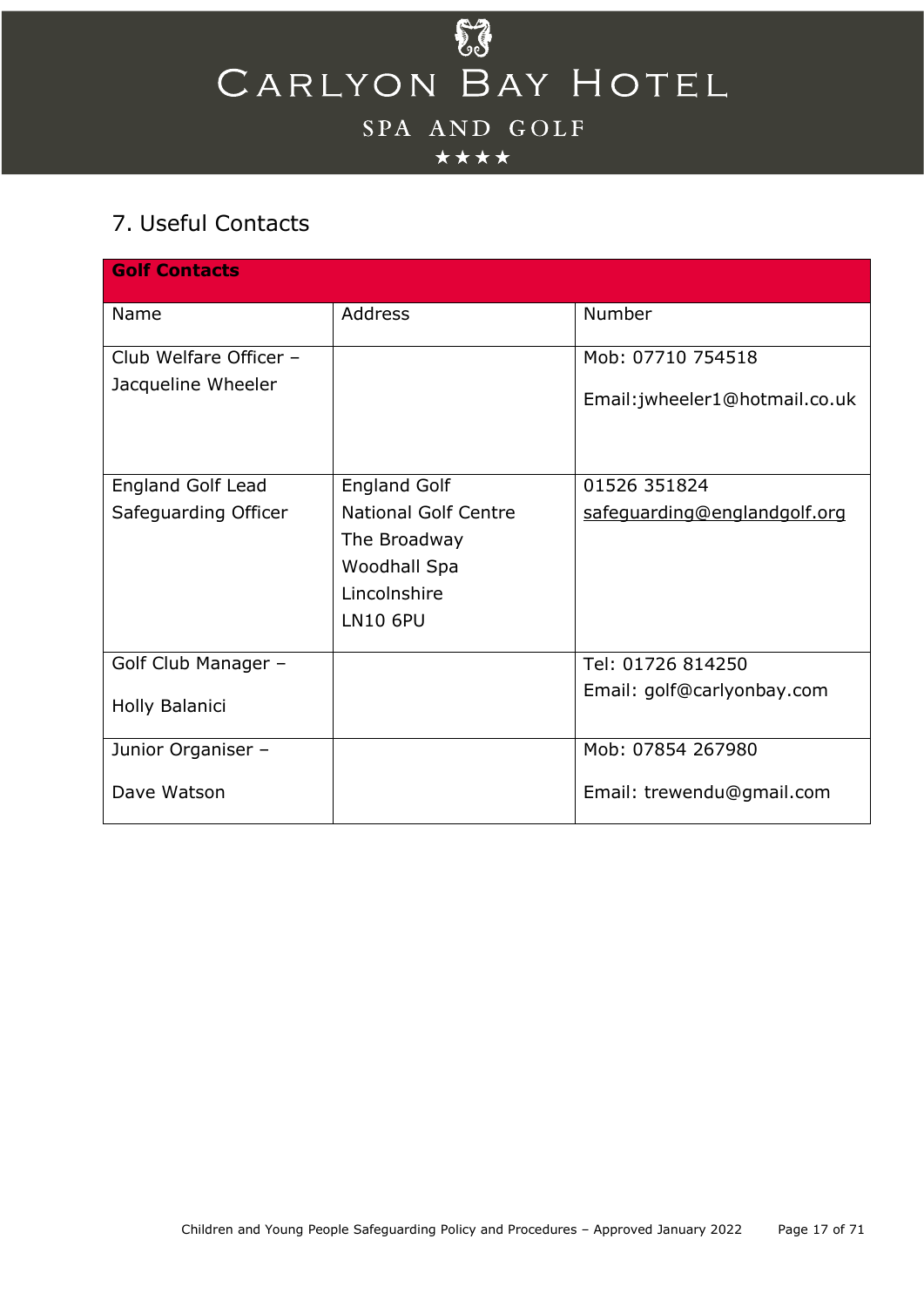

## \*\*\*\*

| <b>Local Contacts</b>          |                        |                     |
|--------------------------------|------------------------|---------------------|
| Local Children's Social Care   | In Hours 0300 1234 101 | <b>OUT OF HOURS</b> |
| (including out of office hours |                        | 01208 251300        |
| contact)                       |                        |                     |
| NB. In an emergency, the       |                        |                     |
| Samaritans will help.          |                        |                     |
| Samaritans                     |                        | 08457 90 90 90      |
|                                |                        |                     |
| Multi Agency Referral Unit     |                        | 033 123 1116        |
| Local Police child protection  |                        | Emergency 999       |
| teams                          |                        |                     |
|                                |                        |                     |
| <b>NSPCC Freephone</b>         |                        | 0808 800 5000       |
| 24 hour Helpline               |                        |                     |
| <b>NSPCC Whistleblowing</b>    |                        | 0808 028 0285       |
| Helpline for Professionals     |                        |                     |
|                                |                        |                     |

| <b>National Contacts</b>  |                        |                    |
|---------------------------|------------------------|--------------------|
| The NSPCC                 | <b>National Centre</b> | Tel: 0808 800 5000 |
|                           | 42 Curtain Road        | help@nspcc.org.uk  |
|                           | London                 |                    |
|                           | EC2A 3NH               |                    |
|                           |                        |                    |
| Childline UK              | Freepost 1111          | Tel: 0800 1111     |
|                           | London N1 0BR          |                    |
|                           |                        |                    |
| NI Childline              | 74 Duke Street         | Tel: 028 90 327773 |
|                           | Londonderry            |                    |
|                           |                        |                    |
| NSPCC Child Protection in | 3 Gilmour Close        | Tel: 0116 234 7278 |
| Sport Unit                | <b>Beaumont Leys</b>   | cpsu@nspcc.org.uk  |
|                           | Leicester              |                    |
|                           | <b>LE4 1EZ</b>         |                    |
|                           |                        |                    |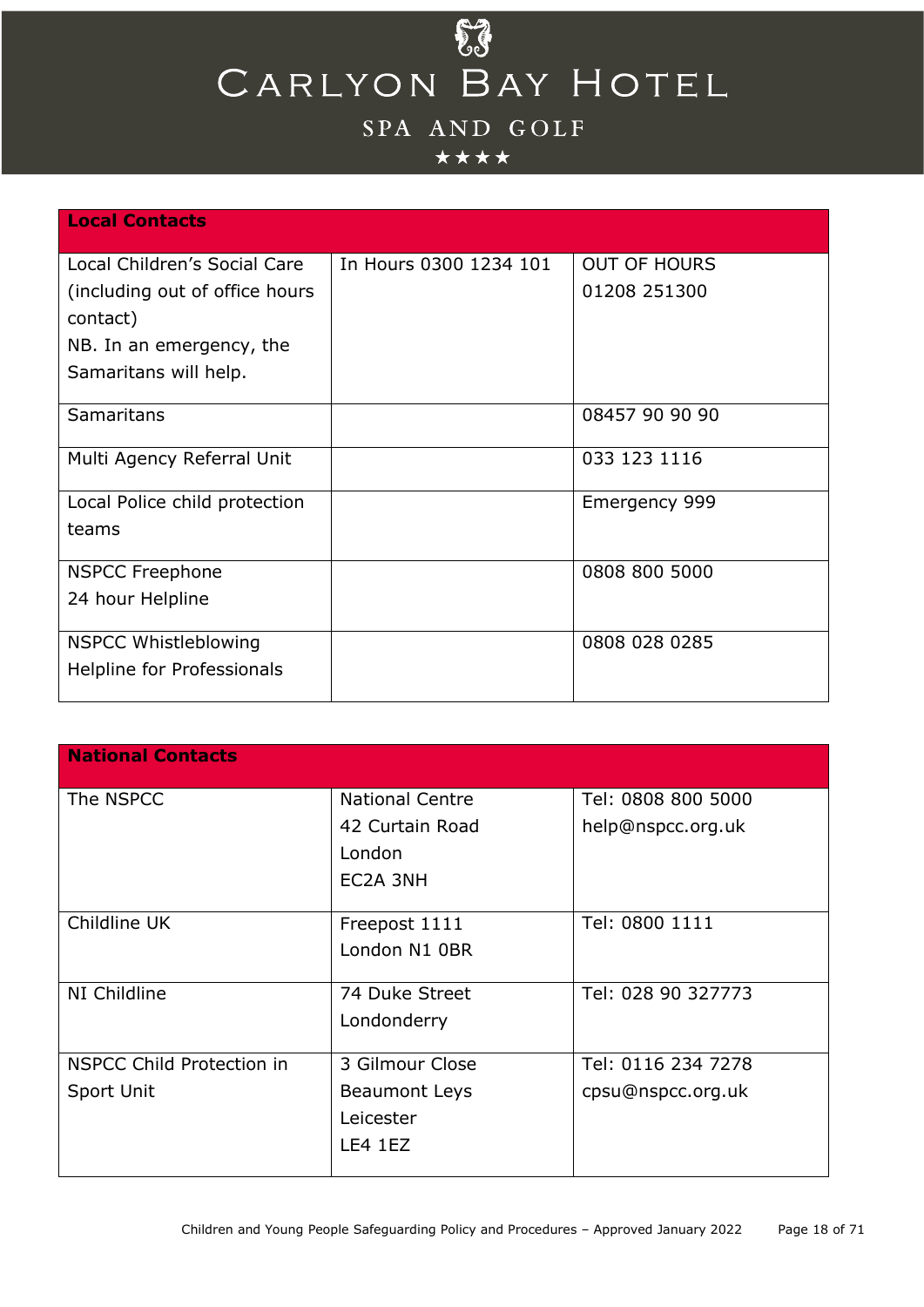## \*\*\*\*

## <span id="page-18-0"></span>Appendix 1

Volunteer / Staff Job Application Form – The Carlyon Bay Golf Club

| <b>Position Applied for:</b>                                                                        |  |  |  |
|-----------------------------------------------------------------------------------------------------|--|--|--|
| <b>Personal Details</b>                                                                             |  |  |  |
| Title: Mr/Mrs/Miss/Dr/Other (please specify) ___________________________________                    |  |  |  |
|                                                                                                     |  |  |  |
|                                                                                                     |  |  |  |
|                                                                                                     |  |  |  |
|                                                                                                     |  |  |  |
|                                                                                                     |  |  |  |
|                                                                                                     |  |  |  |
|                                                                                                     |  |  |  |
|                                                                                                     |  |  |  |
|                                                                                                     |  |  |  |
|                                                                                                     |  |  |  |
| Role:                                                                                               |  |  |  |
|                                                                                                     |  |  |  |
| Relevant Experience including any previous experience of working with<br>children and young people: |  |  |  |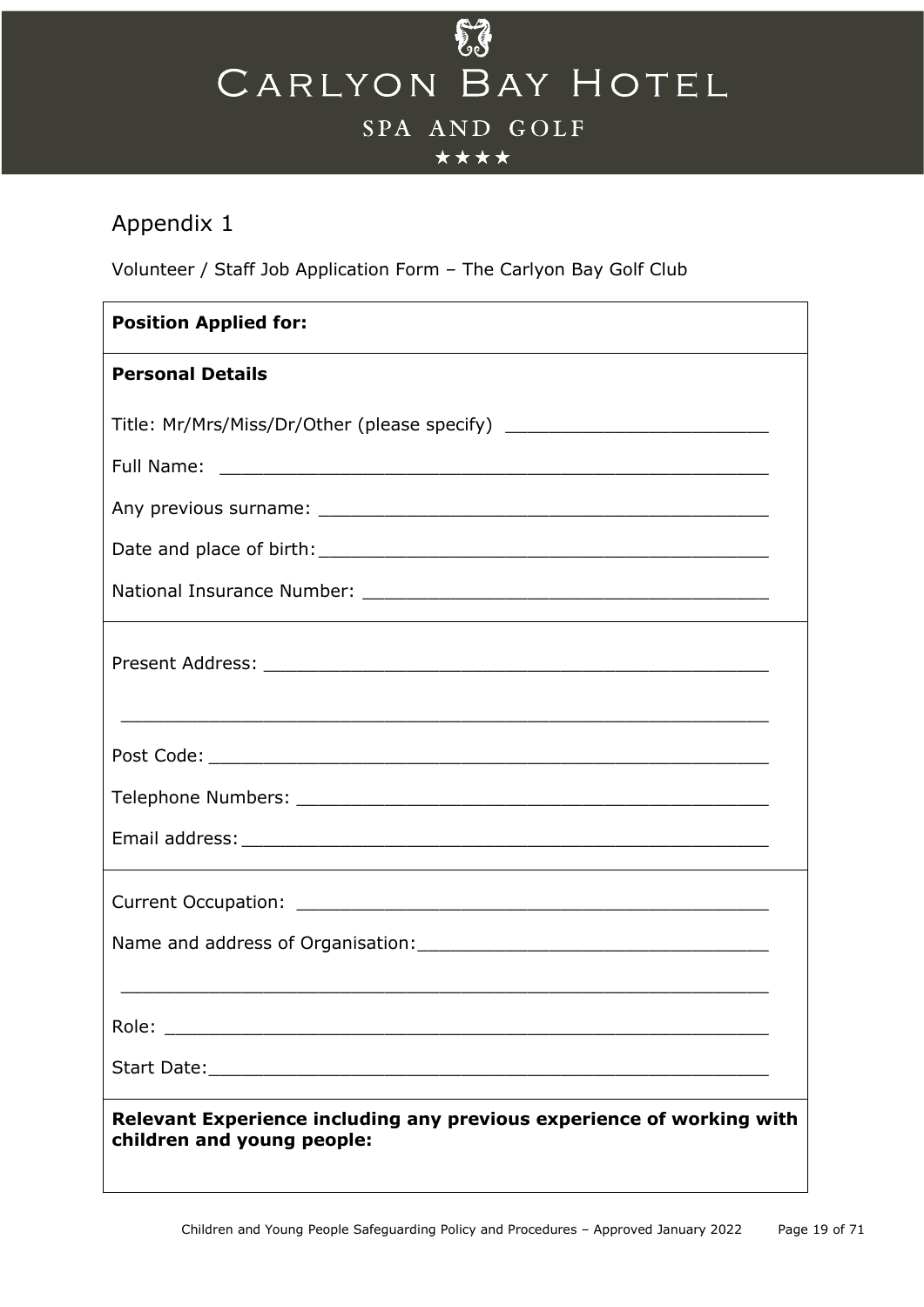## $\delta \hat{J}$ CARLYON BAY HOTEL

## SPA AND GOLF

## \*\*\*\*

| <b>Reasons for applying:</b>                                                                                                                                                                                                                                                                                                                                             |                          |  |
|--------------------------------------------------------------------------------------------------------------------------------------------------------------------------------------------------------------------------------------------------------------------------------------------------------------------------------------------------------------------------|--------------------------|--|
|                                                                                                                                                                                                                                                                                                                                                                          |                          |  |
| <b>References:</b>                                                                                                                                                                                                                                                                                                                                                       |                          |  |
| Please provide the names and addresses of two people who know you well (one<br>personal, one professional - current or previous employer, who are not related<br>to you) whom we can contact to obtain a reference:                                                                                                                                                      |                          |  |
| Name:                                                                                                                                                                                                                                                                                                                                                                    | Name:                    |  |
| <b>Address:</b>                                                                                                                                                                                                                                                                                                                                                          | <b>Address:</b>          |  |
| <b>Telephone Number:</b><br><b>Data Protection Notification:</b>                                                                                                                                                                                                                                                                                                         | <b>Telephone Number:</b> |  |
| Information you have provided in completing this form will be used to process<br>your application. The Carlyon Bay Golf Club will keep the information you have<br>supplied confidential and will not divulge it to third parties, except where<br>required by law, or where we have retained the services of a third party<br>representative to act on yout/our behalf. |                          |  |
| <b>Authorisation:</b><br>I have read the Data Protection notification and understand and agree to the<br>use of my personal data in accordance with the Data Protection Act 2018,<br>GDPR and all relevant data protection legislation.                                                                                                                                  |                          |  |
| Signed:                                                                                                                                                                                                                                                                                                                                                                  | Date:                    |  |
| <b>Declaration:</b><br>I confirm that the information I have provided is correct and that any false or<br>misleading information may lead to the termination of my appointment.                                                                                                                                                                                          |                          |  |
| Signed:                                                                                                                                                                                                                                                                                                                                                                  | Date:                    |  |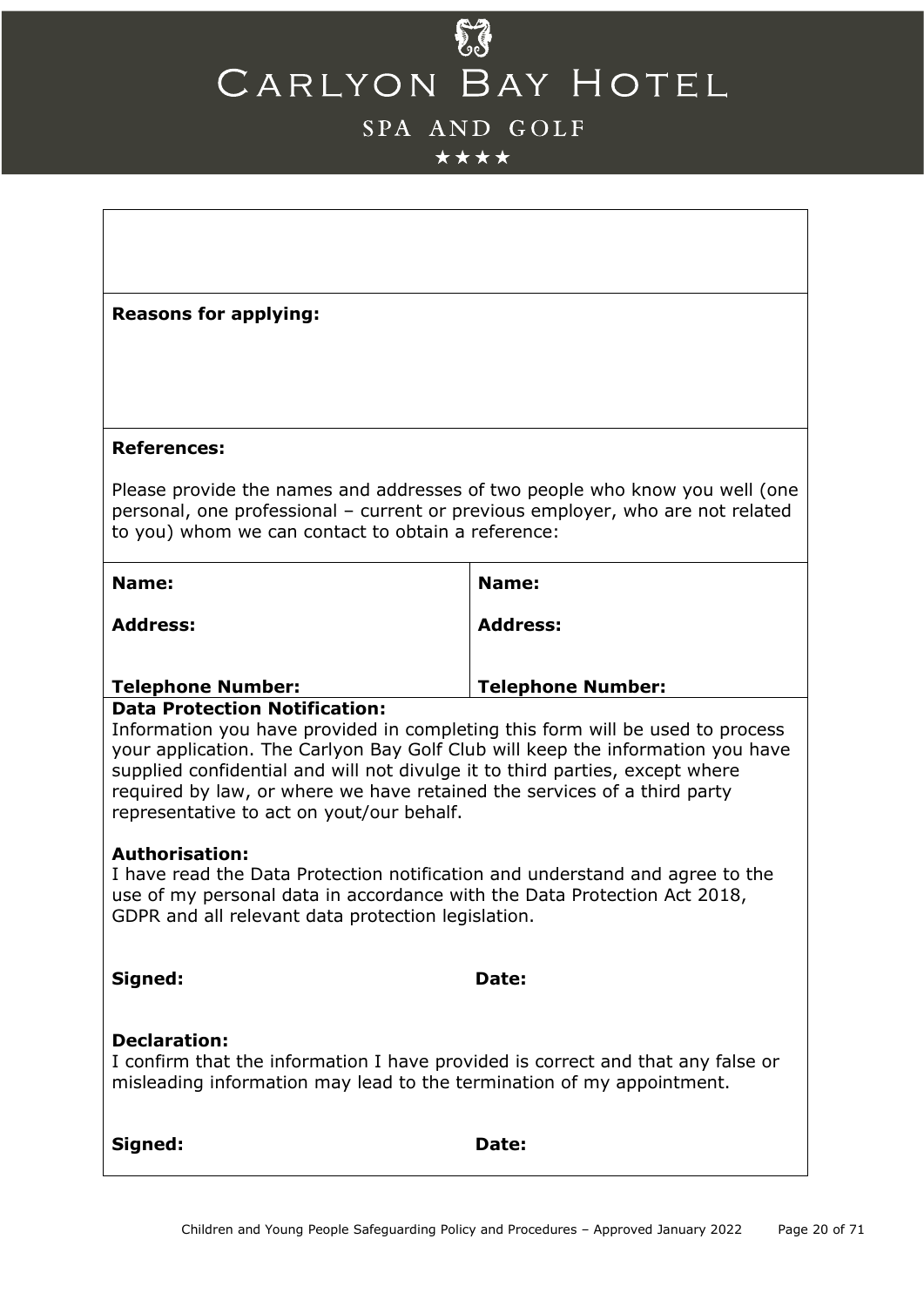

#### \*\*\*\*

## <span id="page-20-0"></span>Appendix 2

## **Self-Disclosure Form –** The Carlyon Bay Golf Club

To be completed at the same time as the application form:

Private and Confidential

For roles involving contact with children (under 18 year olds).

All information will be treated as confidential and managed in accordance with relevant data protection legislation and guidance. You have a right of access to information held on you under the Data Protection Act 2018.

#### **Part One**

| For completion by the organisation: |             |            |               |  |
|-------------------------------------|-------------|------------|---------------|--|
| Name:                               |             |            |               |  |
| <b>Address and</b>                  |             |            |               |  |
| <b>Postcode:</b>                    |             |            |               |  |
| <b>Telephone/Mobile No:</b>         |             |            |               |  |
| <b>Date of Birth:</b>               |             |            |               |  |
| Gender:                             | <b>Male</b> | $\sqrt{2}$ | <b>Female</b> |  |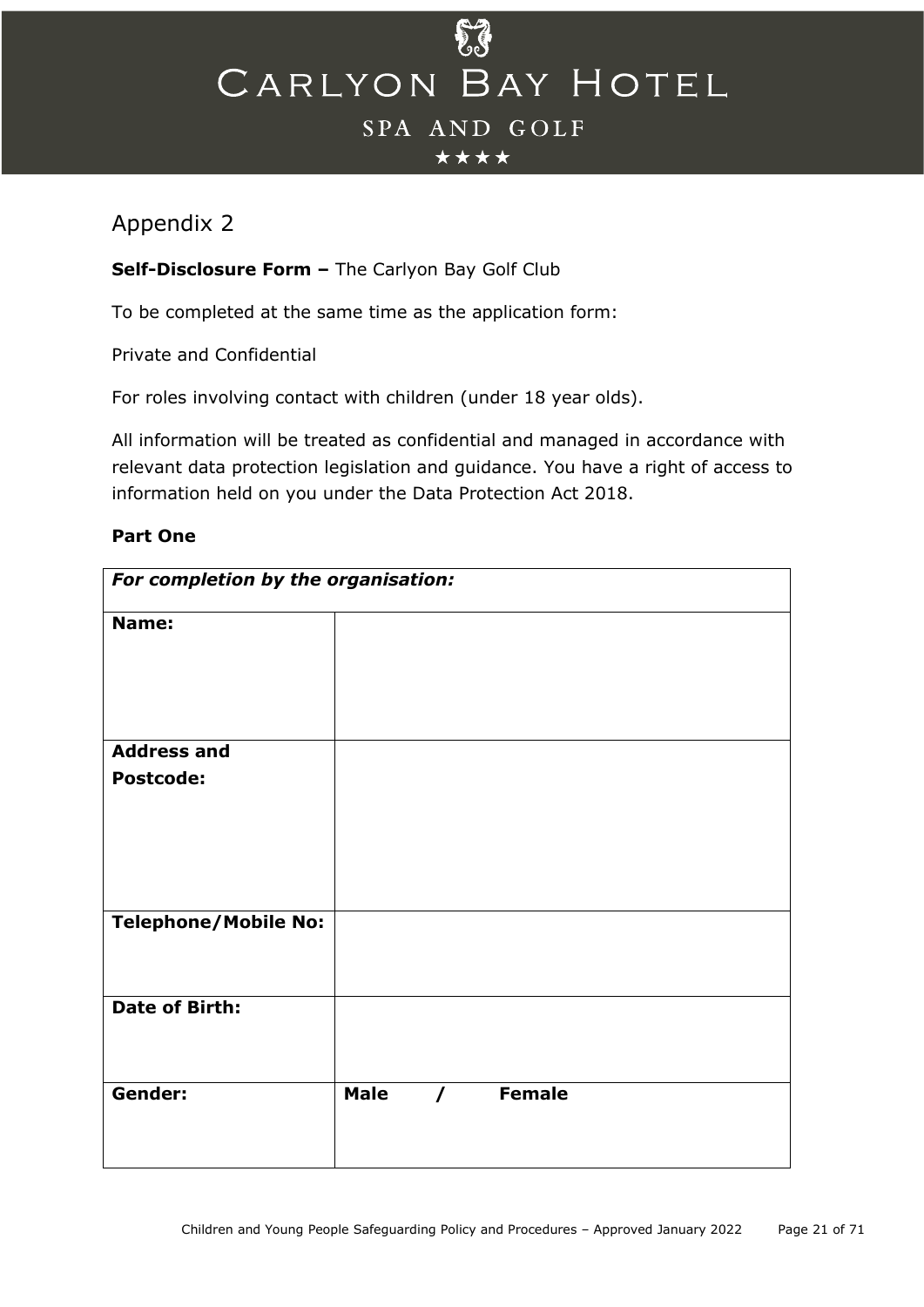

## \*\*\*\*

| Identification (tick box below):                                                                                                                    |  |  |
|-----------------------------------------------------------------------------------------------------------------------------------------------------|--|--|
| I confirm that I have seen identification documents relating to<br>this person, and I confirm to the best of my ability that these<br>are accurate. |  |  |
| <b>Either</b>                                                                                                                                       |  |  |
| <b>UK Passport Number and Issuing</b><br><b>Office</b>                                                                                              |  |  |
| <b>UK Driving Licence Number (with</b><br>picture)                                                                                                  |  |  |
| <b>Plus</b>                                                                                                                                         |  |  |
| <b>National Insurance Card or</b><br><b>current Work Permit Number</b>                                                                              |  |  |
| <b>Signature of authorised</b><br><b>Employing Officer:</b>                                                                                         |  |  |
| <b>Print name:</b>                                                                                                                                  |  |  |
| Date:                                                                                                                                               |  |  |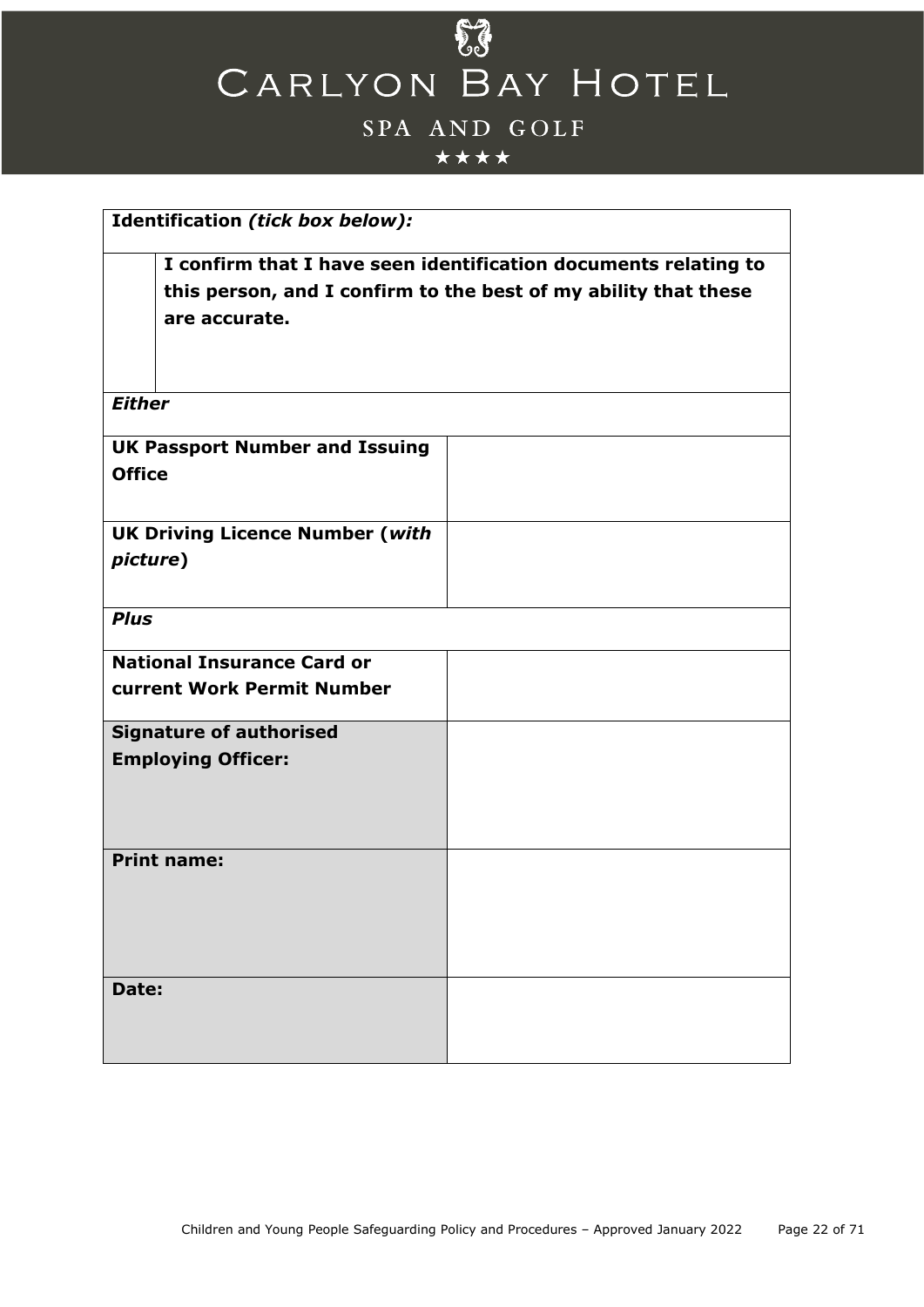

#### **Part Two**

**NOTE:** If the role you have applied for involves frequent or regular contact with or responsibility for children you will also be required to provide a valid DBS (Disclosure and Barring Service) certificate which will provide details of criminal convictions; this may also include a Barring List check depending on the nature of the role (see organisational guidance about eligibility for DBS checks).

| For completion by the individual (named in Part one):                                                                                                                                                                                     |                                                                                      |  |  |  |
|-------------------------------------------------------------------------------------------------------------------------------------------------------------------------------------------------------------------------------------------|--------------------------------------------------------------------------------------|--|--|--|
| Have you ever been known to any Children's Services<br>department as being a risk or potential risk to children?                                                                                                                          | <b>YES</b><br><b>NO</b><br>(if Yes, please provide<br>further information<br>below): |  |  |  |
|                                                                                                                                                                                                                                           |                                                                                      |  |  |  |
| Have you been the subject of any disciplinary investigation<br>and/or sanction by any organisation due to concerns about<br>your behaviour towards children?                                                                              | <b>YES</b><br><b>NO</b><br>(if Yes, please provide<br>further information)           |  |  |  |
|                                                                                                                                                                                                                                           |                                                                                      |  |  |  |
| Confirmation of Declaration (tick box below)                                                                                                                                                                                              |                                                                                      |  |  |  |
| I agree that the information provided here may be processed in connection with<br>recruitment purposes and I understand that an offer of employment may be<br>withdrawn or dismissal may result if information is not disclosed by me and |                                                                                      |  |  |  |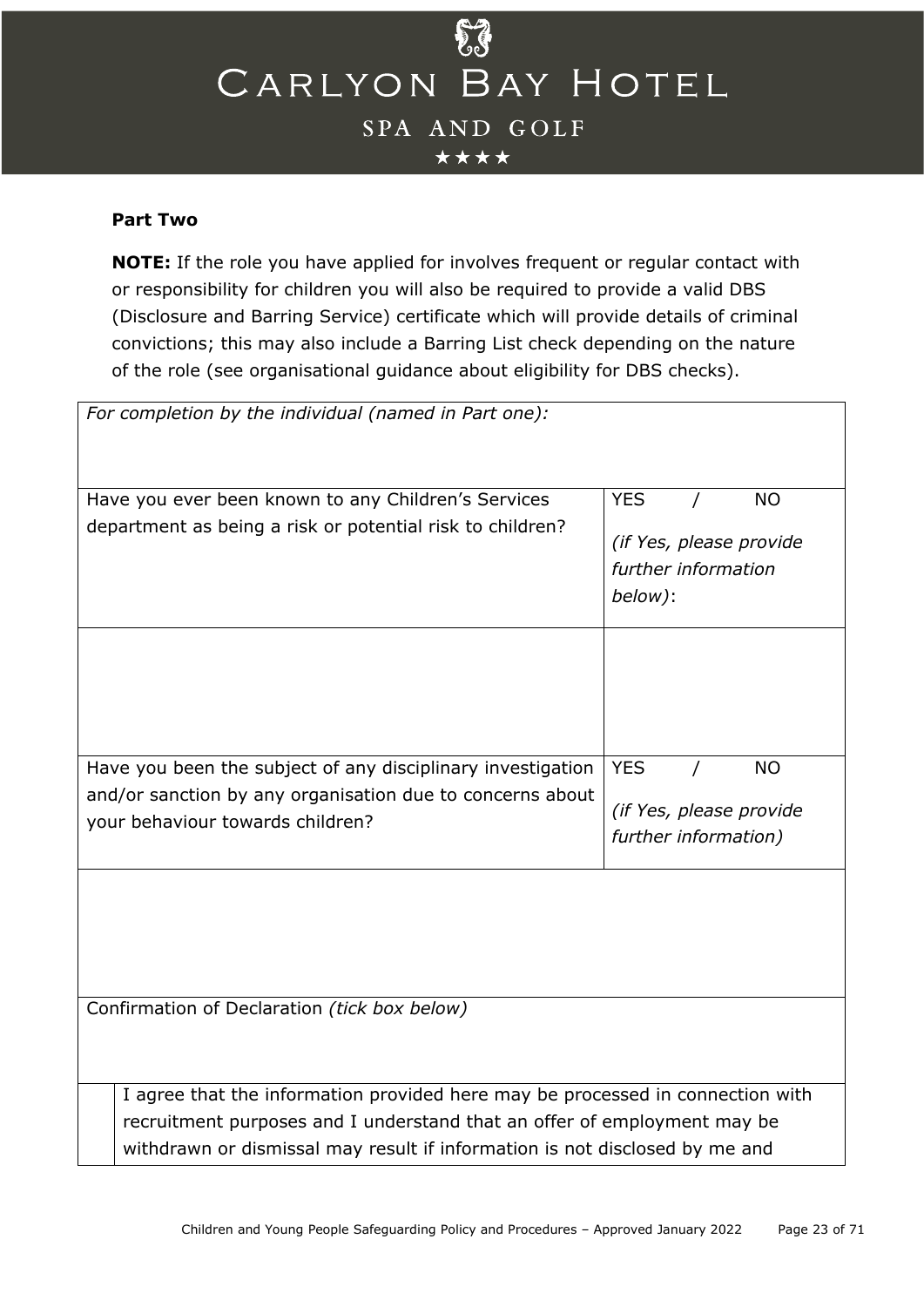

#### \*\*\*\*

| subsequently come to the organisation's attention.                                |                                                                                  |  |  |  |
|-----------------------------------------------------------------------------------|----------------------------------------------------------------------------------|--|--|--|
| In accordance with the organisation's procedures if required I agree to provide a |                                                                                  |  |  |  |
|                                                                                   | valid DBS certificate and consent to the organisation clarifying any information |  |  |  |
| provided on the disclosure with the agencies providing it.                        |                                                                                  |  |  |  |
|                                                                                   |                                                                                  |  |  |  |
|                                                                                   | I agree to inform the organisation within 24 hours if I am subsequently          |  |  |  |
|                                                                                   | investigated by any agency or organisation in relation to concerns about my      |  |  |  |
| behaviour towards children or young people.                                       |                                                                                  |  |  |  |
|                                                                                   | I understand that the information contained on this form, the results of the DBS |  |  |  |
|                                                                                   |                                                                                  |  |  |  |
| check and information supplied by third parties may be supplied by the            |                                                                                  |  |  |  |
| organisation to other persons or organisations in circumstances where this is     |                                                                                  |  |  |  |
| considered necessary to safeguard other children.                                 |                                                                                  |  |  |  |
| Signature:                                                                        |                                                                                  |  |  |  |
|                                                                                   |                                                                                  |  |  |  |
|                                                                                   |                                                                                  |  |  |  |
|                                                                                   |                                                                                  |  |  |  |
| Print name:                                                                       |                                                                                  |  |  |  |
|                                                                                   |                                                                                  |  |  |  |
|                                                                                   |                                                                                  |  |  |  |
| Date:                                                                             |                                                                                  |  |  |  |
|                                                                                   |                                                                                  |  |  |  |
|                                                                                   |                                                                                  |  |  |  |

**Club Welfare Officer …………………………………………..:**

**I have seen and checked the above responses, if any of the boxes above are ticked YES, I have referred this form to England Golf Governance Department for a risk assessment and advice.**

**Signed: Date:**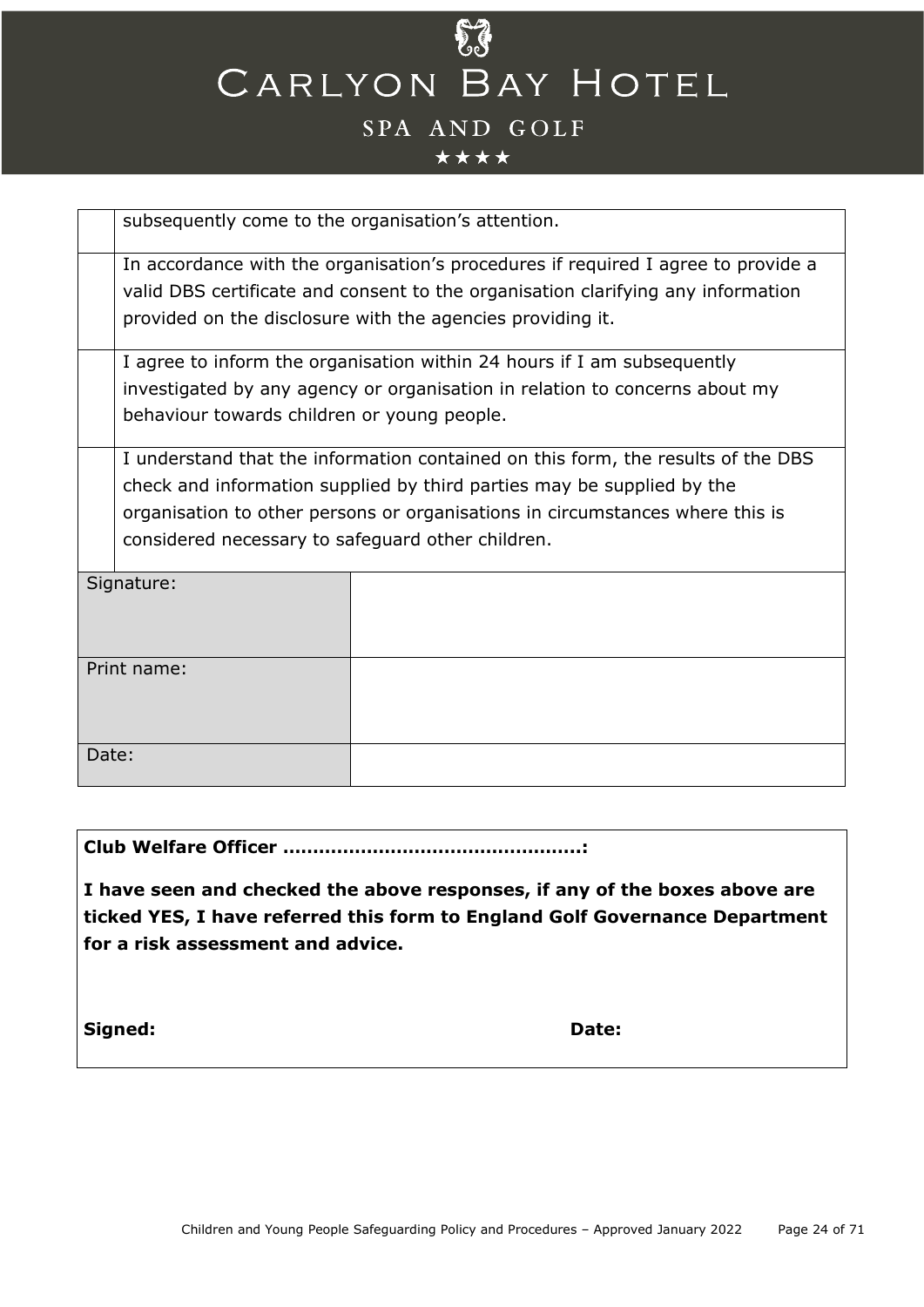#### \*\*\*\*

## <span id="page-24-0"></span>Appendix 3

Reference form – The Carlyon Bay Golf Club

Reference form

#### (Name)

has expressed an interest in becoming a club member of staff, volunteer / coach\* (\*delete as appropriate) and has given your name as a referee.

As this post involves substantial access to children and as an organisation committed to safeguarding children, it is important that if you have any reason to be concerned about this applicant that you do not complete the following form, but please contact me on:

Telephone:

Name:

Organisation:

Any information disclosed in this reference will be treated in confidence and in accordance with relevant legislation and guidance, and will only be shared with the person conducting the assessment of a candidate's suitability for a post, if he or she is offered the position in question.

- How long have you known the person?
- In what capacity?
- What attributes does this person have which would make him/her suited to a role working with children?
- How would you describe his/her personality?

Signed:

Date: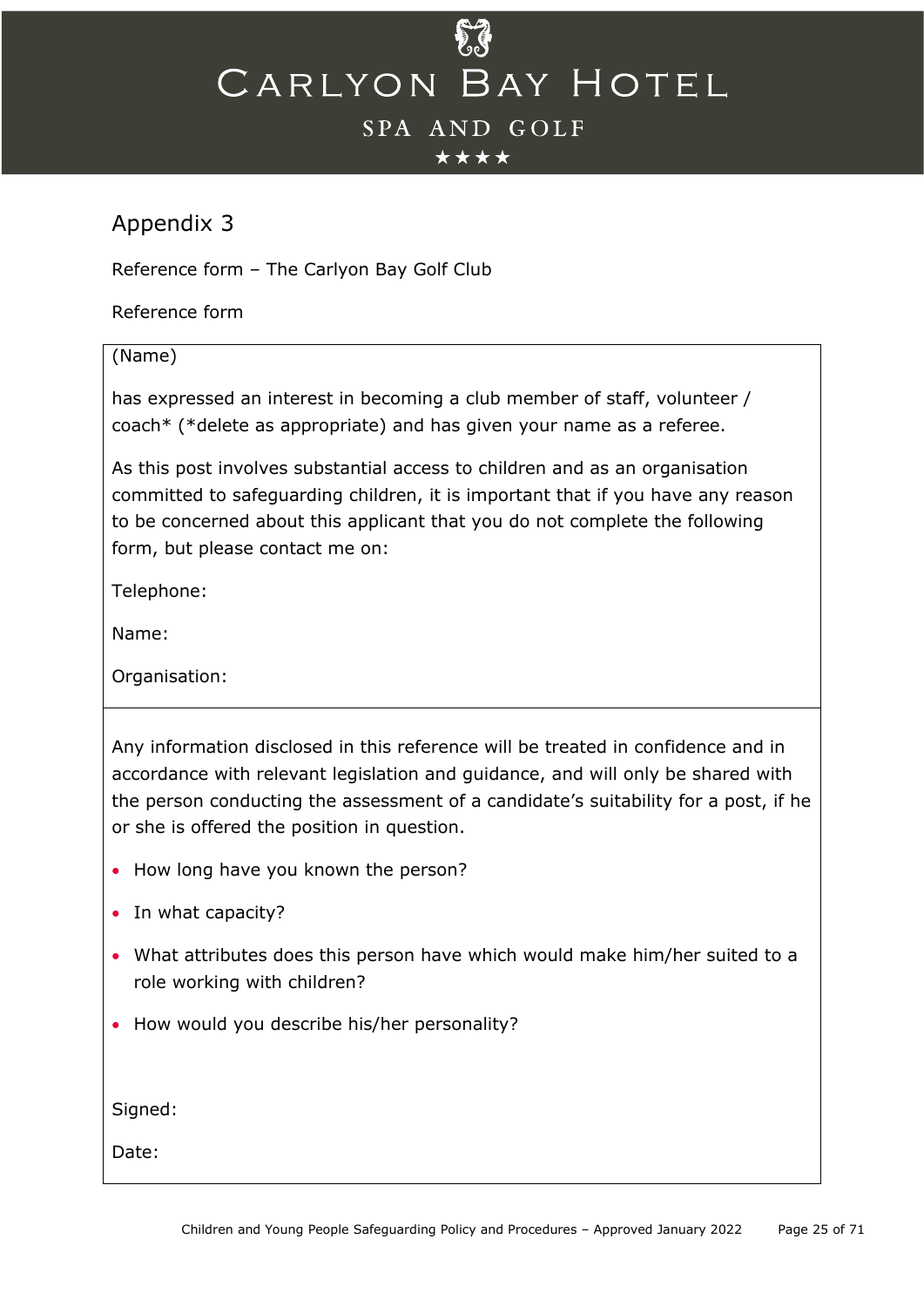

## <span id="page-25-0"></span>Appendix 4

### **Code of Conduct for staff, coaches & volunteers**

- Respect the rights, dignity and worth of every person within the context of golf
- Treat everyone equally and do not discriminate on the grounds of age, gender, race, religion or belief, sexual orientation or disability
- If you see any form of discrimination, do not condone it or allow it to go unchallenged
- Place the well-being and safety of the young person above the development of performance
- Develop an appropriate working relationship with young people, based on mutual trust and respect
- Ensure that physical contact is appropriate and necessary and is carried out within recommended guidelines with the young person's full consent and approval
- Always work in an open environment (e.g. avoid private or unobserved situations and encourage an open environment)
- Do not engage in any form of sexually related contact with a young player. This is strictly forbidden as is sexual innuendo, flirting or inappropriate gestures and terms
- You should not have regular contact outside your club role with the juniors and should not engage in regular communication through text, email or social network sites
- Know and understand the Carlyon Bay Golf Club Child Safeguarding Policies and Procedures
- Respect young people's opinions when making decisions about their participation in golf
- Inform players and parents of the requirements of golf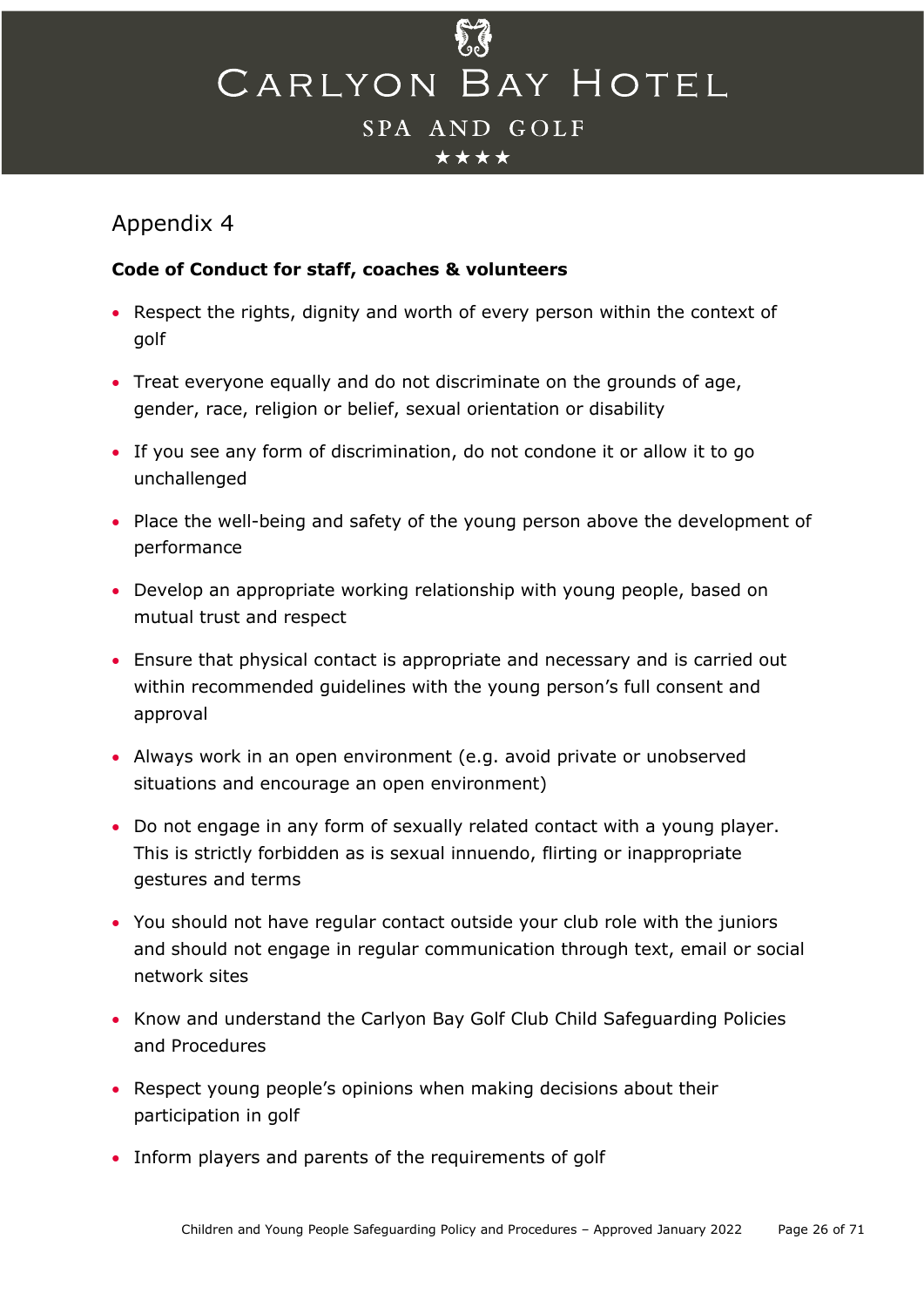- Be aware of and report any conflict of interest as soon as it becomes apparent
- Display high standards of language, manner, punctuality, preparation and presentation
- Do not smoke, drink or use recreational drugs while actively working with young people in the club. This reflects a negative image and could compromise the safety of the young people
- Do not give young people alcohol when they are under the care of the club
- Hold relevant qualifications and insurance cover. All Staff, Volunteers & Coaches who work regularly with children must have current DBS clearance, approved by England Golf Governance Department
- Ensure the activities are appropriate for the age, maturity, experience and ability of the individual
- Promote the positive aspects of golf e.g. fair play
- Display high standards of behaviour and appearance
- Follow Club Procedures & good practice guidelines
- Ensure that you attend appropriate training to keep up to date with your role and the welfare of young people
- Report any concerns you may have in relation to a child or the behaviour of an adult, following reporting procedures laid down by the Carlyon Bay Golf Club.

| Signed:            | Date: |
|--------------------|-------|
| <b>PRINT NAME:</b> |       |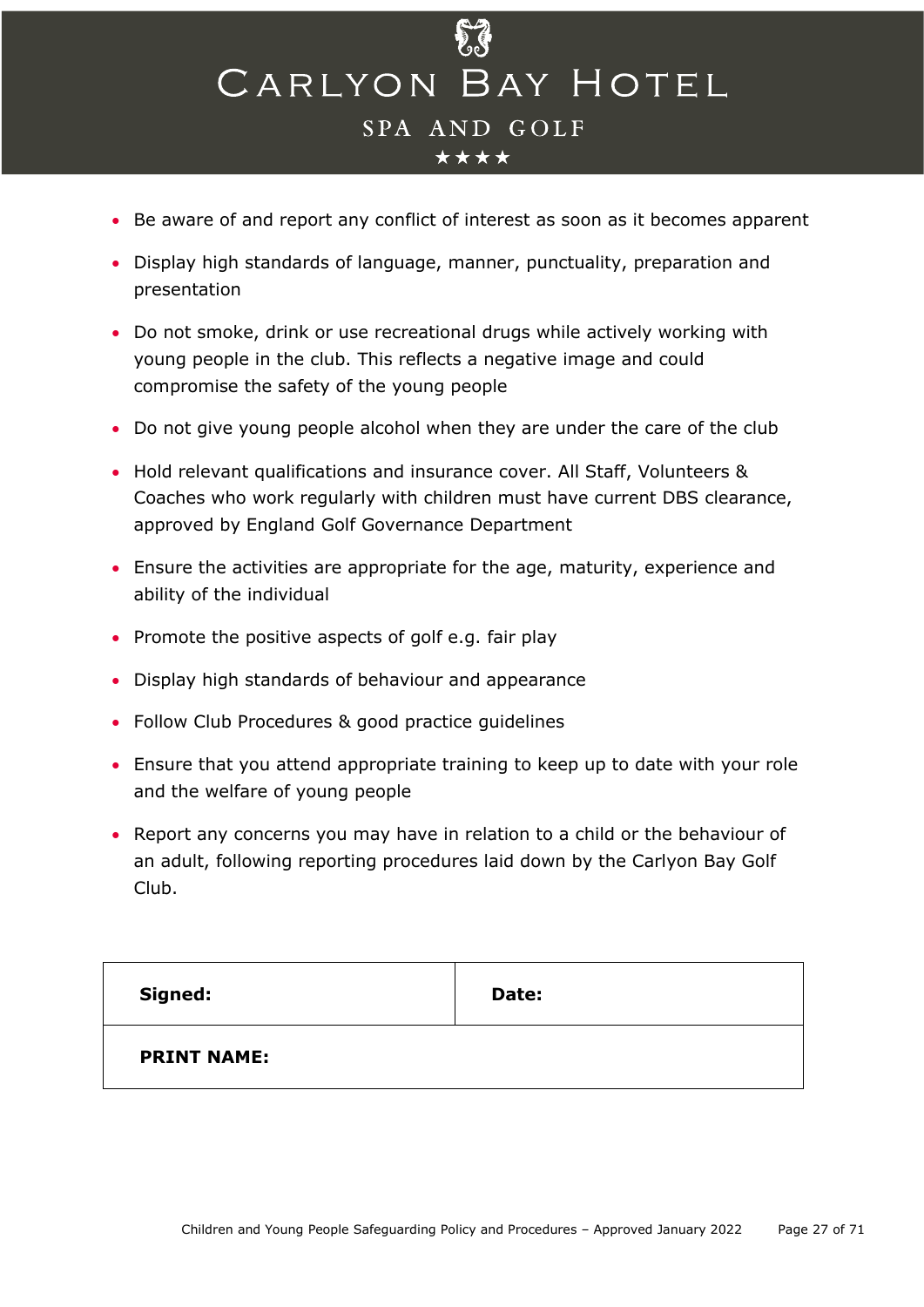#### \*\*\*\*

## <span id="page-27-0"></span>Appendix 5

## **Code of Conduct for Young Golfers**

As a young golfer taking part in a Carlyon Bay Golf Club activity, you should:

- Help create and maintain an environment free of fear and harassment
- Demonstrate fair play and apply golf's standards both on and off the course
- Understand that you have the right to be treated as an individual
- Respect the advice that you receive
- Treat others as you would wish to be treated yourself
- Respect other people and their differences
- Look out for yourself and for the welfare of others
- Speak out (to your parents or a club representative) if you consider that you or others have been poorly treated
- Be organised and on time
- Tell someone in authority if you are leaving the venue
- Accept that these guidelines are in place for the well-being of all concerned
- Treat organisers and coaches with respect
- Observe instructions or restrictions requested by the adults looking after you
- Ensure you treat roads (between the  $13<sup>th</sup>$  and  $14<sup>th</sup>$ , and between the  $18<sup>th</sup>$  and 18<sup>th</sup> in a careful and responsible manner.
- Ensure that you ALWAYS stand behind the ball striker playing their shot.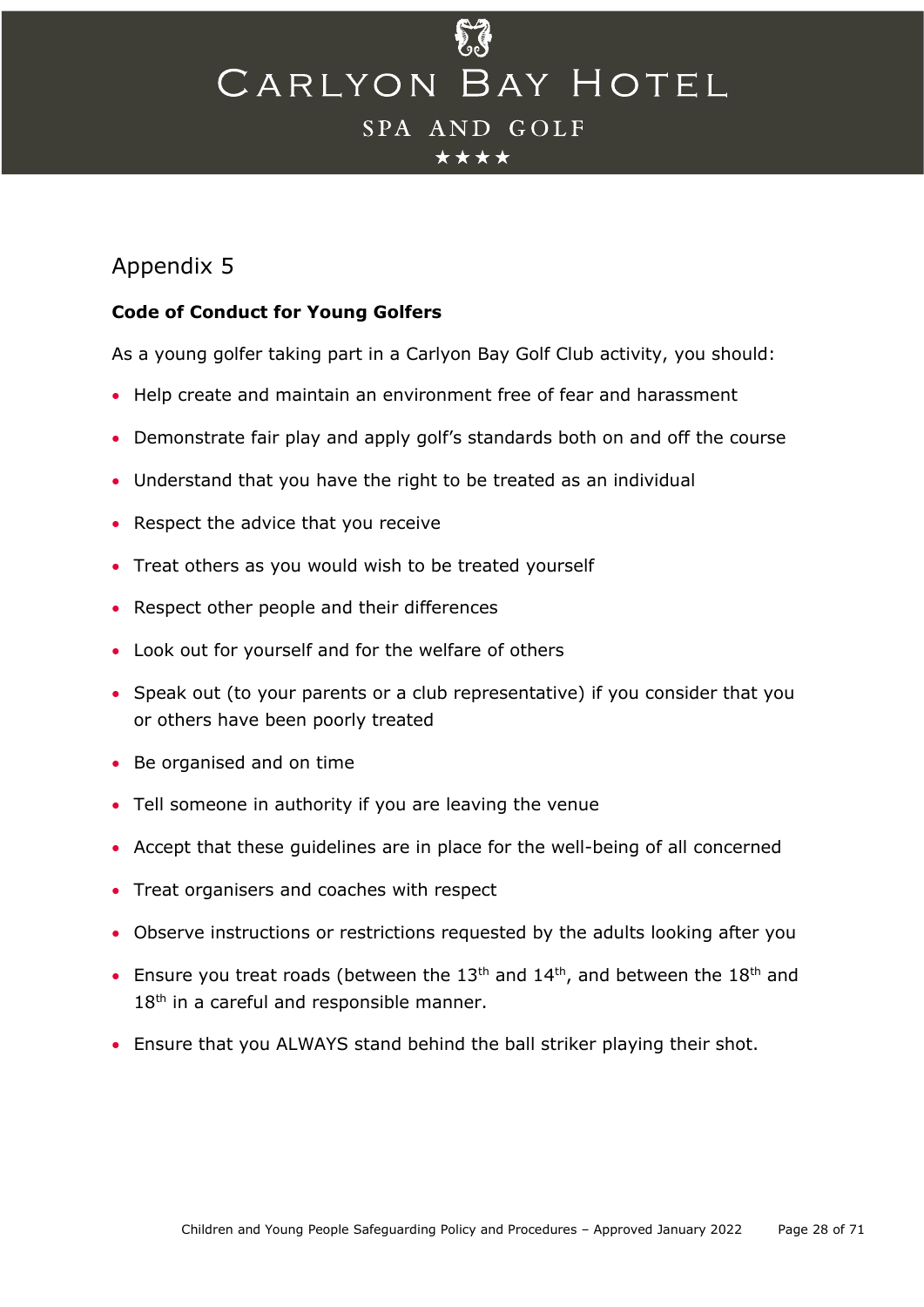

You should not take part in any irresponsible, abusive, inappropriate or illegal behaviour which includes:

- Smoking
- Using foul language
- Publicly using critical or disrespectful descriptions of others either in person or through text, email or social network sites
- Consuming alcohol, illegal performance-enhancing drugs or stimulants

| Child Signature        |  | Print Name |
|------------------------|--|------------|
|                        |  |            |
| Parent/Carer Signature |  | Print Name |
|                        |  |            |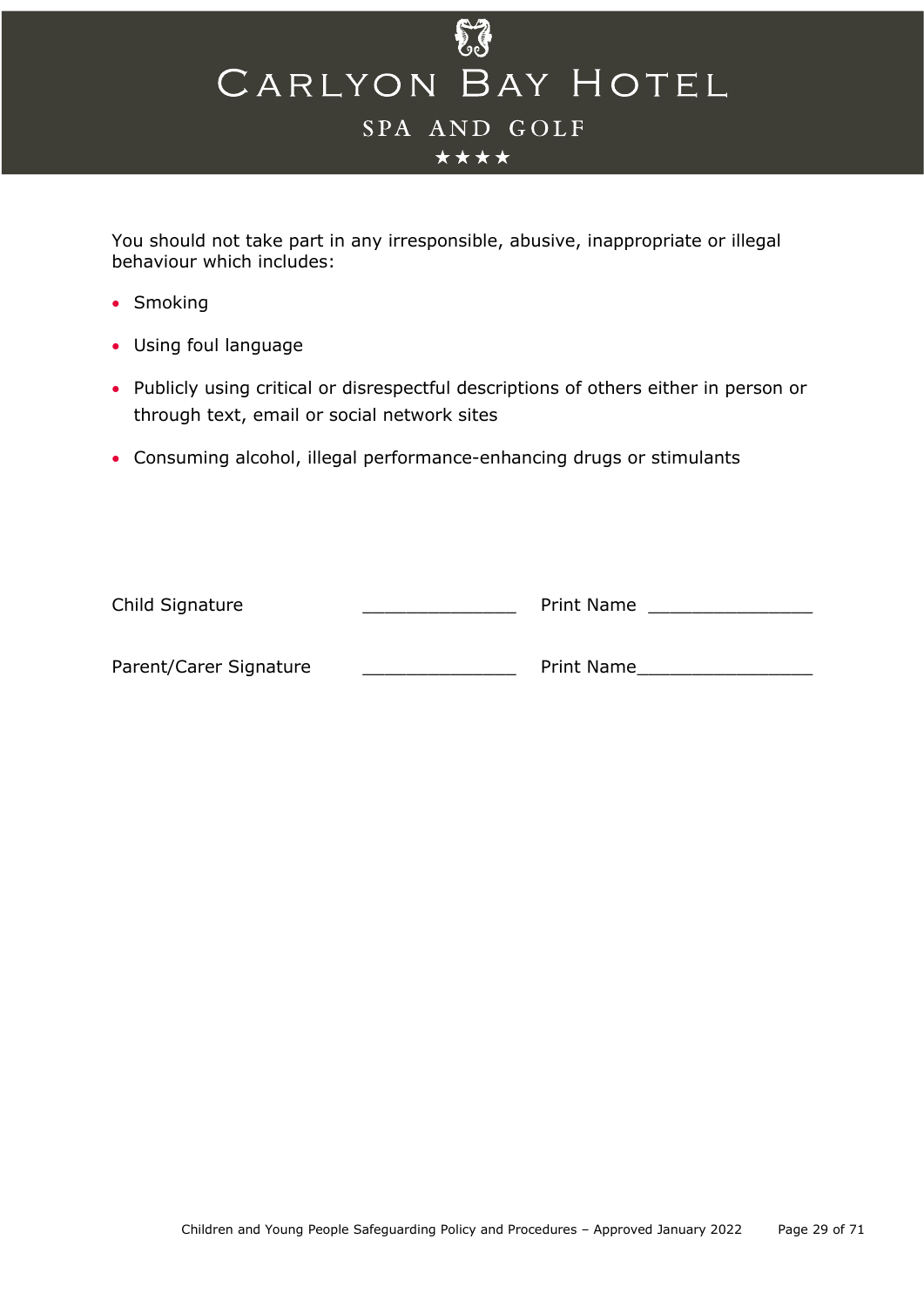#### \*\*\*\*

## <span id="page-29-0"></span>Appendix 6

Code of Conduct for Parents/Carers of Young Golfers

As parents you are expected to:

- Positively reinforce your child and show an interest in their chosen activity
- Do not place your child under pressure or push them in to activities they do not want to do
- Be realistic and supportive
- Promote your child's participation in playing sport for fun
- Complete and return the Player Profile Form and Consents pertaining to your child's participation in activities at Carlyon Bay Golf Club
- Report and update Carlyon Bay Golf Club with any changes relevant to your child's health and wellbeing
- Deliver and collect your child punctually before and after coaching sessions/competitions
- Ensure your child has clothing and kit appropriate to the weather conditions
- Ensure you child has appropriate equipment, plus adequate food and drink
- Ensure that you child understands the rules of Golf
- Teach your child that they can only do their best
- Ensure that your child understands their Code of Conduct
- Behave responsibly at Carlyon Bay Golf Club and on the golf course; do not embarrass your child
- Show appreciation and support the coaches, volunteers and staff at Carlyon Bay Golf Club
- Accept the decision and judgement of the officials during events and competition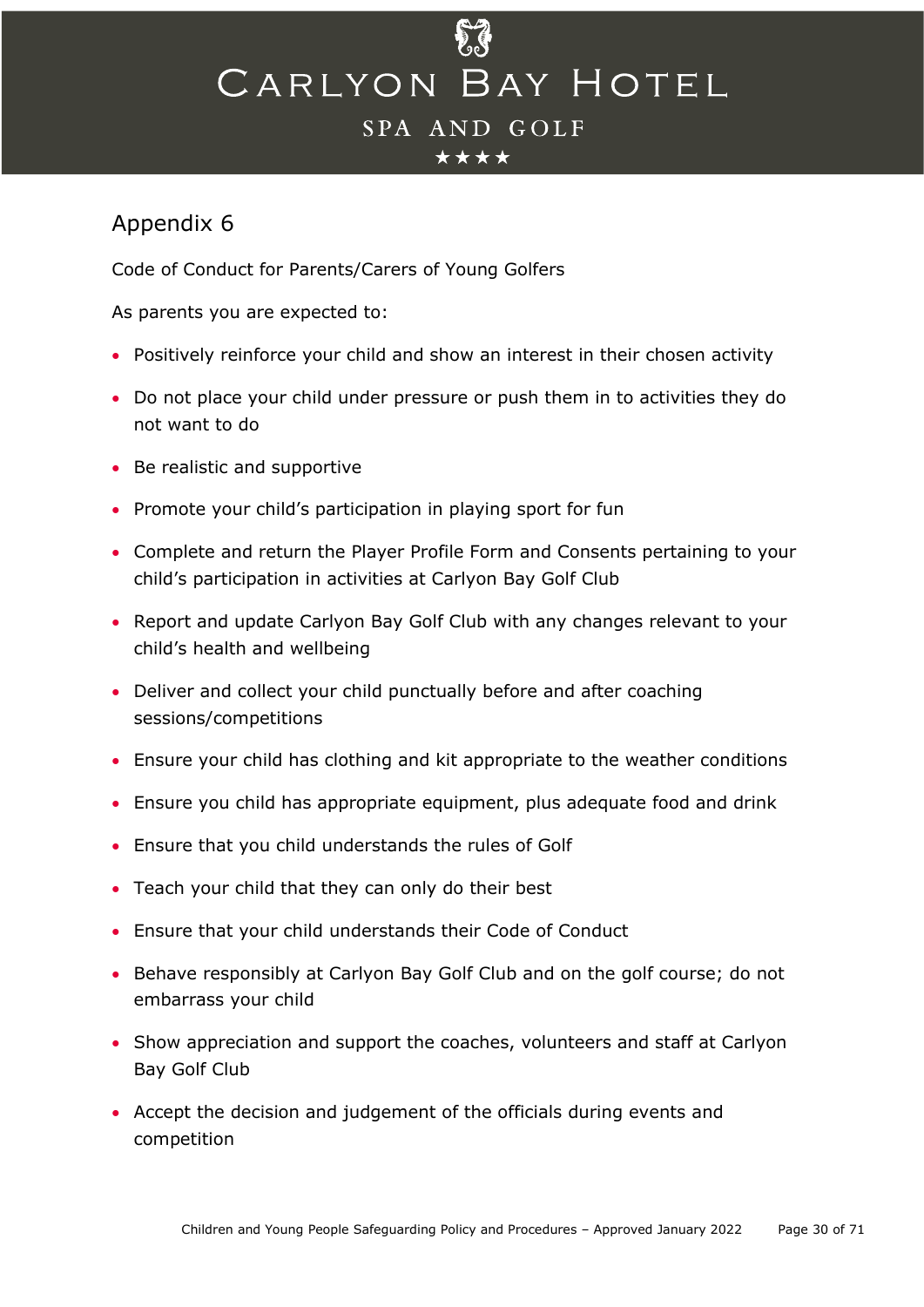\*\*\*\*

As a parents/carer you have the right to:

- Be assured that your child is safeguarded during their participation in the sport
- Be informed of problems or concerns relating to your child
- Be informed if your child is injured
- Have consent sought for issues such as trips and photography
- Contribute to the decisions of the club
- Have any concerns about any aspect of your child's welfare listened to and responded to

Any breaches of this code of conduct will be dealt with immediately by ……………………………. at Carlyon Bay Golf Club. Persistent concerns or breaches may result in you being asked not to attend games if your attendance is considered detrimental to the welfare of young participants.

The ultimate action should a parent/carer continue to breach the code of conduct may be the Carlyon Bay Golf Club regrettably asking your child to leave the session, event or club.

| Signed:     | Date: |
|-------------|-------|
| PRINT NAME: |       |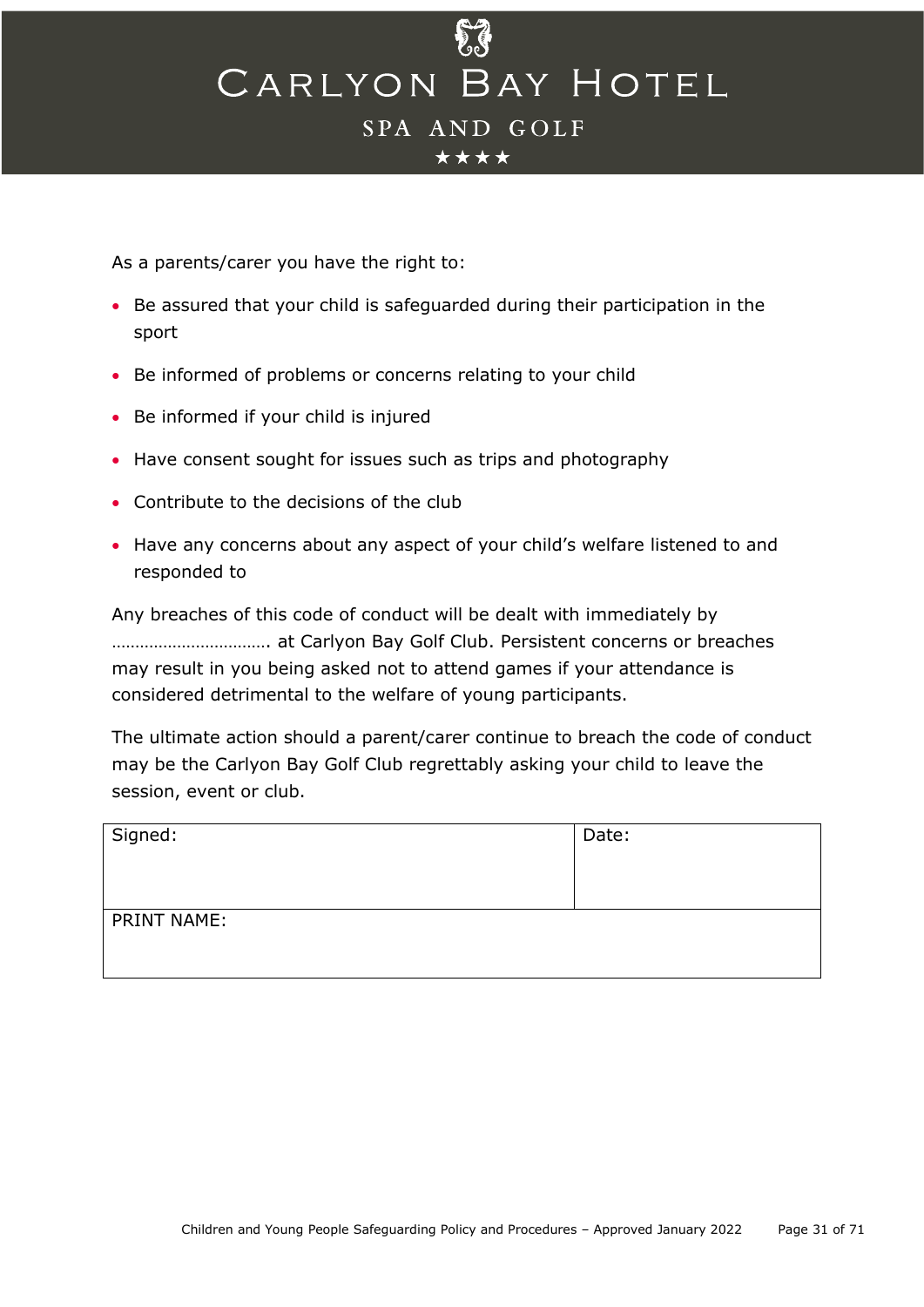\*\*\*\*

## Appendix 7

## **Managing Challenging Behaviour**

Staff/volunteers who deliver sports activities to children may, on occasions, be required to deal with a child's challenging behaviour.

These guidelines aim to promote good practice and are based on the following principles:

- The welfare of the child is the paramount consideration.
- Children must never be subject to any form of treatment that is harmful, abusive, humiliating or degrading.
- The specific needs a child may have (e.g. communication, behaviour management, comprehension and so on) should be discussed with their parent/carer and where appropriate the child, before activities start. Where appropriate it may be helpful to record the details of any agreed plan or approach and provide copies to all parties.
- Every child should be supported to participate. Consideration to exclude a child from activities should apply only as a last resort and after all efforts to address any challenge have been exhausted, in exceptional circumstances where the safety of that child or of other children cannot be maintained.

## **Planning Activities**

Planning for activities should include consideration of whether any child involved may need additional support or supervision to participate safely. This should address:

- Assessment of additional risk associated with the child's behaviour
- Appropriate supervision ratios and whether numbers of adults should be increased
- Information sharing for all/volunteers on managing any challenging behaviour to ensure a consistent approach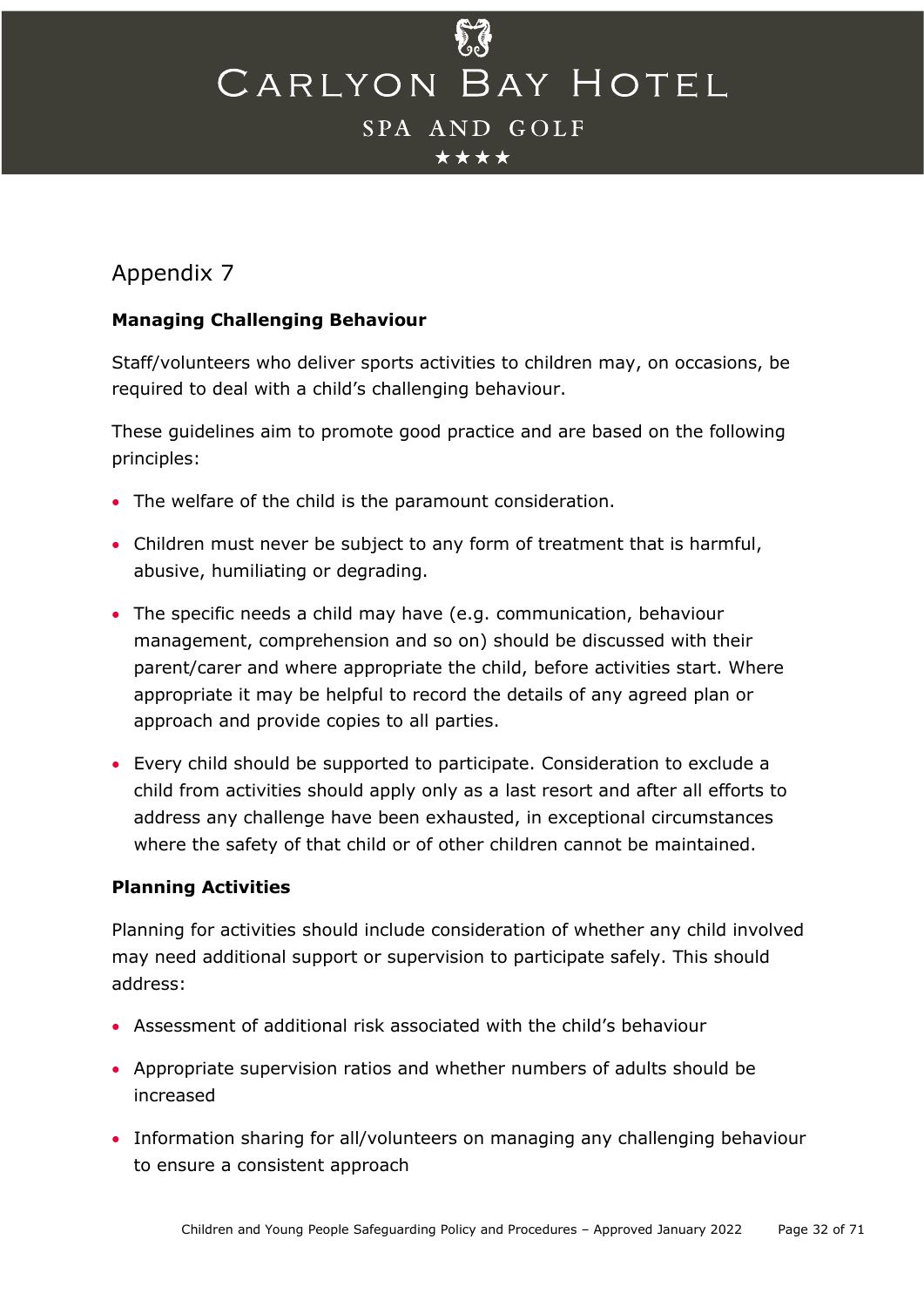

• Specialist expertise or support that may be needed from carers or outside agencies. This is particularly relevant where it is identified that a child may need a level of physical intervention to participate safely (see below).

#### **Agreeing Acceptable and Unacceptable Behaviours**

Staff, volunteers, children, young people and parents/carers should be involved in developing an agreement about:

- what constitutes acceptable and unacceptable behaviour (code of conduct)
- the range of sanctions which may be applied in response to unacceptable behaviour.

This can be done at the start of the season, in advance of a trip away from home or as part of a welcome session at a residential camp. It should involve the views of children and young people to encourage better buy in and understanding.

Where challenges are anticipated in light, for example of a child's impairment or other medical condition, a clear plan/agreement should be established and written down.

Ensure that parents/carers understand the expectations on their children and ask them to reinforce this ahead of any trip or activity.

#### **Managing Challenging Behaviour**

In responding to challenging behaviour the response should always be:

- Proportionate to the actions you are managing.
- Imposed as soon as is practicable.
- Fully explained to the child and their parents/carers.

In dealing with children who display negative or challenging behaviours, staff and volunteers might consider the following options:

- Time out from the activity, group or individual work.
- Reparation the act or process of making amends.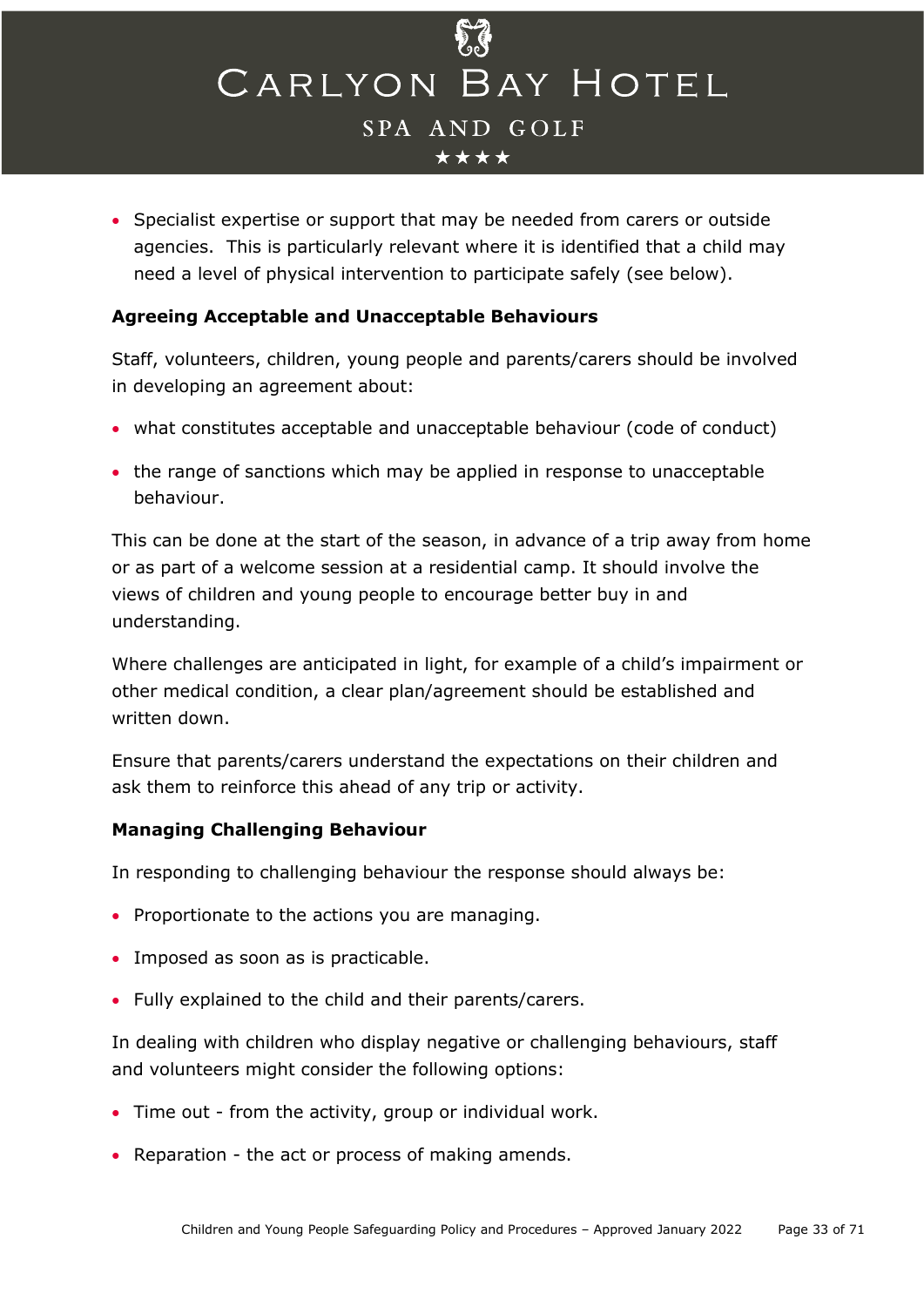

- Restitution the act of giving something back.
- Behavioural reinforcement rewards for good behaviour, consequences for negative behaviour.
- De-escalation of the situation talking with the child and distracting them from challenging behaviour.
- Increased supervision by staff/volunteers.
- Use of individual 'contracts' or agreements for the child's future or continued participation.
- Sanctions or consequences e.g. missing an outing or match
- Seeking additional/specialist support through working in partnership with other agencies.
- Temporary or permanent exclusion.

The following should never be permitted as a means of managing a child's behaviour:

- Physical punishment or the threat of such.
- Refusal to speak to or interact with the child.
- Being deprived of food, water, access to changing facilities or toilets or other essential facilities.
- Verbal intimidation, ridicule or humiliation.

Staff/volunteers should consider the risks associated with employing physical intervention compared with the risks of not employing physical intervention.

The use of physical intervention should always:

- Be avoided unless it is absolutely necessary to prevent a child injuring themselves or others, or causing serious damage to property.
- Aim to achieve an outcome that is in the best interests of the child whose behaviour is of immediate concern.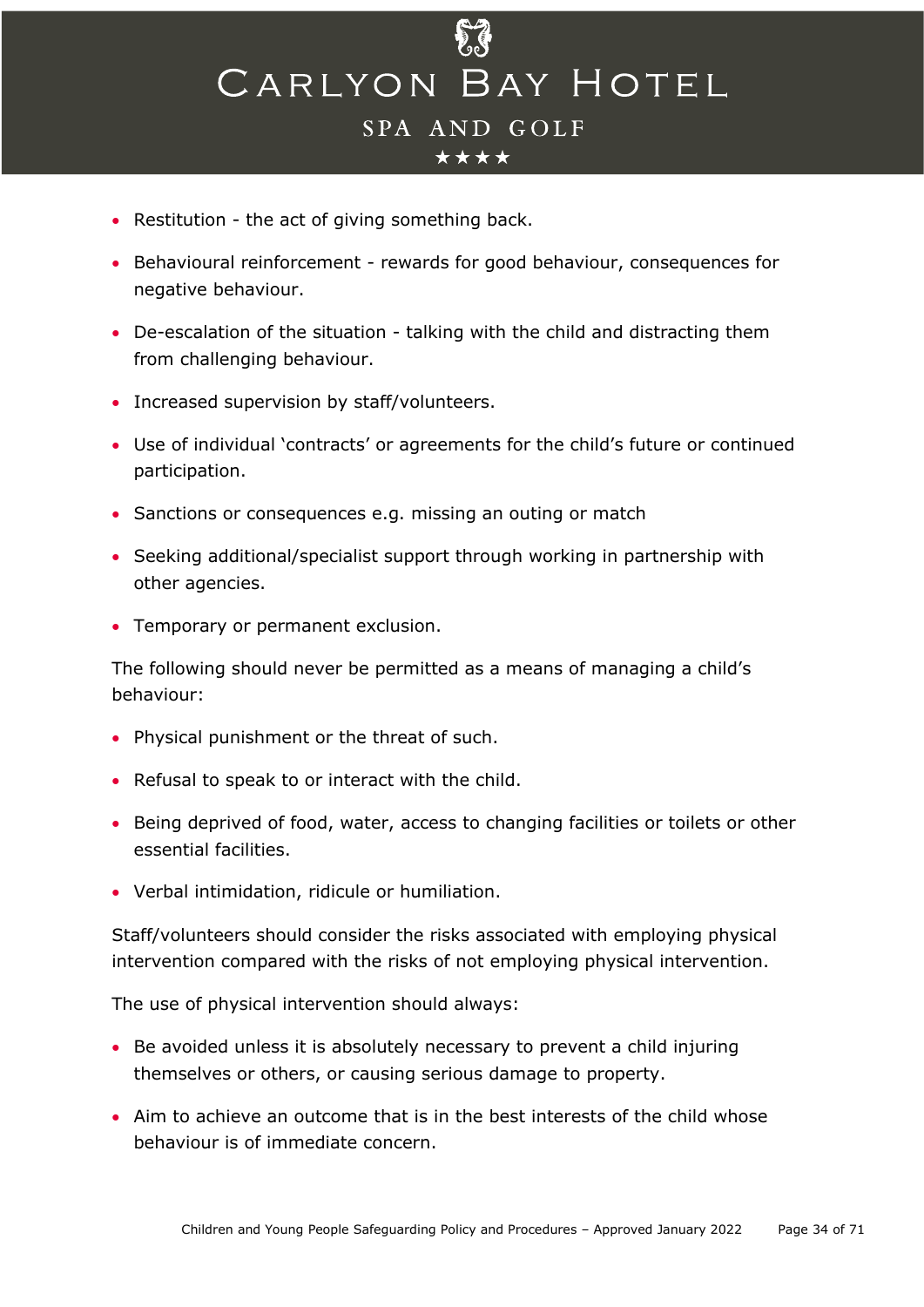

- Form part of a broader approach to the management of challenging behaviour.
- Be the result of conscious decision-making and not a reaction to an adult's frustration.
- Employ the minimum force needed to avert injury to a person or serious damage to property - applied for the shortest period of time.
- Used only after all other strategies have been exhausted.
- Be recorded as soon as possible using the appropriate organisational reporting form and procedure.

Parents should always be informed following an incident where a coach/volunteer has had to physically intervene with their particular child.

Physical intervention must not:

- Involve contact with buttocks, genitals and breasts.
- Be used as a form of punishment.
- Involve inflicting pain.

#### **Views of the child**

A timely de-brief for staff/volunteers, the child and parents should always take place in a calm environment following an incident where physical intervention has been used. Even children who haven't directly been involved in the situation may need to talk about what they have witnessed.

There should also be a discussion with the child and parents about the child's needs and continued safe participation in the group or activity.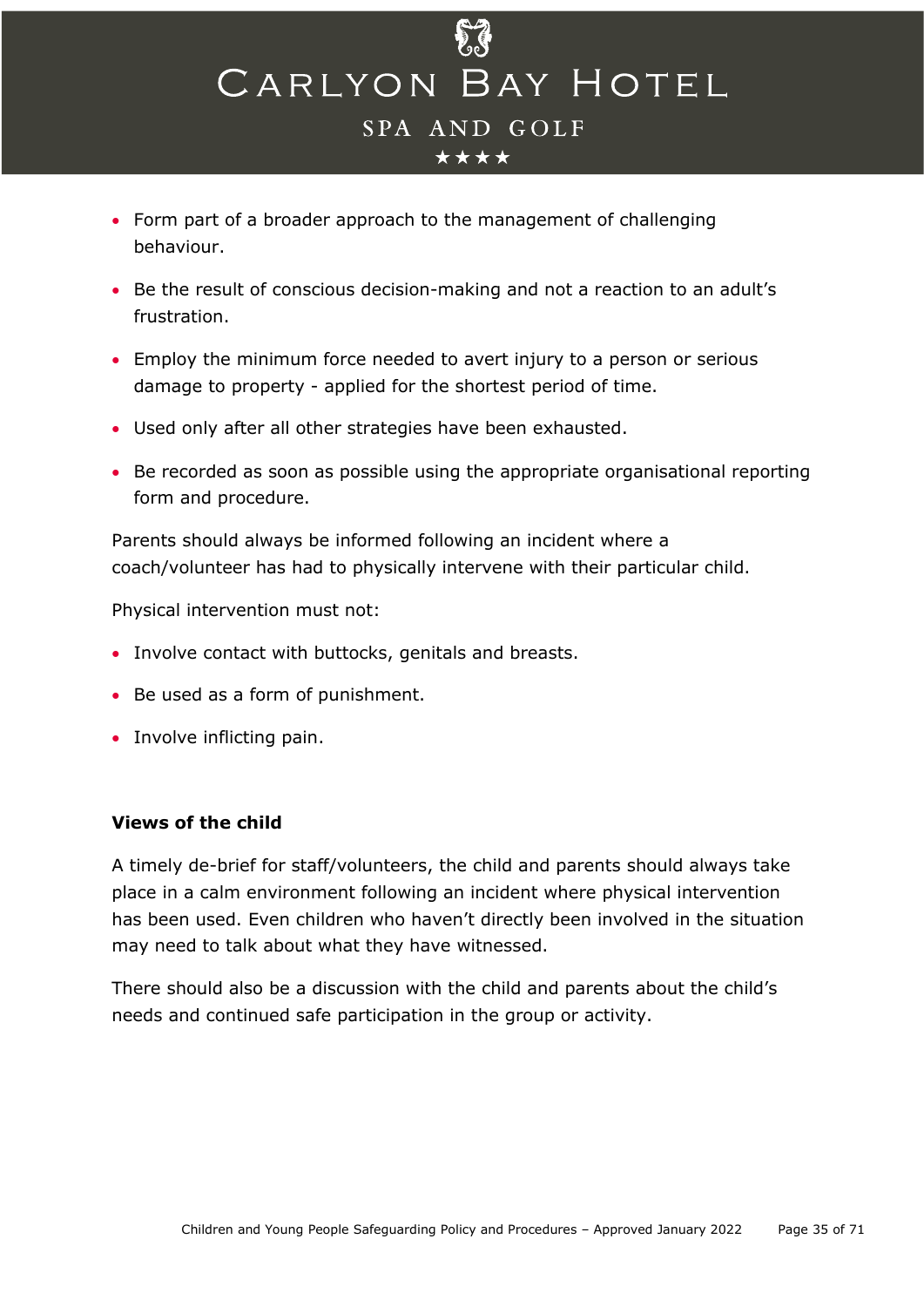

#### \*\*\*\*

## <span id="page-35-0"></span>Appendix 8

## **Incident Report Form –** The Carlyon Bay Golf Club

| Recorder's Name: |               |
|------------------|---------------|
| Address:         |               |
| Post Code:       | Telephone No: |

| Child's Name: |               |
|---------------|---------------|
| Address:      |               |
| Post Code:    | Telephone No: |

| <b>Complainant's Name:</b> |               |
|----------------------------|---------------|
| Address:                   |               |
| Post Code:                 | Telephone No: |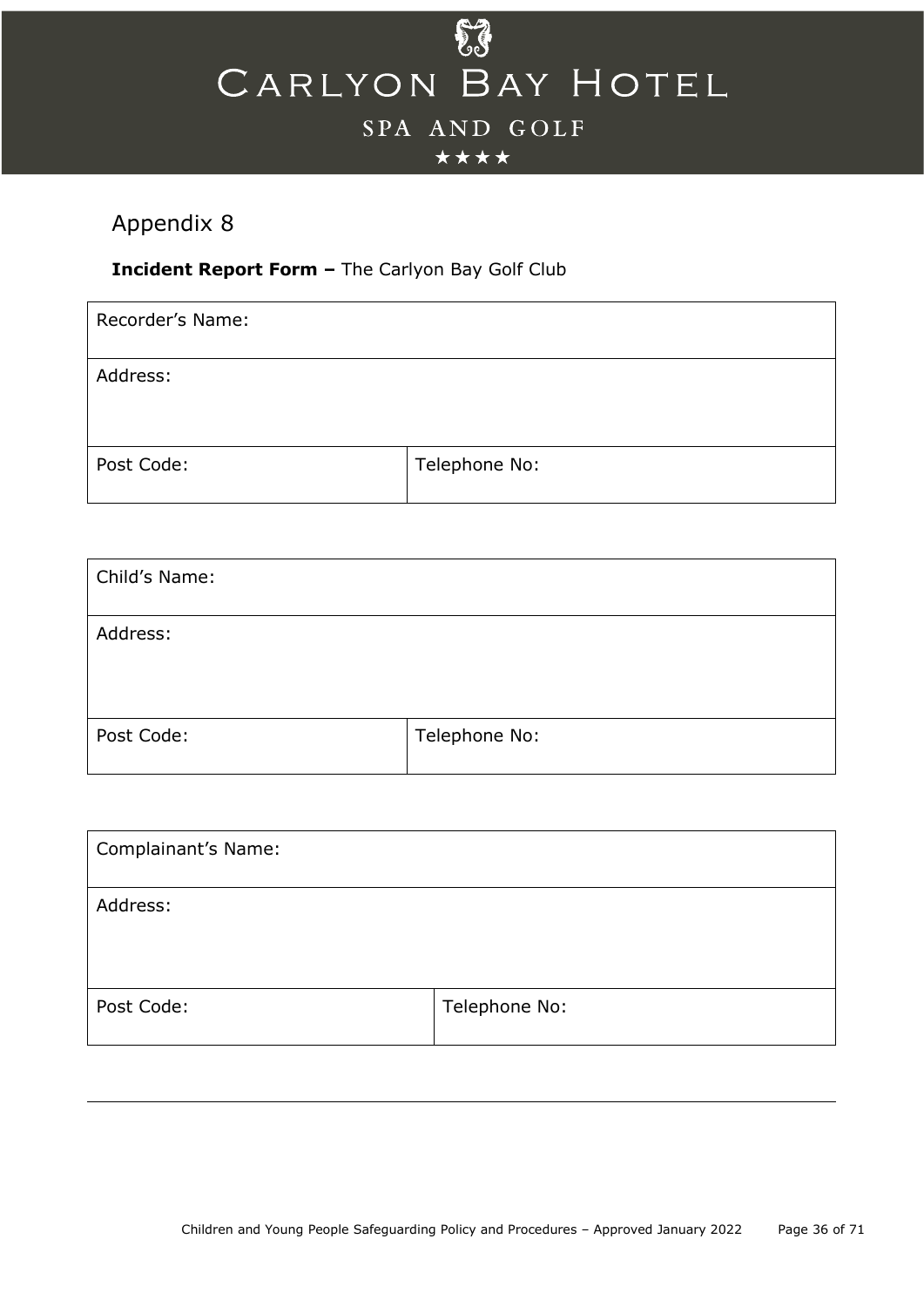## \*\*\*\*

| Details of the allegations: [include: date; time; location; and nature of the incident] |       |
|-----------------------------------------------------------------------------------------|-------|
| Additional information: [include: witnesses; corroborative statements; etc.]            |       |
| England Golf Governance department notified (01526 351824)                              |       |
| Case Number (if allocated):                                                             |       |
| Name of person spoken to:                                                               |       |
| Date:                                                                                   | Time: |
| Action taken:                                                                           |       |
| Date:                                                                                   | Time: |
| Signature of Recorder:                                                                  |       |
| Signature of Complainant:                                                               |       |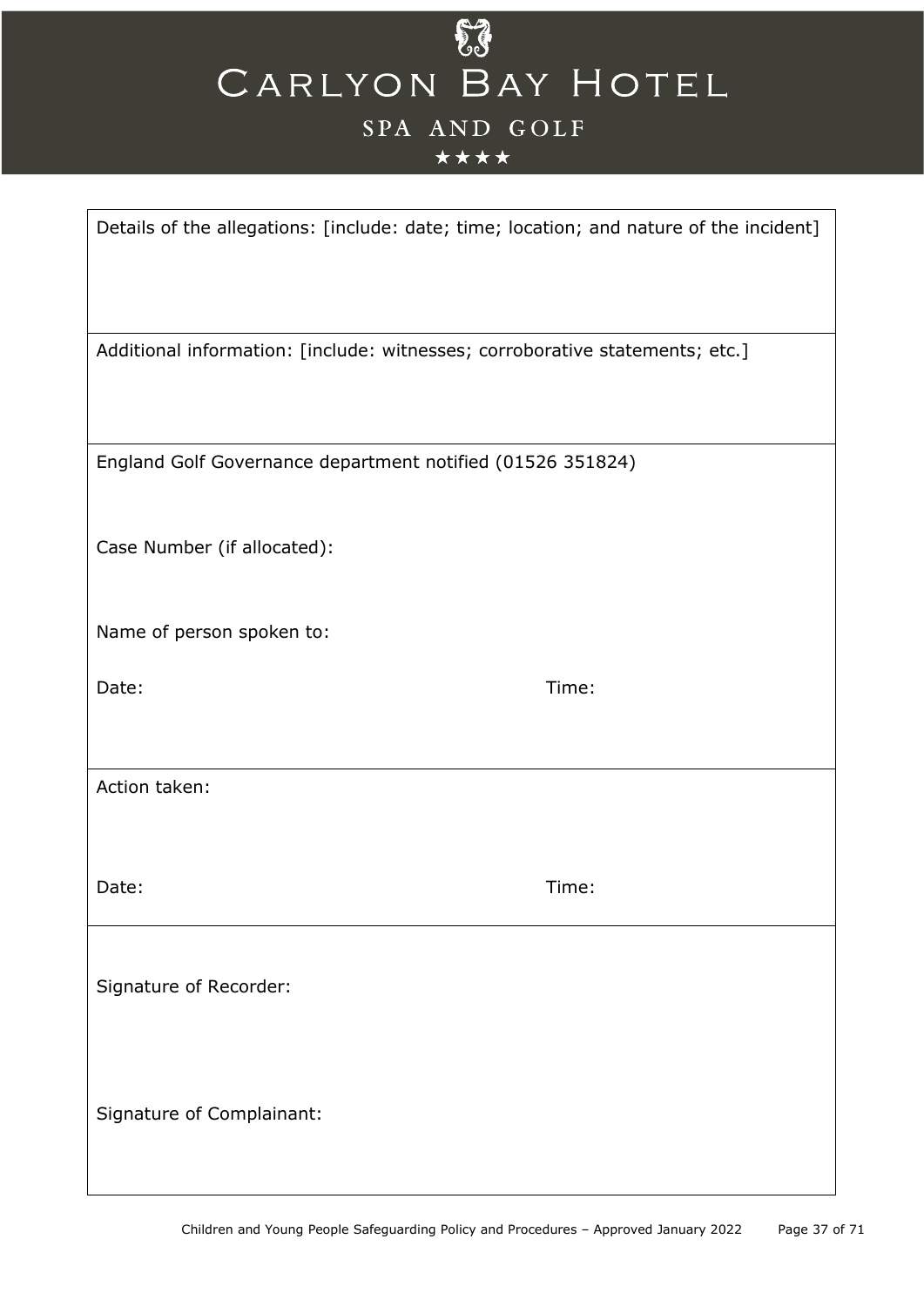#### \*\*\*\*

#### **Data protection:**

The Carlyon Bay Golf Club and England Golf Governance Department may use the information in this form (together with other information they obtain as a result of any investigation) to investigate the alleged incident and to take whatever action is deemed appropriate, in accordance with their Children and Young People Safeguarding Policy and Procedures.

<span id="page-37-0"></span>Strict confidentiality will be maintained and information will only be shared on a "need to know" basis in the interests of safeguarding and in accordance with the company's data protection policy. This may involve disclosing certain information to a number of organisations and individuals including relevant clubs and County bodies, individuals that are the subject of an investigation and/or Statutory agencies such as the Police and Children's Social Care.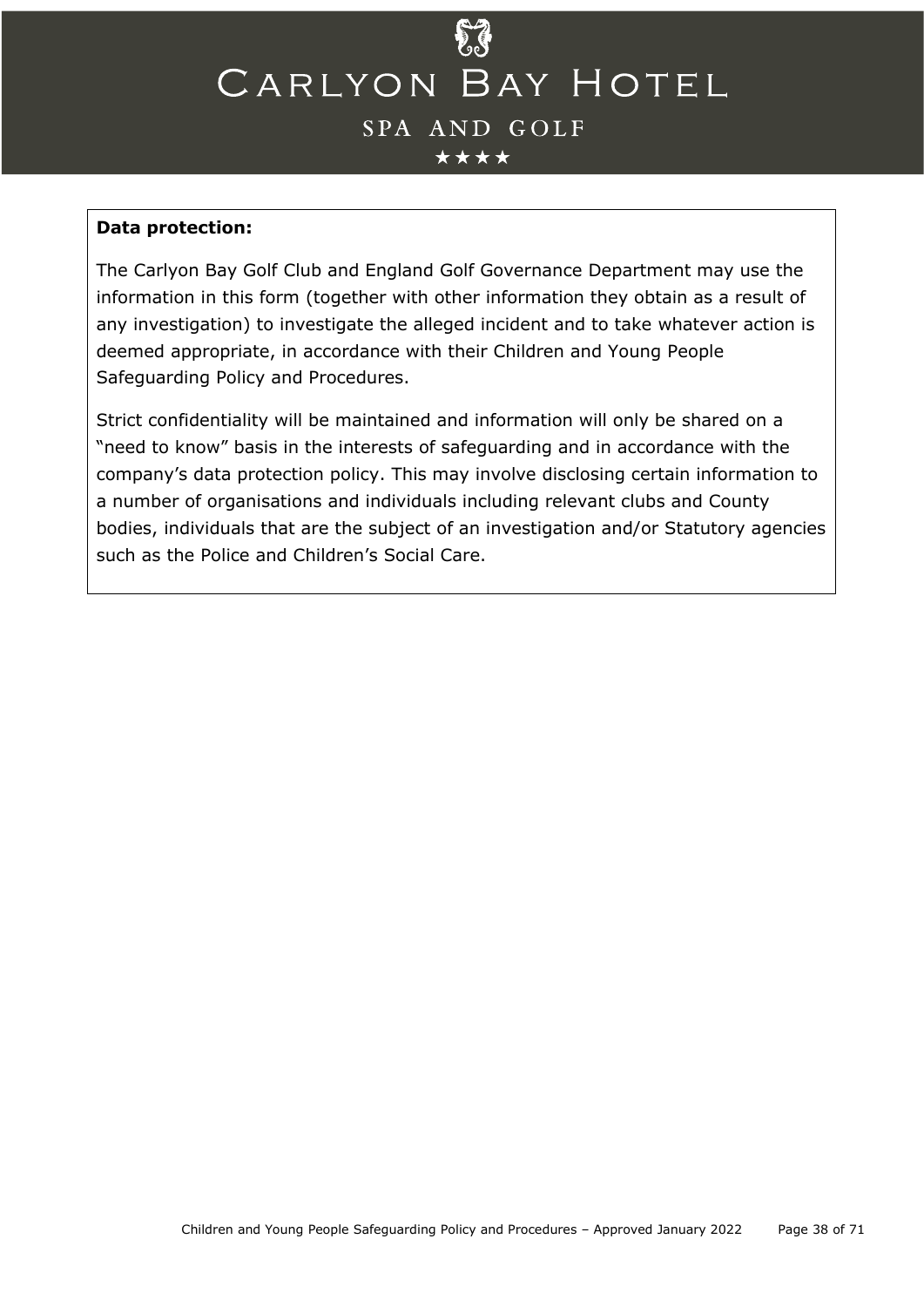

## \*\*\*\*

## Appendix 9

## **Accident Report Form – The** Carlyon Bay Golf Club

| Recorder's Name:                                                                             |                                                                              |  |
|----------------------------------------------------------------------------------------------|------------------------------------------------------------------------------|--|
| Address:                                                                                     |                                                                              |  |
|                                                                                              |                                                                              |  |
| Post Code:                                                                                   | Telephone No:                                                                |  |
| Name of Injured Person [s]:                                                                  |                                                                              |  |
| Address:                                                                                     |                                                                              |  |
|                                                                                              |                                                                              |  |
| Post Code:                                                                                   | Telephone No:                                                                |  |
| Nature of Injury Sustained:                                                                  |                                                                              |  |
| Where did the Accident occur: [include: date; time; location; and nature of the<br>accident] |                                                                              |  |
| How did the Accident occur: [include: names; telephone numbers; etc.]                        |                                                                              |  |
|                                                                                              | Were there any witnesses to the Accident: [include: names; statements, etc.] |  |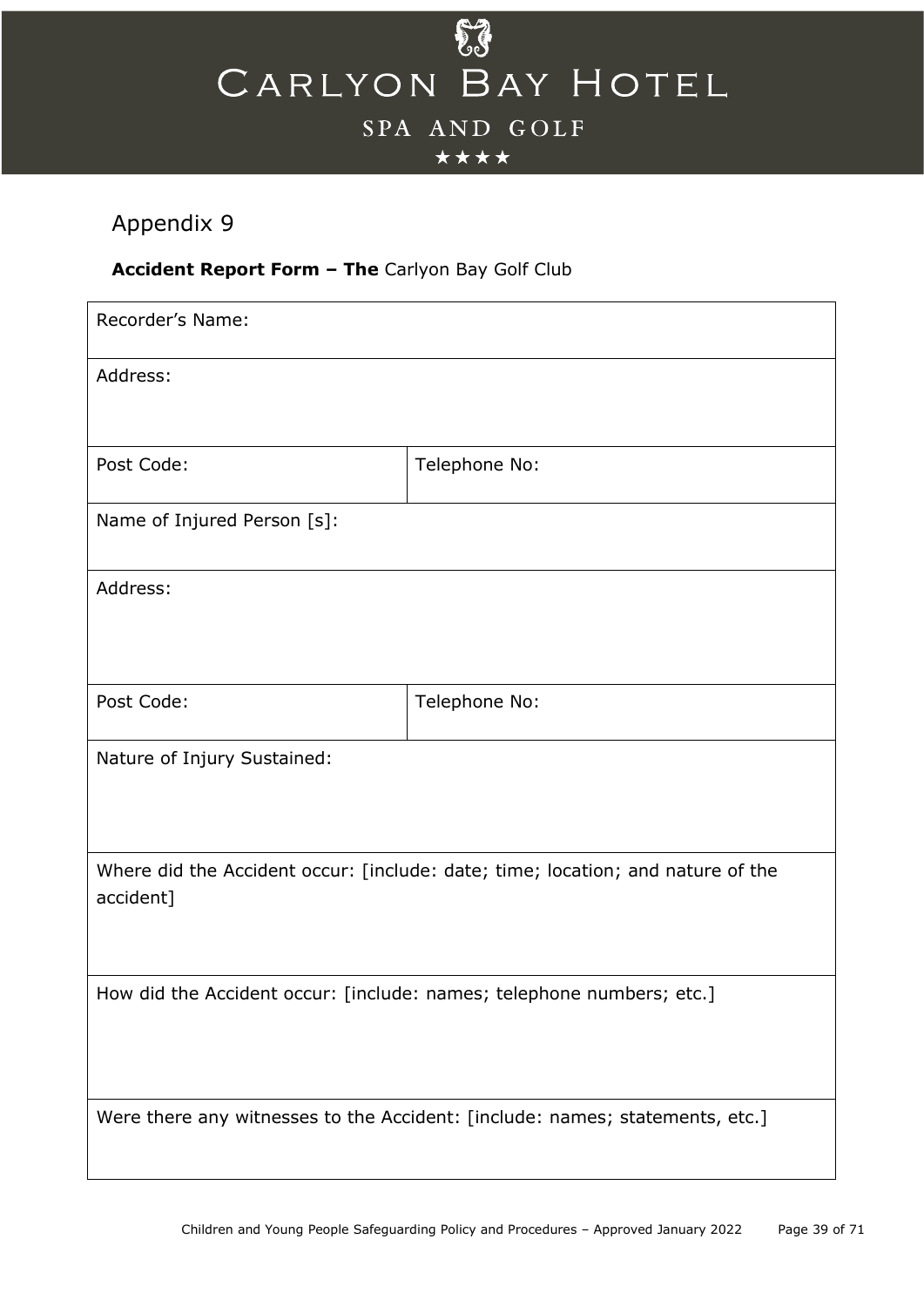## \*\*\*\*

What action was taken: [include: treatment administered, by whom, etc.]

Were any other Agencies involved?: [e.g. Ambulance service]

Have the Parents / Carers been contacted? YES NO [Please circle.]

Does the accident need to be referred to England Golf Governance Dept? YES NO

Date: Time:

Signature of Recorder:

#### **Data protection:**

The Carlyon Bay Golf Club and England Golf Governance Department may use the information in this form (together with other information they obtain as a result of any investigation) to investigate the alleged incident and to take whatever action is deemed appropriate, in accordance with their Children and Young People Safeguarding Policy and Procedures.

Strict confidentiality will be maintained and information will only be shared on a "need to know" basis in the interests of safeguarding and in accordance with the company's data protection policy. This may involve disclosing certain information to a number of organisations and individuals including relevant clubs and County bodies, individuals that are the subject of an investigation and/or Statutory agencies such as the Police and Children's Social Care.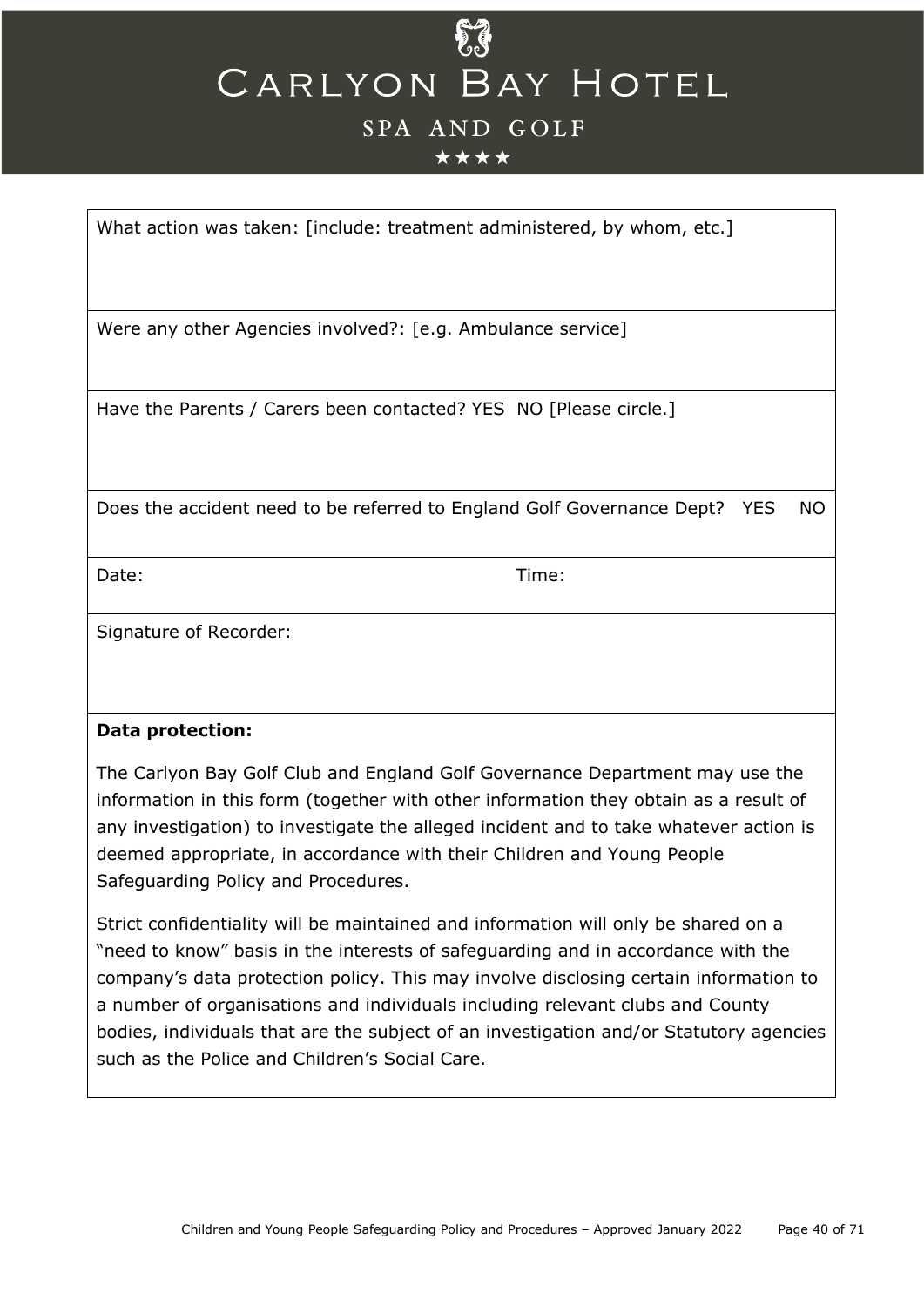\*\*\*\*

## <span id="page-40-0"></span>Appendix 10

## **Junior Profile and Parental Consent Forms**

Player profiles forms enable those responsible for children to have the information they need to deal effectively with any emergency situation that arises.

Although information obtained on these forms must be treated as confidential (and only given to those who need it to fulfil a duty of care for the child), it is also critically important this information is **readily to hand at sessions and matches.**

Clubs should devise their own workable system that achieves both objectives. A player profile form template is attached below for clubs to use should they wish:

Player Profile Form Template XXXXGC

(For Players Under the age of 18)

The safety and welfare of juniors in our care is paramount, and it is therefore important that we are aware of any illness, medical condition and other relevant health details so that their best interests are addressed.

In compliance with the Data Protection Act 2018, GDPR and all relevant data protection legislation, all efforts will be made to ensure that information is accurate, kept up to date and secure and that it is used only in connection with the purpose and activities of the organisation. Information will not be kept once a person is no longer a member of the organisation. The information will be disclosed only to those members of the organisation for whom it is appropriate and relevant officers of England Golf where necessary.

It is the responsibility of the junior and their parent to notify the Club Welfare Officer (CWO) or Secretary if any of the details change at any time.

| Junior Name   |  |
|---------------|--|
| Date of Birth |  |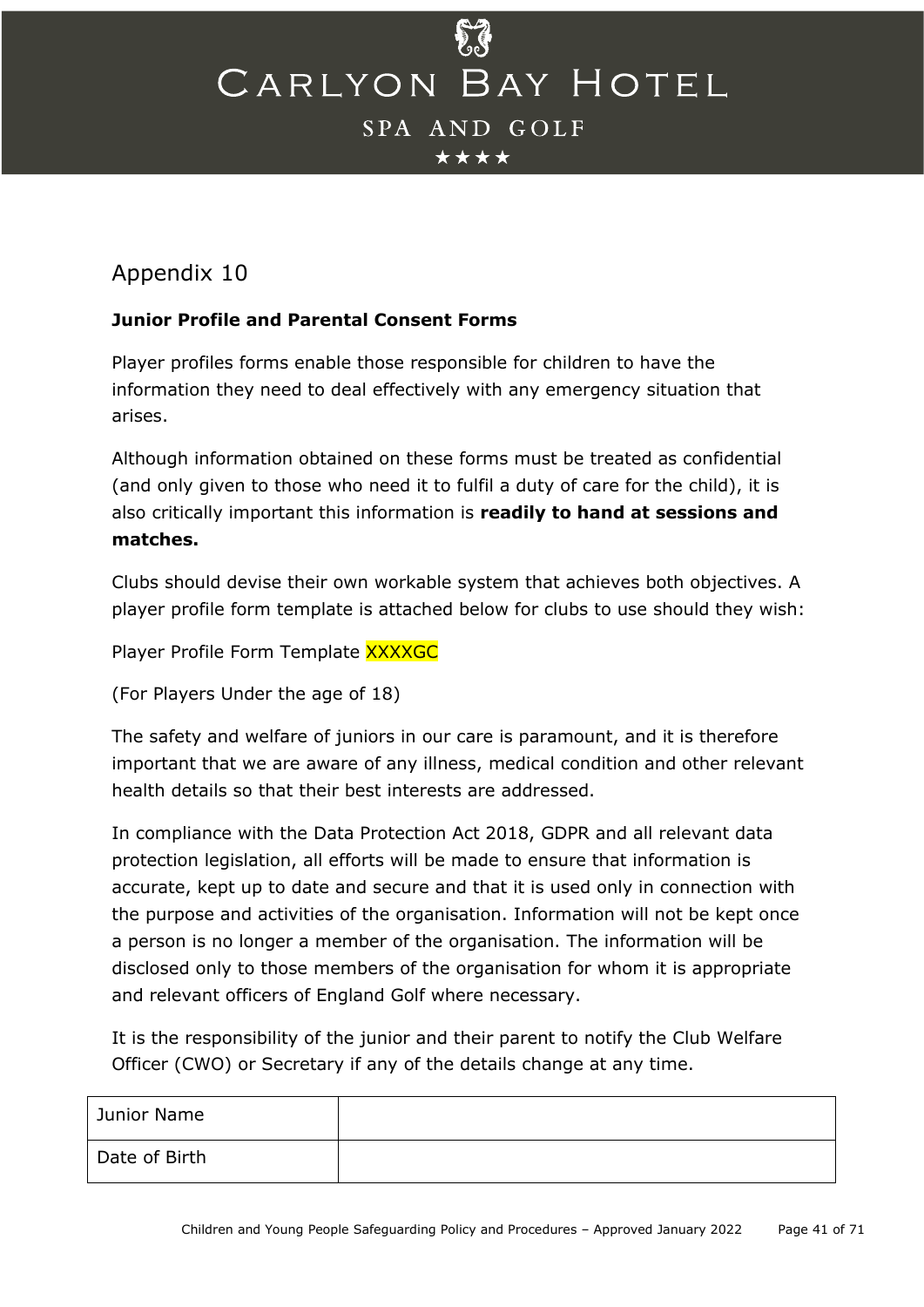## $\delta \hat{J}$ CARLYON BAY HOTEL

## SPA AND GOLF

## \*\*\*\*

| <b>Address</b>            |  |                |
|---------------------------|--|----------------|
| Telephone Number          |  |                |
| <b>Parents' Names</b>     |  |                |
| Address                   |  | (If different) |
|                           |  |                |
| Home Telephone No         |  |                |
| Mobile Telephone No       |  |                |
| Work Telephone No         |  |                |
| <b>Emergency Contacts</b> |  |                |
| <b>Contact 1 Name</b>     |  |                |
| Relationship to child     |  |                |
| Home Telephone Number     |  |                |
| Mobile Telephone Number   |  |                |
| Work Telephone Number     |  |                |
| <b>Contact 2 Name</b>     |  |                |
| Relationship to child     |  |                |
| Home Telephone Number     |  |                |
| Mobile Telephone Number   |  |                |
| Work Telephone Number     |  |                |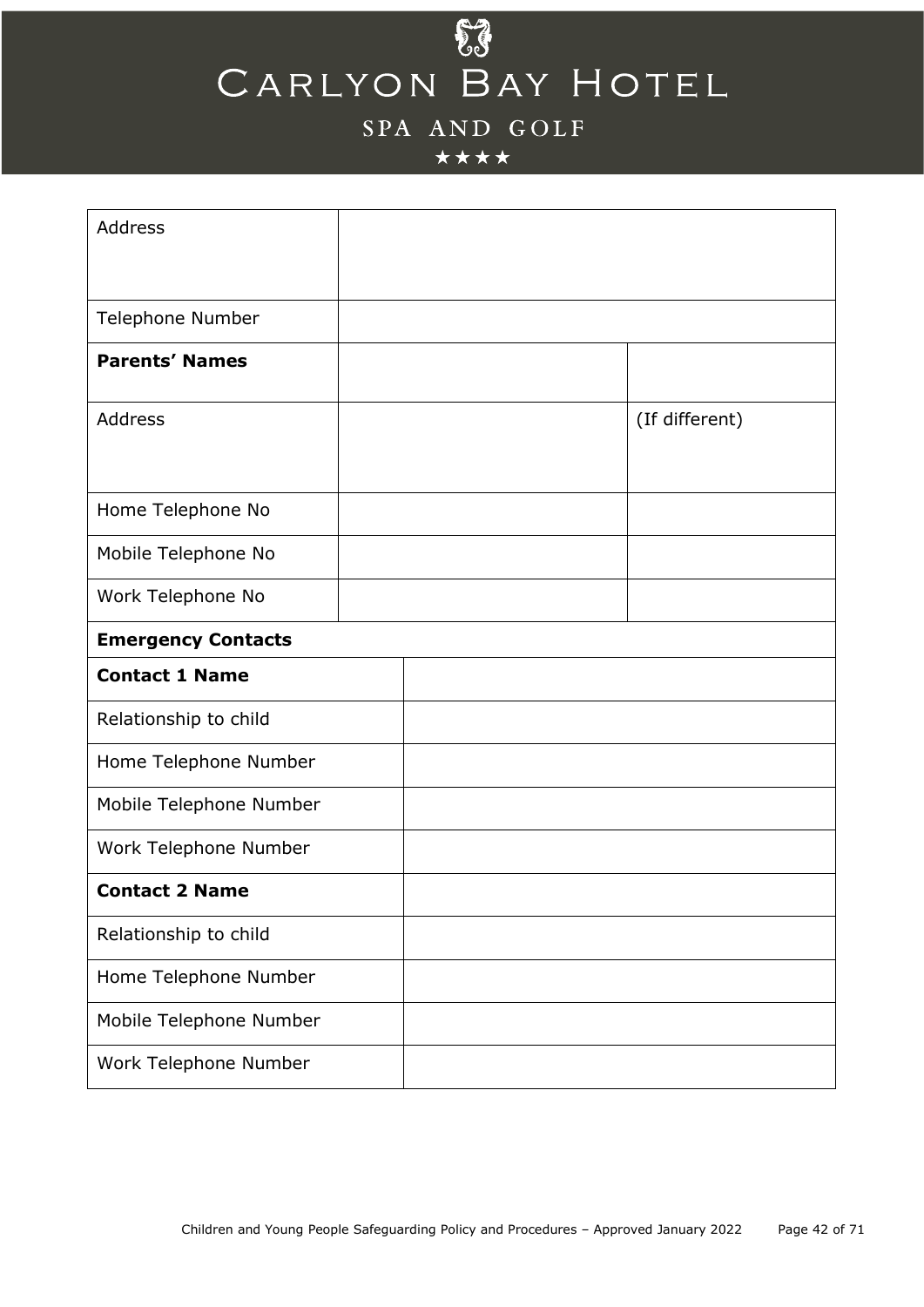

## SPA AND GOLF

#### \*\*\*\*

| Please confirm details of all those |  |
|-------------------------------------|--|
| with Parental Responsibility for    |  |
| the Child.                          |  |
|                                     |  |

#### **Medical Information**

| Child's Doctor's name    |  |
|--------------------------|--|
| Doctor's Surgery Address |  |
| Telephone Number         |  |

Does your child experience any conditions requiring medical treatment and/or medication? **YES □ NO □**

\*If yes please give details, including medication, dose and frequency.

Does your child have any allergies? **YES** □ **NO** □

\*If yes please give details.

Does your child have any specific dietary requirements? YES □ NO □

\*If yes please give details.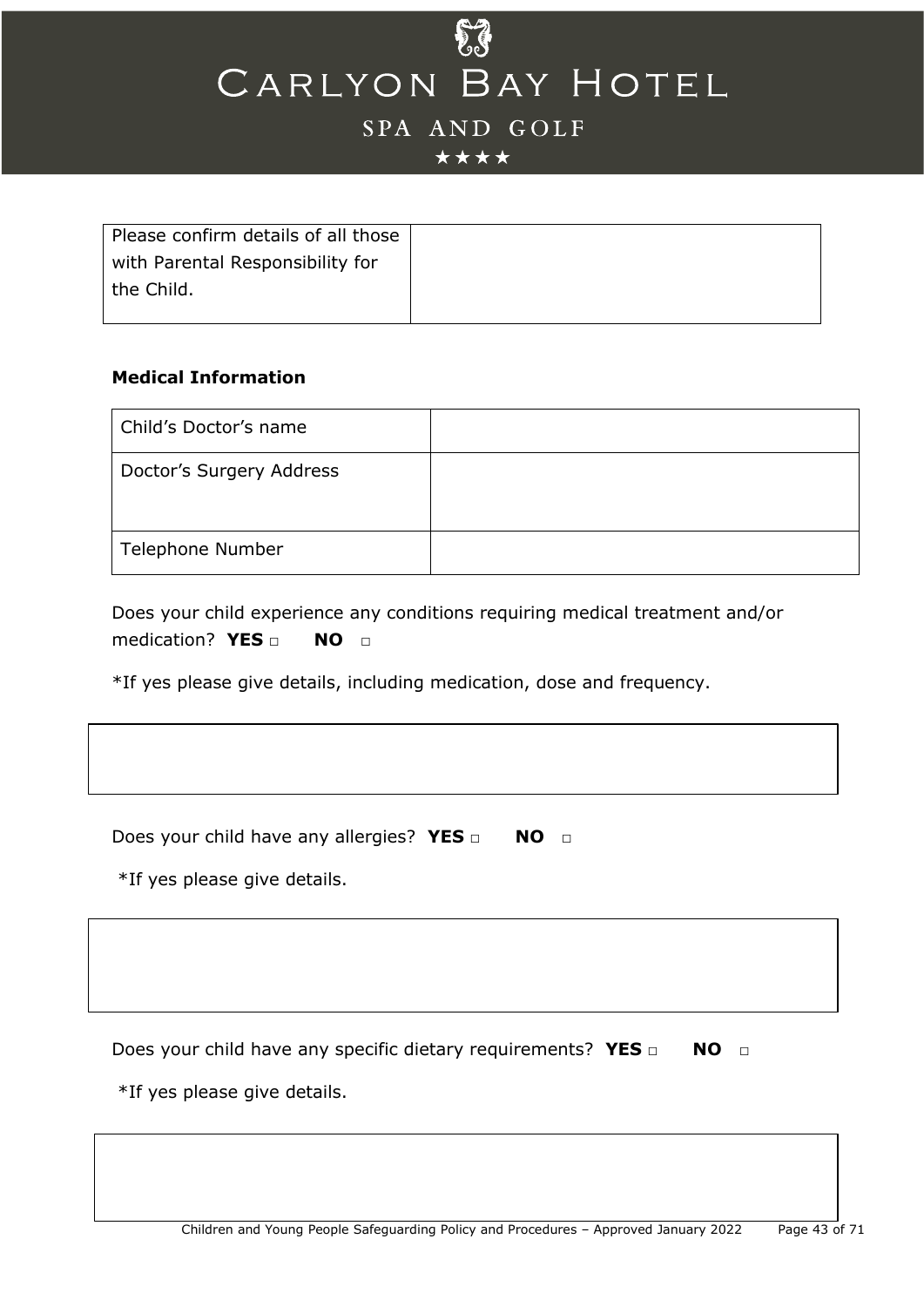\*\*\*\*

What additional needs, if any, does your child have e.g. needs help to administer planned medication, assistance with lifting or access, regular snacks?

#### **Disability**

The Equality Act 2010 defines a disabled person as 'anyone with a physical or mental impairment, which has a substantial and long term adverse effect on his or her ability to carry out normal day to day activities'.

Do you consider your child to have a disability? **YES** □ **NO** □

\*If yes what is the nature of the disability?

Does your child have any communication needs e.g. non-English speaker/ hearing impairment/ sign language user/ dyslexia? If yes, please tell us what we need to do to enable him/her them to communicate with us fully.

#### **Consent from Parent/Legal Carer:**

- I confirm to the best of my knowledge that my child does not suffer from any medical condition other than those detailed above.
- I agree to notify the Club of any changes to this information.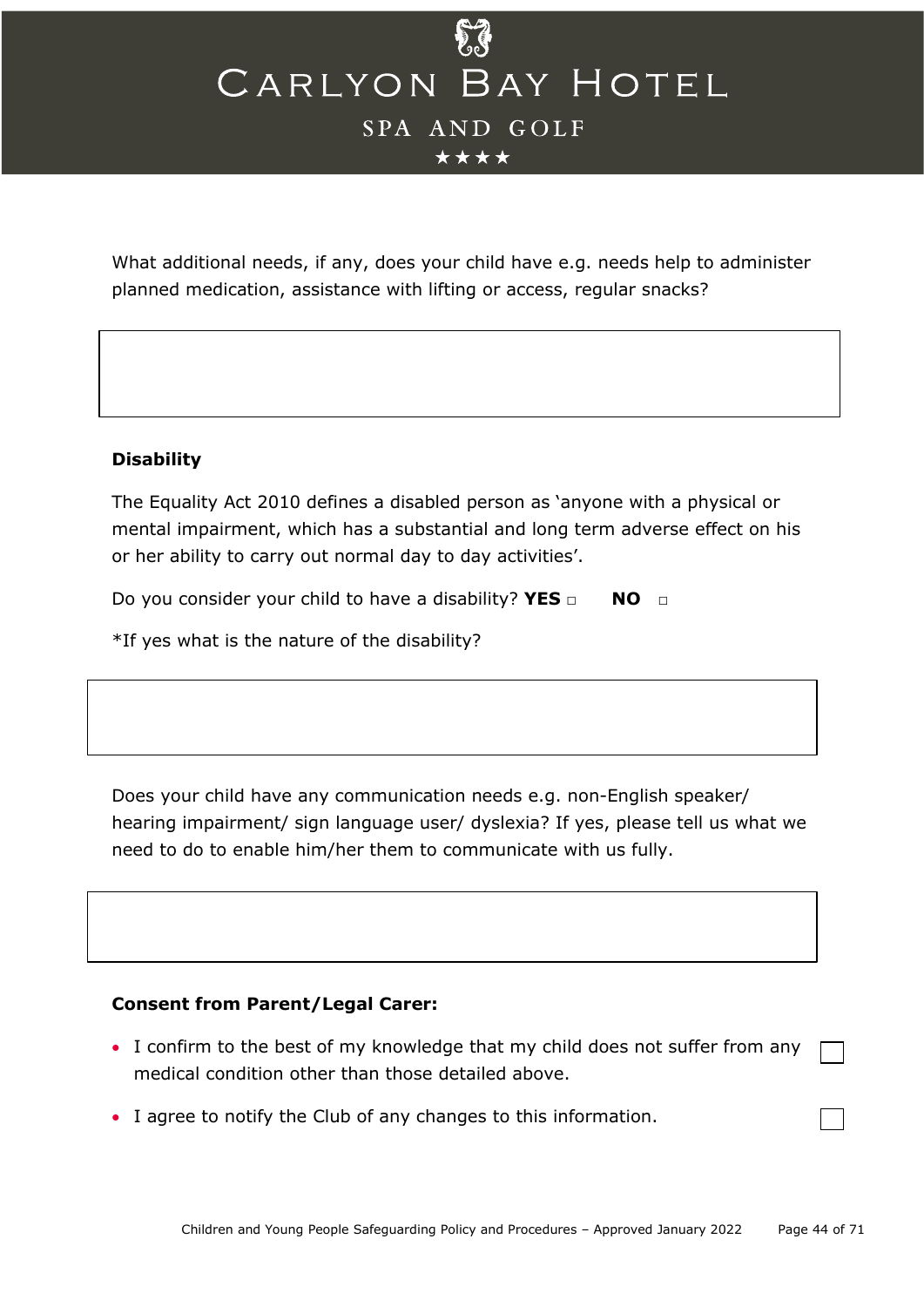- I give my consent that in an emergency situation, the club may act in my place (loco parentis), if the need arises for the administration of emergency first aid and/or other medical treatment which, in the opinion of a qualified medical practitioner, may be necessary. I also understand that in such an occurrence all reasonable steps will be taken to contact me or the alternative adult named in this form.
- The attached signature will denote that my child has my permission to be on the golf club's premises.
- I acknowledge that the club is not responsible for providing adult supervision for my child, except for formal junior golfing coaching, matches or competition.
- I agree to my child being transported by club representatives to and from venues when he/she is representing the club.

(Please tick the boxes if agreed)

| By signing this document I confirm that I have legal responsibility for |  |  |  |
|-------------------------------------------------------------------------|--|--|--|
| aware of how the information I have provided may be used.               |  |  |  |
| Signed - Parent/Carer                                                   |  |  |  |
|                                                                         |  |  |  |
| <b>Print name</b>                                                       |  |  |  |
| <b>Date</b>                                                             |  |  |  |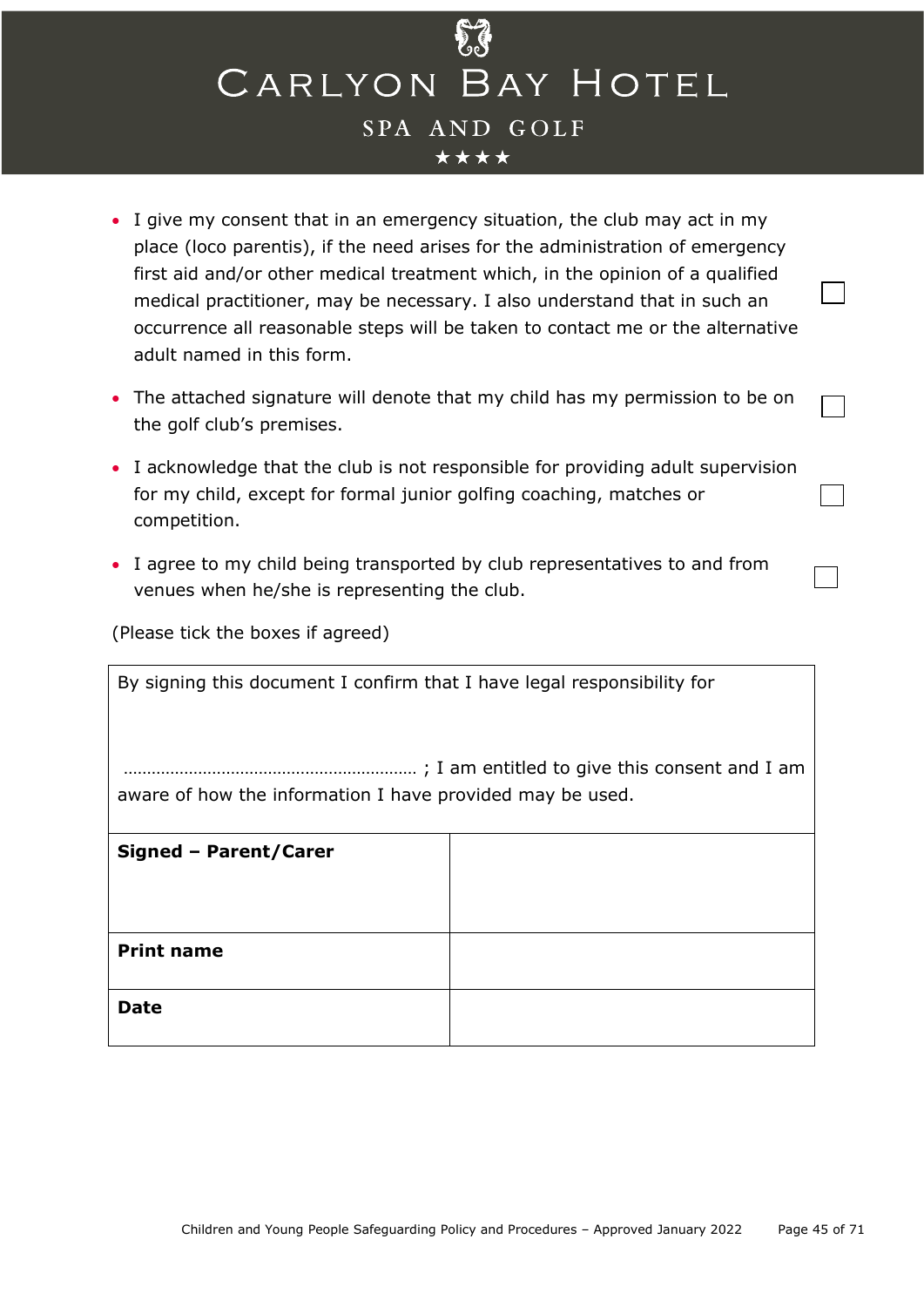## <span id="page-45-0"></span>Appendix 11

## **Photography Consent**

This form is to be signed by the legal carer of a child under the age of 18, together with the child. Please note that if you have more than one child registered you will need to complete separate forms for each.

The Carlyon Bay Golf Club recognises the need to ensure the welfare and safety of all children in golf. As part of our commitment to ensure their safety we will not permit photographs, video images or other images of your child to be taken (except where some incidental inclusion may not be possible to avoid) or used without your consent.

The Carlyon Bay Golf Club will ensure that any image of a child where consent has not been obtained will not be published.

The Carlyon Bay Golf Club will follow the guidance for the use of images of children as detailed within the Club's Safeguarding Children and Young People Policy.

The Carlyon Bay Golf Club will take steps to ensure these images are used solely for the purposes for which they are intended i.e. the promotion and celebration of the activities of the club.

If you become aware that these images are being used inappropriately you should inform the Club Welfare Officer immediately.

The photographs may be available on the club website and/ or social media pages. If at any time either the parent/ carer or the child wishes the data to be removed from the website, 7 days' notice must be given to the Club Welfare Officer after which the data will be removed.

## **To be completed by parent/carer**

I Charent full name) consent to \_\_\_\_\_\_\_\_\_\_\_\_\_\_\_\_\_ (name of organisation) photographing or videoing \_\_\_\_\_\_\_\_\_\_\_\_\_\_\_\_\_\_ (name of child) under the stated rules and conditions,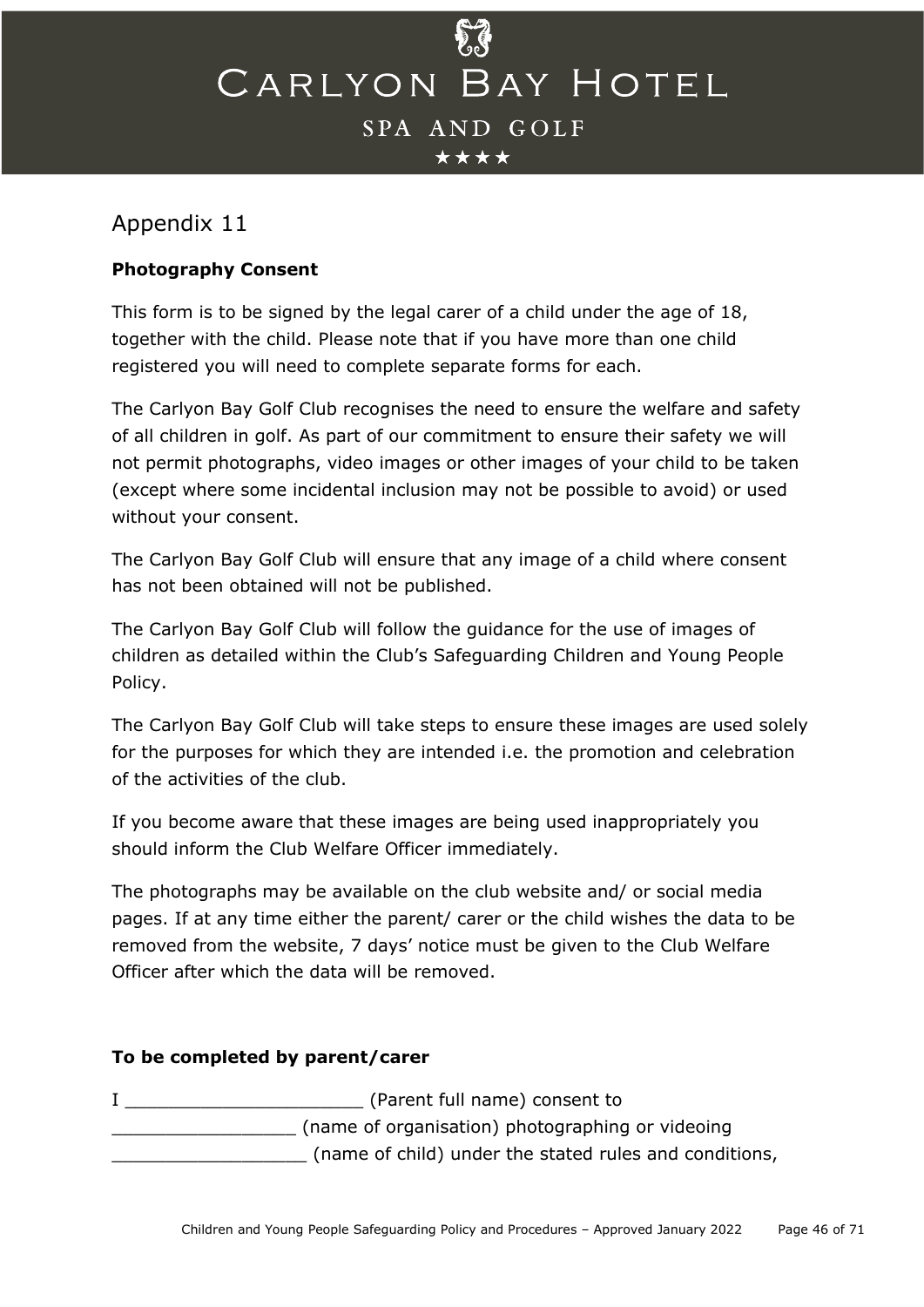

\*\*\*\*

and I confirm I have legal parental responsibility for this child and am entitled to give this consent.

Signature \_\_\_\_\_\_\_\_\_\_\_\_\_\_\_\_\_\_\_\_\_\_\_\_ Date \_\_\_\_\_\_\_\_\_\_\_\_\_\_\_\_\_\_\_\_

## **To be completed by child**

I \_\_\_\_\_\_\_\_\_\_\_\_\_\_\_\_\_\_\_\_\_\_ (Child full name) consent to \_\_\_\_\_\_\_\_\_\_\_\_\_\_\_\_\_ (name of organisation) photographing or videoing child under the stated rules and conditions.

<span id="page-46-0"></span>

| <b>.</b><br>$- - -$<br>יוכ<br>$\sim$ | $\sim$ |  |
|--------------------------------------|--------|--|
|                                      |        |  |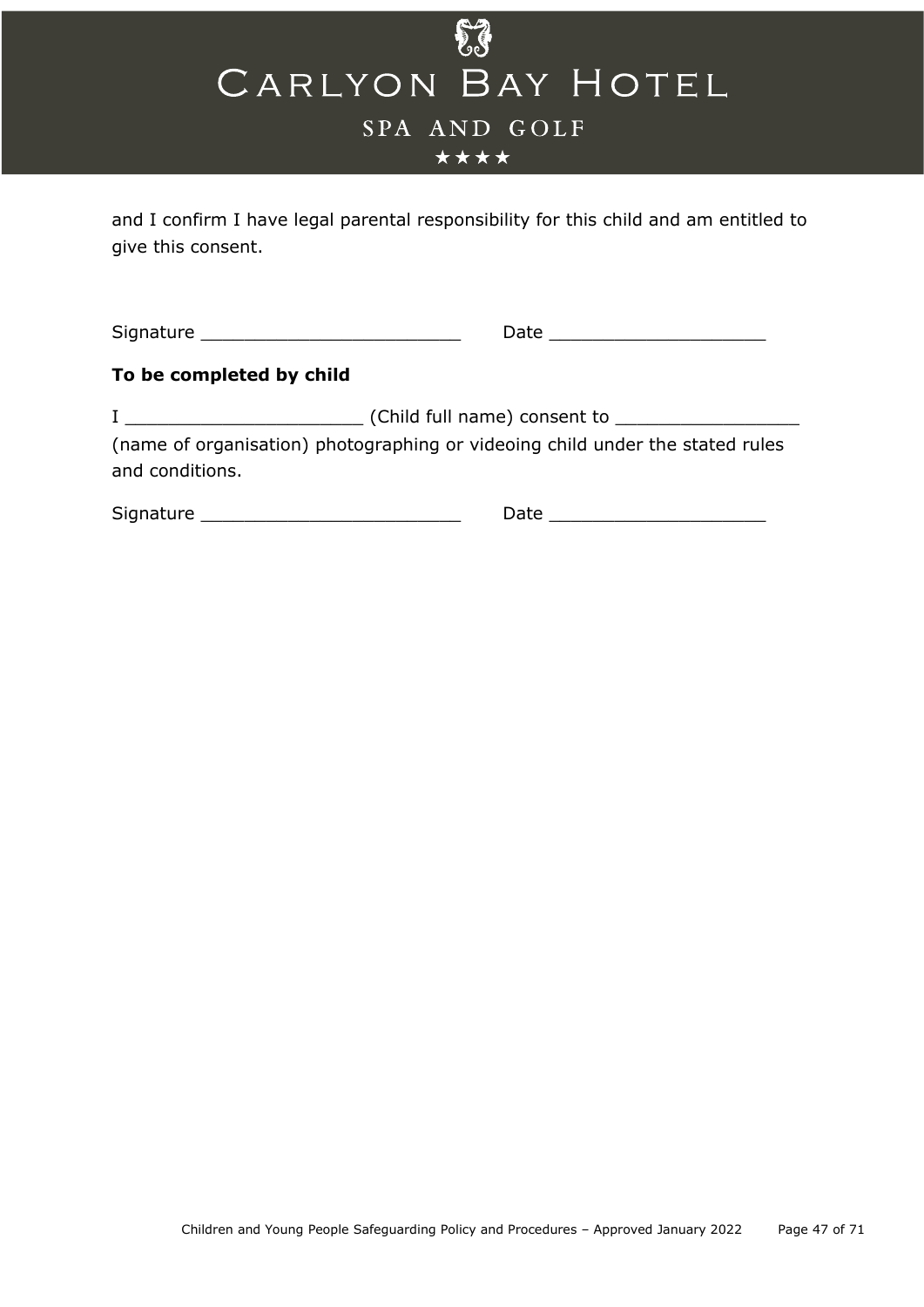## Appendix 12

## **Guidance for parents**

The Carlyon Bay Golf Club is delighted to welcome you and your child to what we hope is the first of many events that you will be taking part in.

The positive effect of your support, as a parent, can't be overstated. Your behaviour has a real influence on the way your child experiences golf.

First things first – why is your child showing an interest in the sport? Is it to learn a new game? To hang out with their friends? Because they did it in school and liked it? Or because you play?

Make sure they're playing for their own reasons, not yours.

To enable us to provide the best possible experience for you and your child, we kindly request that you read through the following guidance and complete the attached forms.

- Take an interest in your child's activity and progress and be supportive.
- Familiarise yourself with the Carlyon Bay Golf Club Safeguarding Policy (attached).
- Familiarise yourself with
	- A. Codes of Conduct for parents, coaches, children and young people.
	- B. Transport Policy.
	- C. Changing Room Policy.
	- D. Photography, Videoing and the use of Social Media Policies.
- Complete the attached Parental Consent Form which will enable event organisers to cater for any particular needs that your child may have (e.g. medical conditions and medications, allergies, learning difficulties etc.), as well as contact you in the unlikely event of an emergency.
- Go through the attached Code of Conduct **with** your child and return a signed copy to the club/event organiser.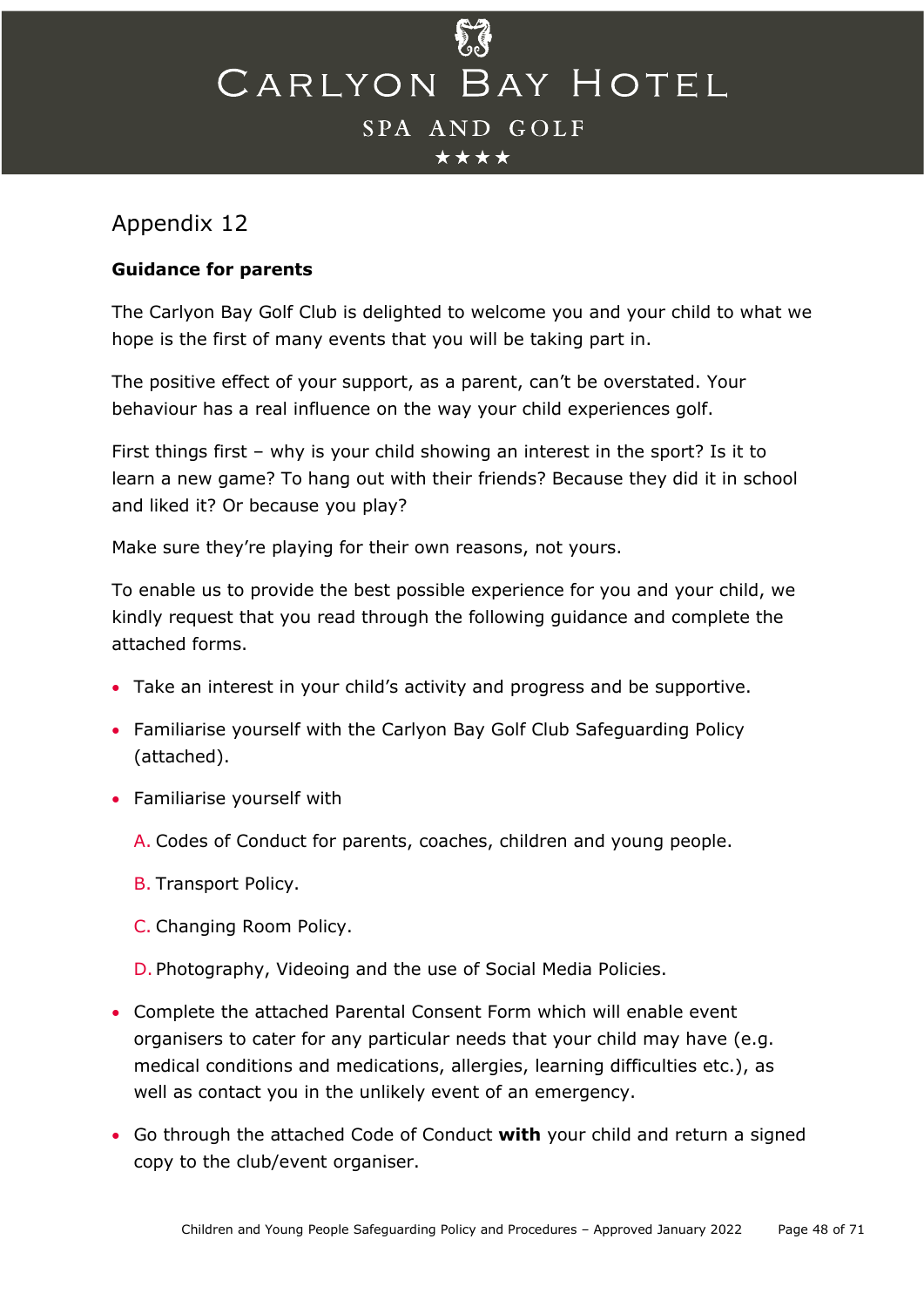

- Be punctual when dropping off and picking up your child from coaching/ events. It is important to communicate with the club if collecting your child after an event/coaching session may cause a problem.
- Introduce yourself to the adults involved in the supervision of your child.
- When leaving your child, make sure they have the necessary provisions for the day, including the ability to meet the requirements of changing weather conditions. Please ensure that your mobile is switched on when you are away from the club, so that you can be contacted in an emergency.
- Encourage your child to take part and support club activities such as coaching & competitions.
- Help your child to arrange golf with other juniors away from club organised activities so they have someone to play golf with.

As a parent/carer you are encouraged to:

- Discuss any concerns regarding the organisation of activities or the behaviour of adults towards your child with the Club Welfare Officer, who will treat any concerns you or your child may have in the strictest confidence
- England Golf Lead Safeguarding Officer is also available for advice: 01526 351824

#### **Club Welfare Officer**

<span id="page-48-0"></span>Jacqueline Wheeler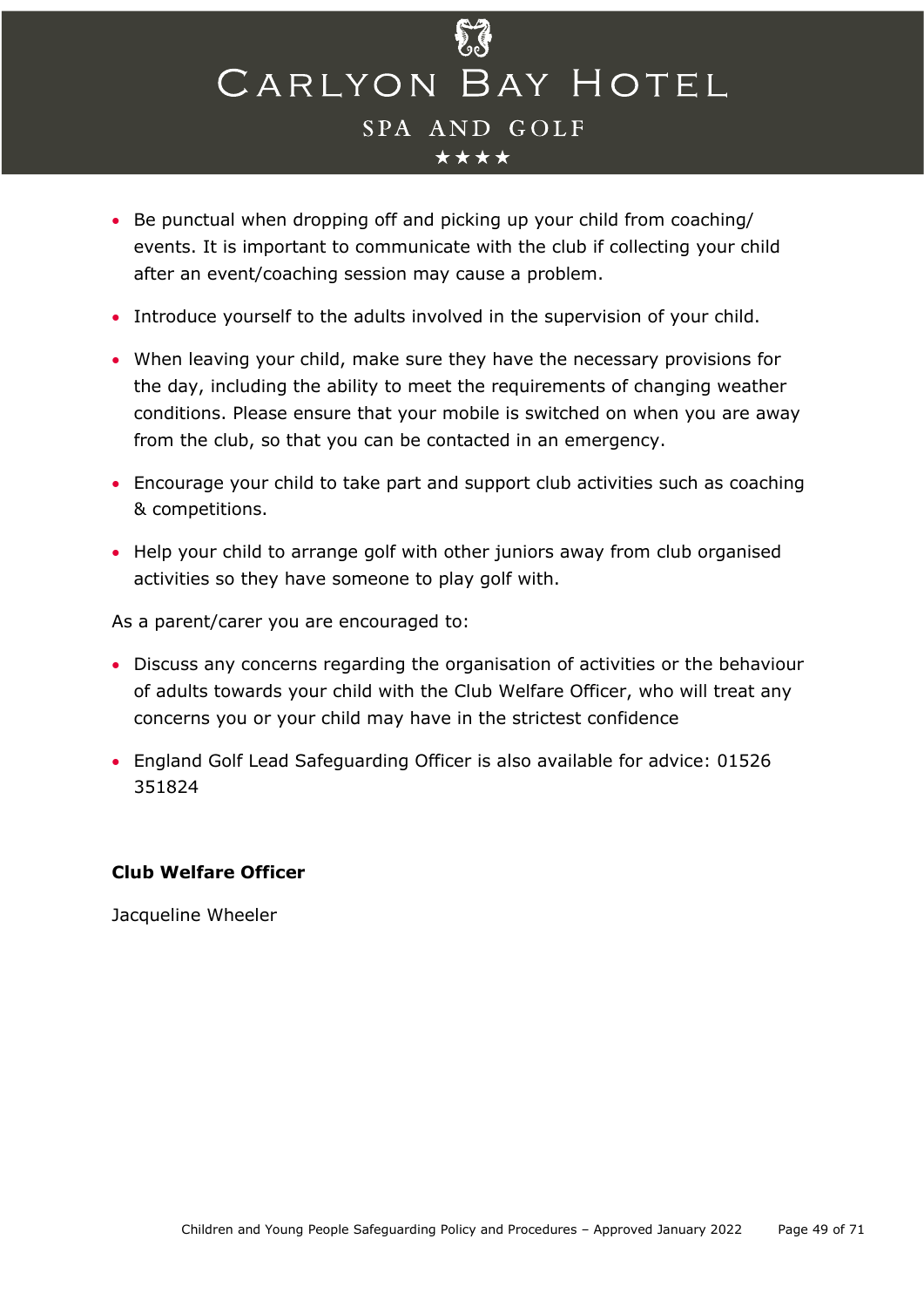

## Appendix 13

## **Managing Young People on Away Trips**

The following provides good practice guidance for taking teams on an away fixture for a day (not overnight)

- appoint a team manager with clear roles and responsibilities
- appoint a designated safeguarding lead contact (not the team manager) who is appropriately trained and competent for the role and responsibilities
- establish well in advance where the fixture is
- ensure you have sufficient staff to manage and look after the young people
- obtain written permission from the parents/carers or carers for participation, transporting and supervising. An up to date photograph of each child must be attached to the child's consent form (for use in the event of any child going missing)
- ensure that a welfare plan has been written and communicated to staff, participants and carers
- ensure all staff responsible for the young people have been DBS checked to the appropriate level and staff have had appropriate safeguarding training
- ensure that a risk assessment has been conducted
- ensure that there is a contact available e.g a staff member who is not travelling away, who will act as the key contact point if required.

#### **Accommodation**

Whatever the accommodation, the team manager should ensure that the children are safe. Discuss your code of conduct and discipline policy with the staff at the accommodation. All children must know which rooms staff are in and how to contact them if required.

If rooms are equipped with satellite TV, inappropriate programmes may be available. It may be possible to have these programmes disconnected.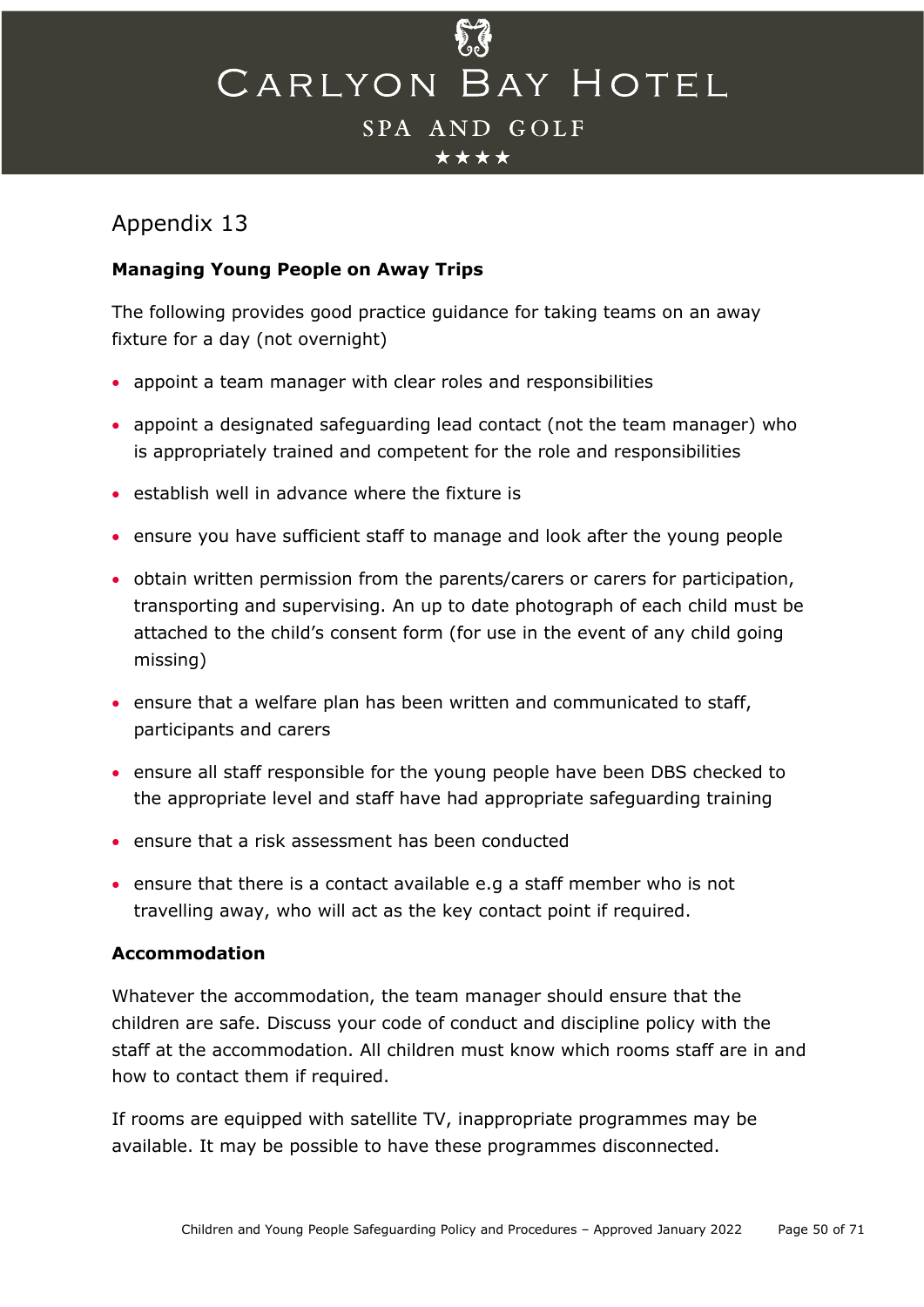

If rooms have fridges, all alcohol must be removed.

Check the accommodation policy for extras on bills, breakages and lost keys. All accommodation must be clean and with access to sufficient toilet and bathing facilities.

It is not acceptable:

- For children to share a bed
- For male and female children to share a room
- For staff to share a room with children

Checks must be made to ensure that the needs of children with disabilities are met. For wheelchair users, it is important to check access to the building, room and bathroom facilities

#### **Overnight Stays**

Those responsible for organising overnight stays should establish the purpose of the trip, confirm the dates, location, and duration. You should also conduct a risk assessment, identify suitable venues and facilities for both fixtures and accommodation and consider the following:

- Purpose of the trip.
- Who will be going, children? Staff?
- How much will it cost? How much spending money is required?
- What insurance cover is required?
- Supervision of children, both playing and non-playing time.
- Catering for all food requirements.
- Communication with parents (see above)
- Ensure a list of the team and staff is left, with contact number and address of the accommodation
- Ensure that there are emergency contact numbers for all the team and staff.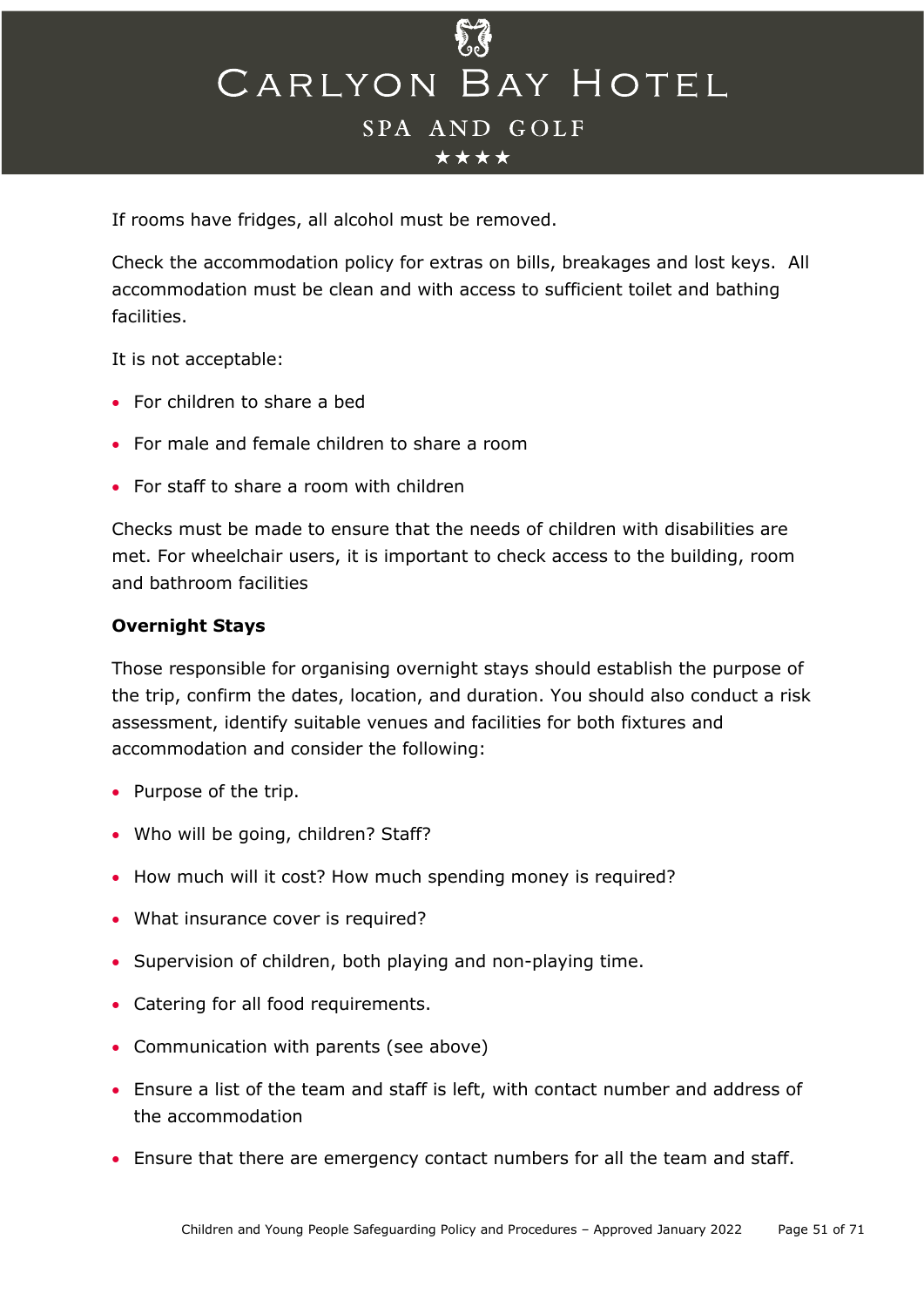

- An itinerary giving as much detail as possible.
- Emergency procedures and telephone contacts.
- Codes of contact for both staff and children.
- <span id="page-51-0"></span>• Welfare and child protection procedures.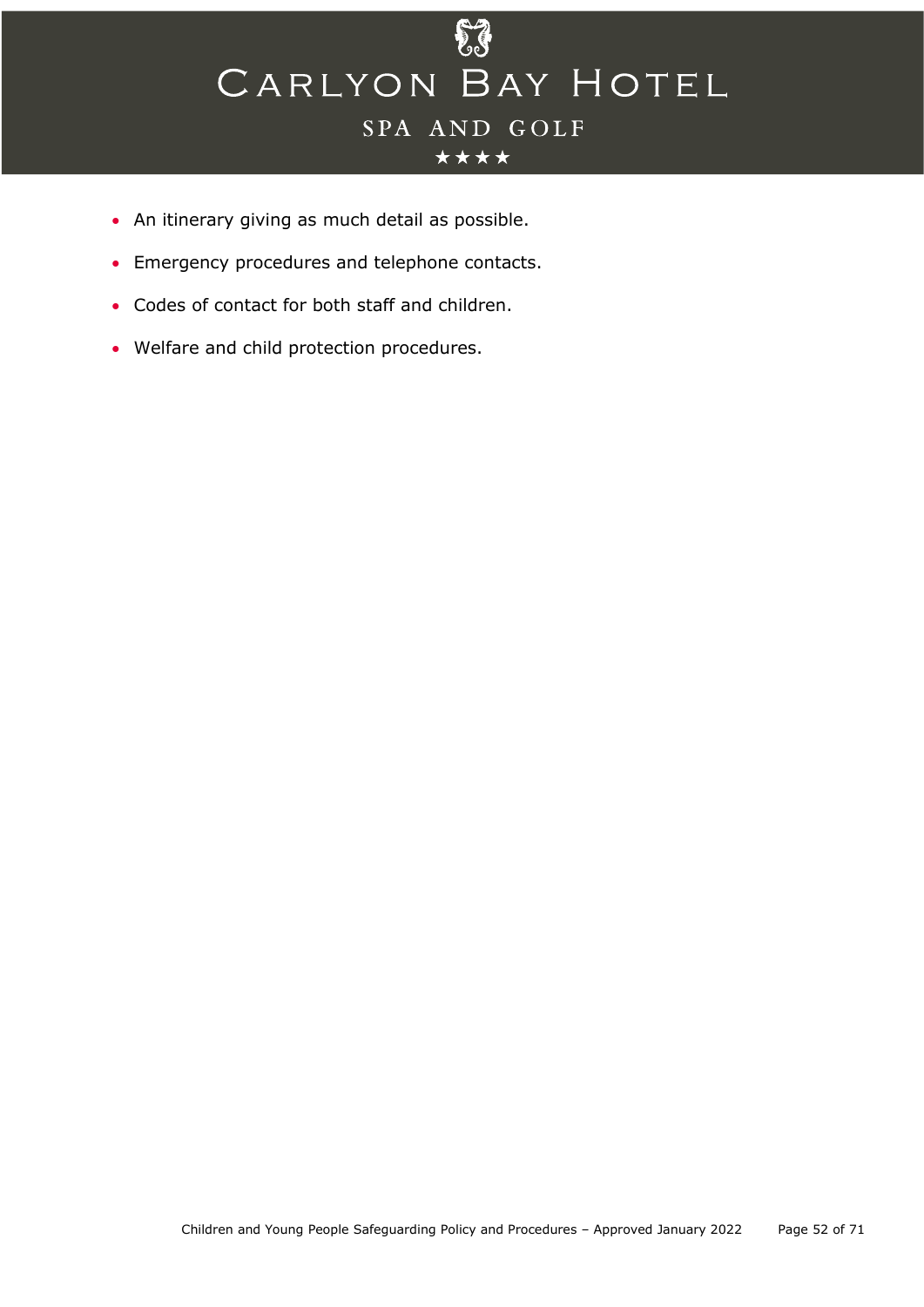\*\*\*\*

## Appendix 14

## **Social Media Guidance**

This guidance gives procedures that will support and underpin the use of social networking and other online services within the Carlyon Bay Golf Club. It is important that all members, staff, volunteers, coaches, officials/referees, board members, or anyone working on behalf of the Carlyon Bay Golf Club are aware of this policy and agree to the following terms.

## **Advice for Individual**

- Do not accept children as contacts on social networking sites if you hold a position of trust with children/young people.
- Where contact through social networking sites is used for professional reasons, restrict the communication to professional content and obtain written consent from parents prior to establishing contact.
- Include a third party in any communications to children, e.g. copy parents into communications.
- Use the privacy settings on the various sites to ensure that your content will only be viewed by appropriate people.
- Ensure that any content you place on a social networking site is ageappropriate. Do not use the site to criticise or abuse others.
- Know where to direct junior members and their parents for information.
- Know how to report concerns.
- Know how to keep data safe and secure. This should include the personal contact data of individuals, such as mobile numbers, email addresses and social networking profiles.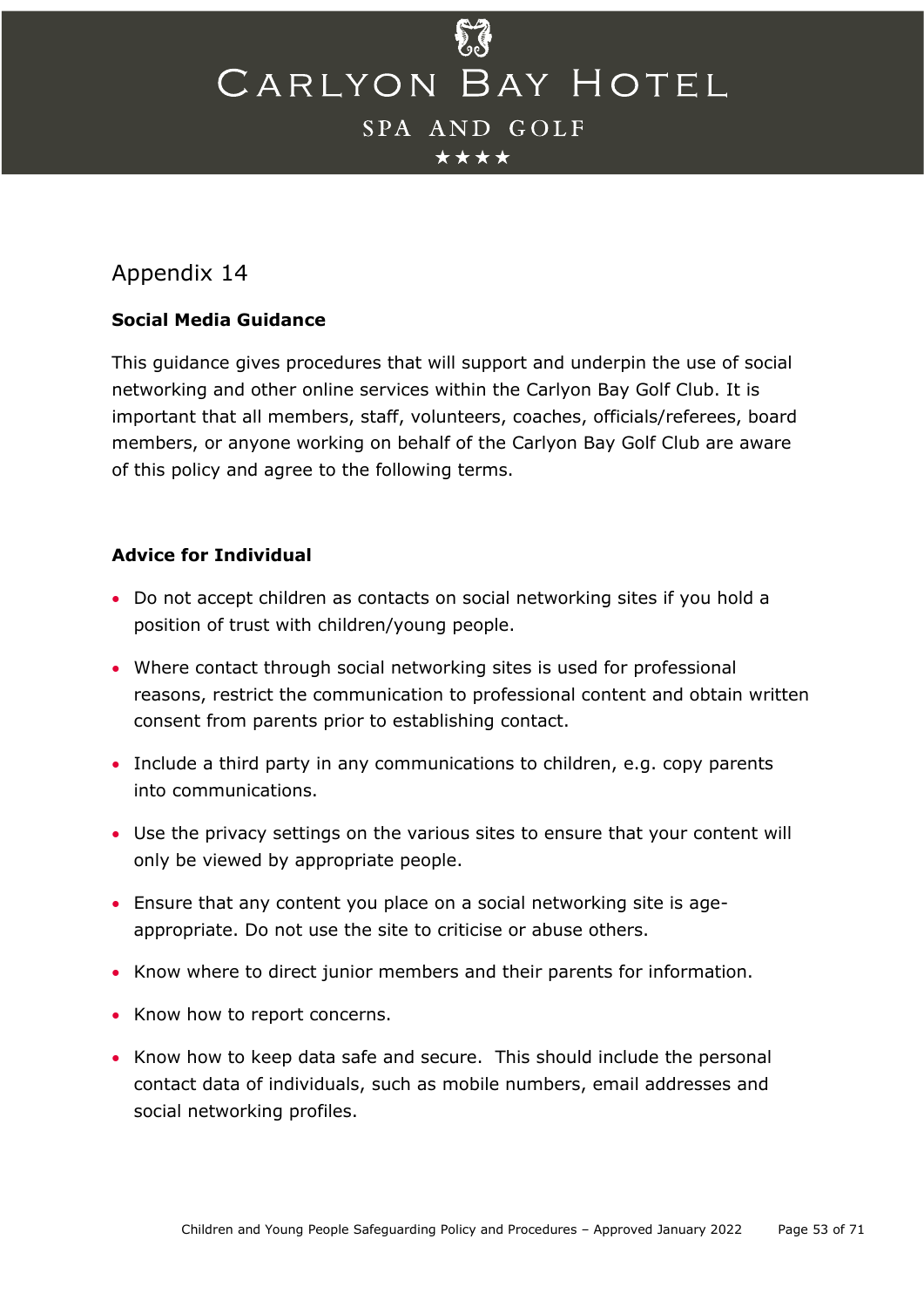

#### **Advice for Children**

- Consider carefully who you invite to be your friend online and make sure they are who you actually think they are.
- There are websites that offer advice about protecting yourself online, such as [www.ceop.gov.uk](http://www.ceop.gov.uk/) and [www.childnet.com](http://www.childnet.com/)
- Make sure you use privacy settings so that only friends can view your profile.
- Remember that anything you post on websites may be shared with people you don't know.
- Never post comments, photos, videos, etc., that may upset someone, that are untrue or that are hurtful. Think about whether you may regret posting the content at a later date.
- If you are worried or upset about something that's been posted about you, or by texts you receive from other juniors or adults involved with the club, raise this with your Club Welfare Officer. Alternatively contact your National Governing Body Lead Safeguarding Officer (England Golf 01526 351824). Do not suffer alone. You will be listened to and your concerns will be taken seriously.
- If you want to talk to someone anonymously, call Childline on 0800 1111, or contact them on the web at [www.childline.org.uk.](http://www.childline.org.uk/) You can also call the NSPCC on 0808 800 5000.

#### **Advice for Parents**

- Make yourself knowledgeable about social networking platforms and how they work.
- Go on the internet with your child and agree what sites are acceptable to visit. Regularly check that they are staying within the agreed limits.
- Encourage your child to talk to you about what they have been doing on the internet.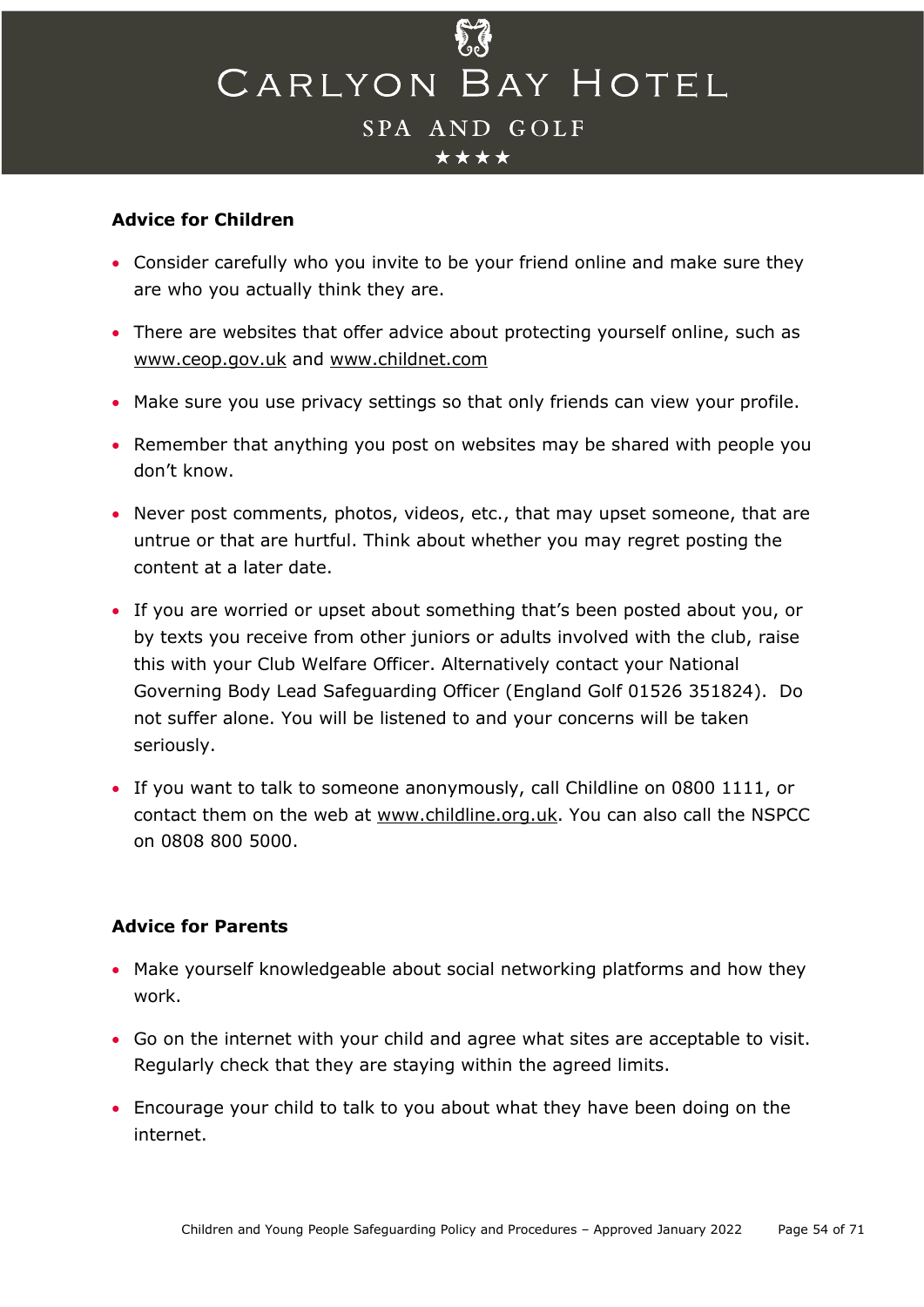

- Make sure they feel able to speak to you if they ever feel uncomfortable, upset or threatened by anything they see online.
- Encourage children to look out for each other when they're online. Explain that it's all part of staying safe and having fun together.
- Explain to children that it's not safe to reveal personal information, such as their name, address or phone number on the internet. Encourage them to use a cool nickname rather than their own name.
- Attachments and links in emails can contain viruses and may expose children and young people to inappropriate material. Teach children to only open attachments or click on links from people they know.

#### **Further Advice for Parents of Young Golfers**

- If you are concerned about any texts, social networking posts or any other use of communication technology by members of the golf club, volunteers or members of staff, raise this with the Club Welfare Officer. They will look into the matter and take appropriate action. Alternatively contact England Golf Lead Safeguarding Officer Tel 01526 351824.
- In addition to reporting concerns to England Golf (National Governing Body), you should immediately report possible online abuse to the Child Exploitation and Online Protection Centre (CEOP) or the police. Law enforcement agencies and the internet service provider may need to take urgent steps to locate a child and/or remove the content from the internet. Where a young person may be in immediate danger, dial 999.
- Do not post/send negative or critical comments or messages about other children in the club, staff or volunteers. If you have concerns about a person, these should be raised using appropriate channels within the club and not using social media.
- <span id="page-54-0"></span>• If you wish to speak to an external organisation for advice, you can contact the NSPCC helpline on 0808 800 5000.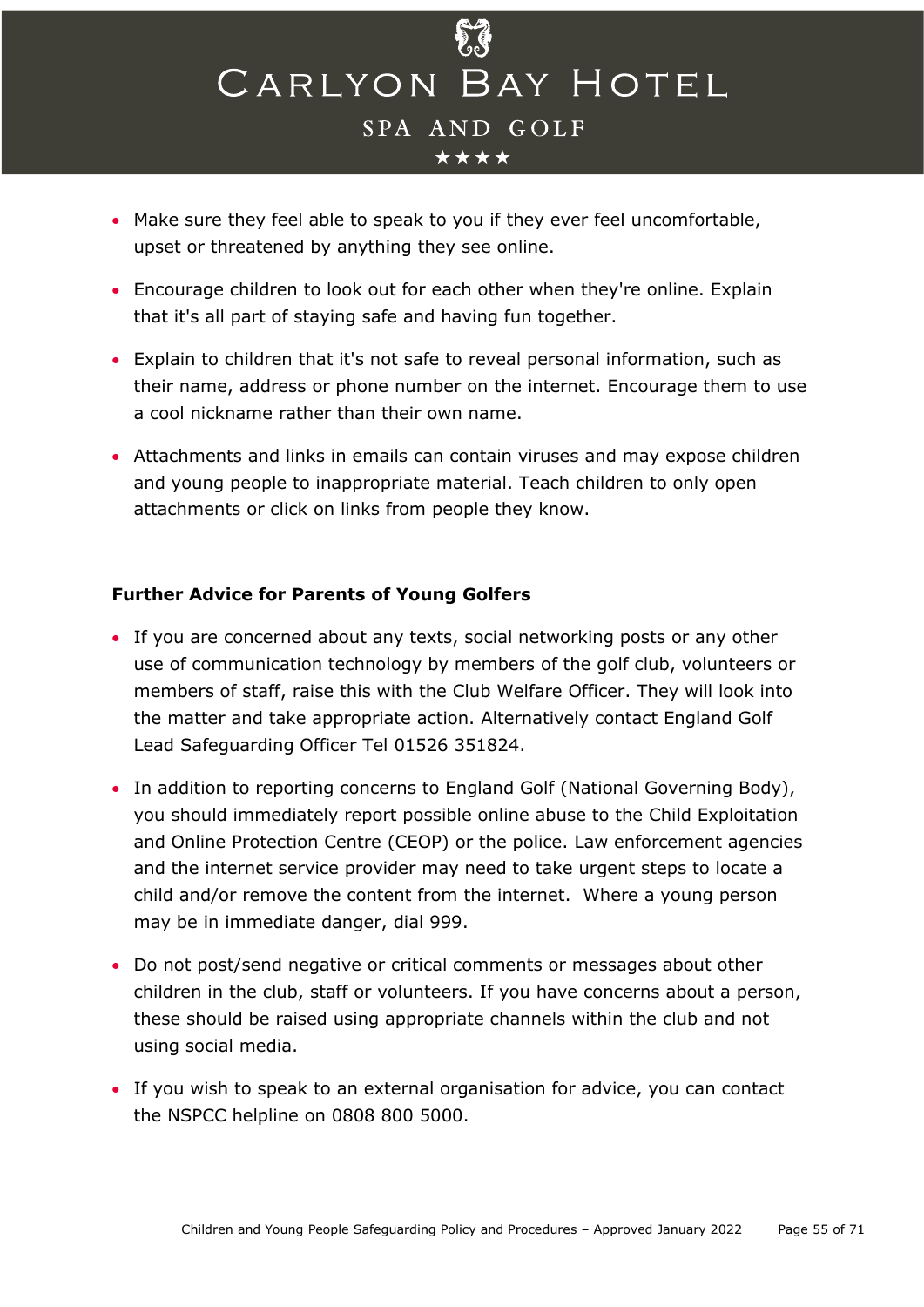## Appendix 15

## **Whistleblowing Policy**

Safeguarding children, young people and adults at risk requires everyone to be committed to the highest possible standards of openness, integrity and accountability.

As a club, we are committed to encouraging and maintaining a culture where people feel able to raise a genuine safeguarding concern and are confident that it will be taken seriously.

You may be the first to recognise that something is wrong but feel that you cannot express your concerns as this may be disloyal to your colleagues or you may that you will be the victim of harassment or victimisation as a result.

Children, Young People and Adults at risk need someone like you to safeguard their welfare.

## **What is whistle blowing?**

In the context of safeguarding, "whistle blowing" is when someone raises a concern about the well-being of a child or an adult at risk.

A whistle blower may be:

- a player;
- a volunteer;
- a coach;
- other member of staff;
- an official;
- a parent;
- a member of the public.

## **Reasons for whistle blowing:**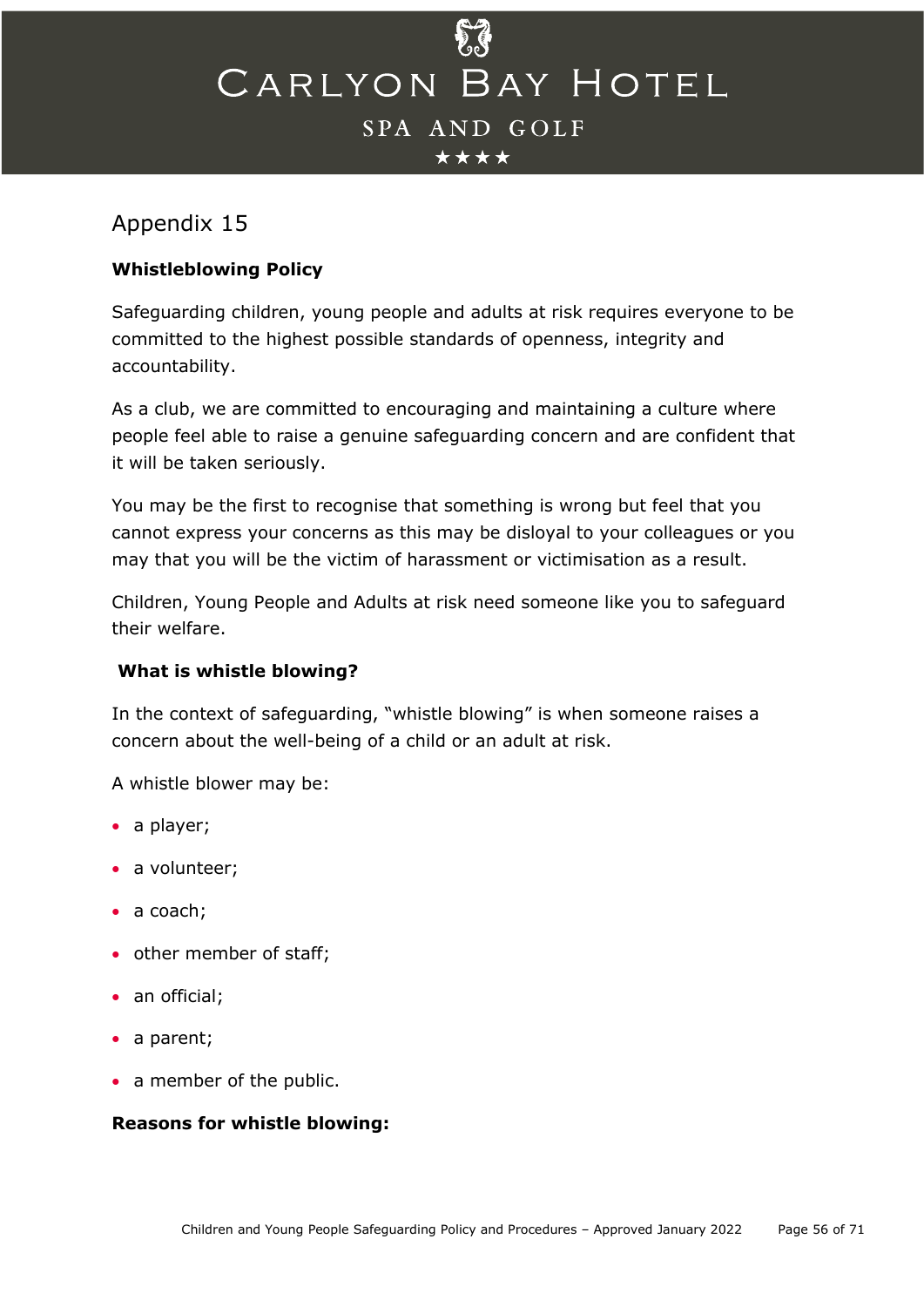

Those involved in sport must acknowledge their individual responsibilities and bring matters of concern to the attention of the relevant people and/or agencies. Although this can be difficult it is particularly important where the welfare of children may be at risk.

Each individual has a responsibility for raising concerns about unacceptable practice or behaviour:

- To protect or reduce risk to others
- To prevent a problem from becoming worse or more widespread
- To prevent becoming implicated yourself

#### **What prevents those individuals from whistle blowing:**

- Starting a chain of events that they have no control of
- Disrupting work or training
- Fear of getting it wrong or making a mistake
- Fear of repercussions
- Fear of damaging careers
- Fear of not being believed.

If a child or an adult at risk is in immediate danger or risk of harm, the police should be contacted by calling 999.

Where a child or an adult at risk is not in immediate danger the first person you should report your suspicion or allegation to is your Club Welfare Officer. If for any reason you cannot, or do not wish to report the matter to your Club Welfare Officer please contact Ash Wilson England Golf Lead Safeguarding Officer on 01526 351824 or email [safeguarding@englandgolf.org](mailto:safeguarding@englandgolf.org)

Alternatively you can contact the Local Authority Designated Officer (LADO) or the NSPCC on 0808 800 5000.

#### **Information to include when raising a concern**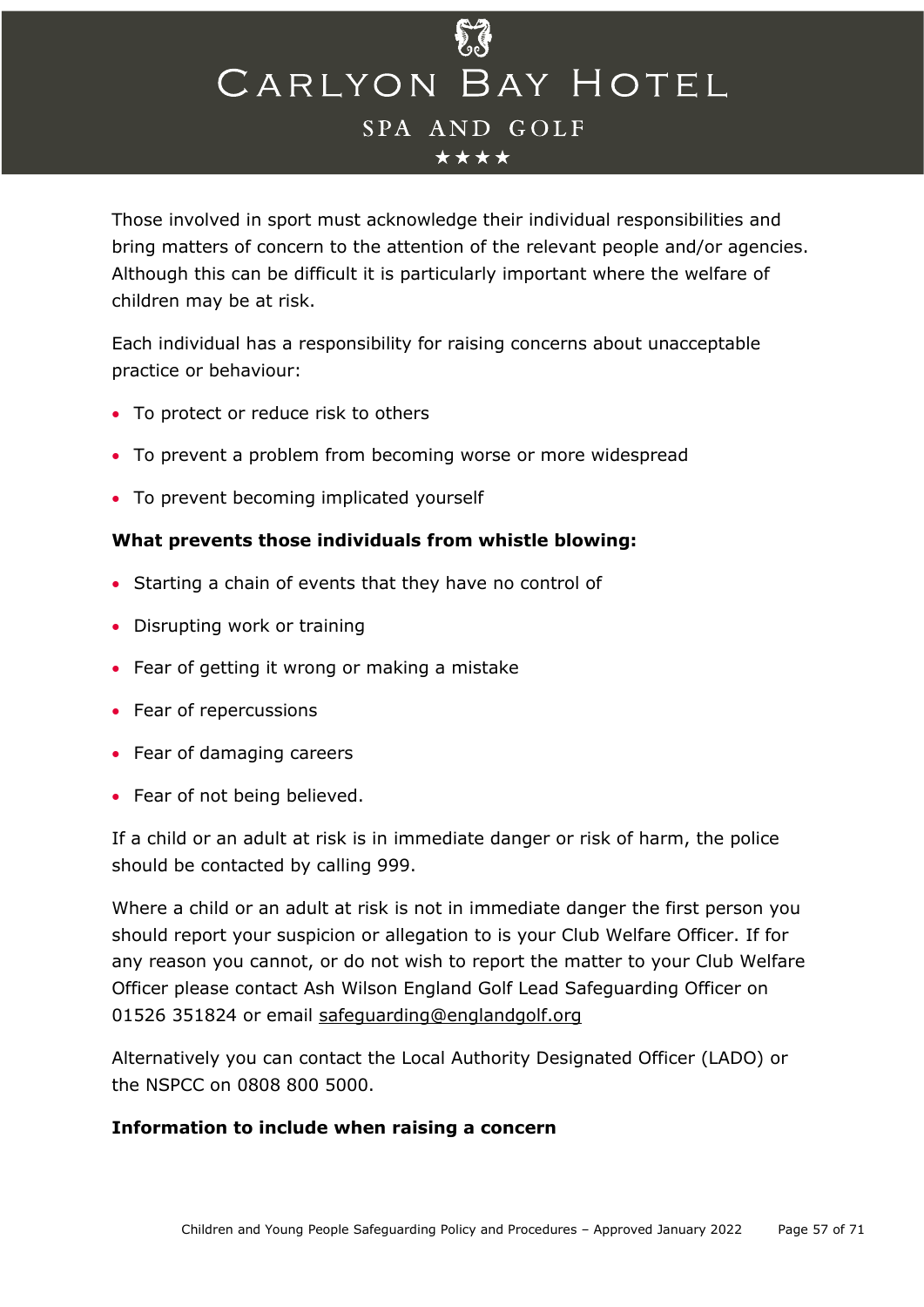

The whistle blower should provide as much information as possible regarding the incident or circumstance which has given rise to the concern, including:

- their name and contact details (unless they wish to remain anonymous);
- names of individuals involved;
- date, time and location of incident/circumstance; and
- whether any witnesses were present.

The Carlyon Bay Golf Club assures that all involved will be treated fairly and that all concerns will be properly considered. In cases where suspicions prove to be unfounded, no action will be taken against those who report their concerns, provided they acted in good faith and without malicious intent.

#### **What happens next?**

- You should be given information on the nature and progress of any enquiries – this may vary depending on the nature and result of the investigations.
- All concerns will be treated in confidence. During the process of investigating the matter, every effort will be made to keep the identity of those raising the concern to the minimum number of individuals practicable.
- Your Club has a responsibility to protect you from harassment or victimisation
- No action will be taken against you if the concern proves to be unfounded and was raised in good faith
- Malicious allegations may be considered a disciplinary offence

The Public Interest Disclosure Act 1998 protects whistle blowers from victimisation, discipline or dismissal where they raise genuine concerns of misconduct or malpractice.

If the whistle blower does not believe that the concern has been dealt with appropriately and wishes to speak to someone outside the club or the England Golf Governance Department the NSPCC Whistleblowing advice line should be contacted on 0800 028 0285 or by emailing [help@nspcc.org.uk.](mailto:help@nspcc.org.uk)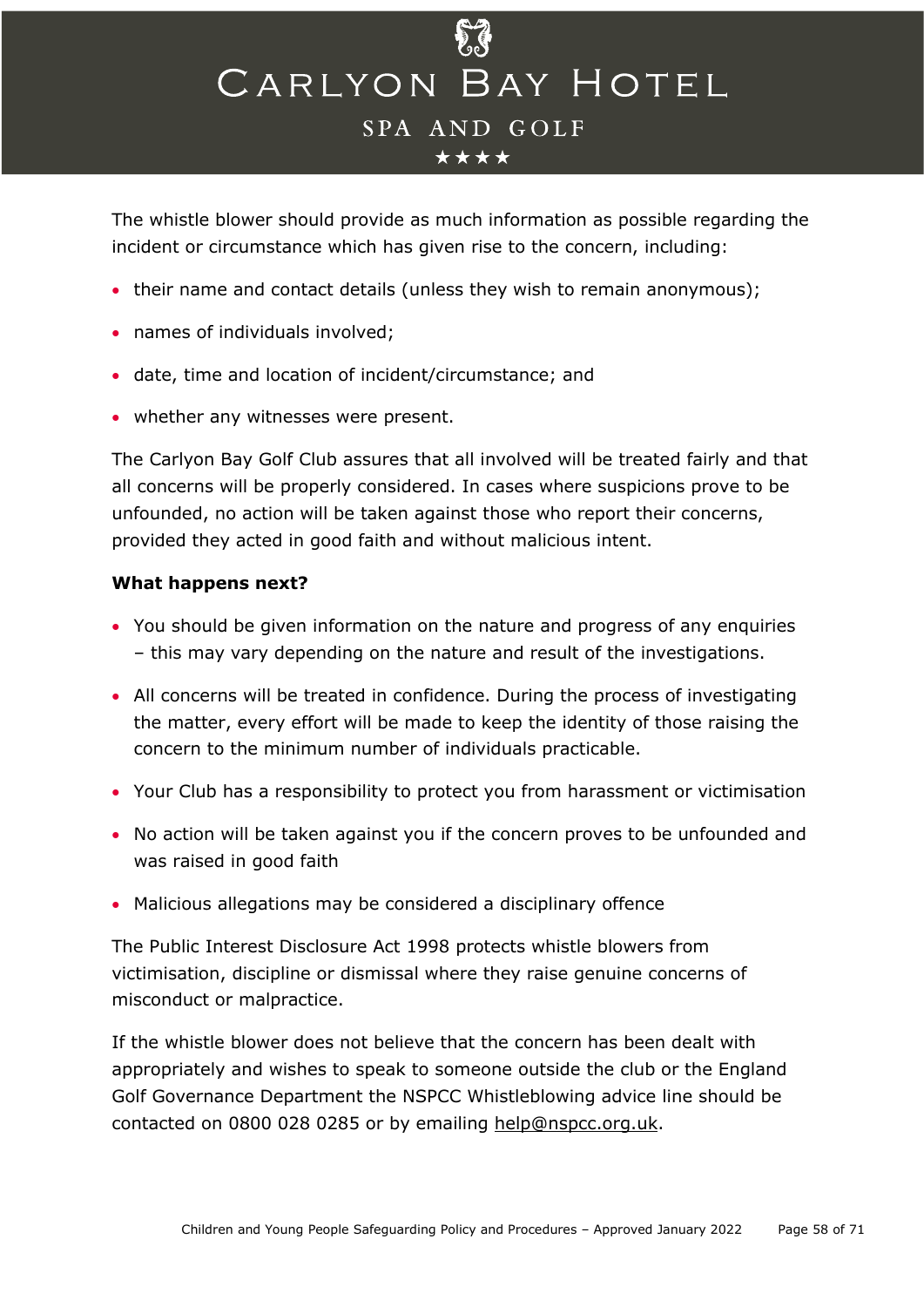

## <span id="page-58-0"></span>Appendix 16

## England Golf DBS Flowchart



annually would be insufficient but an argument for eligibility could be made if the individual does an activity once a month or a number of times over the summer period, for example. is required to have an Enhanced DBS with the Barred List check.

\*\*Supervision must be 'reasonable in all the circumstances to ensure the protection of children'. It must be 'regular and day to day' (supervision must not be concentrated in first few weeks and then tail off). Supervision must be undertaken by someone who is in Regulated Activity themselves.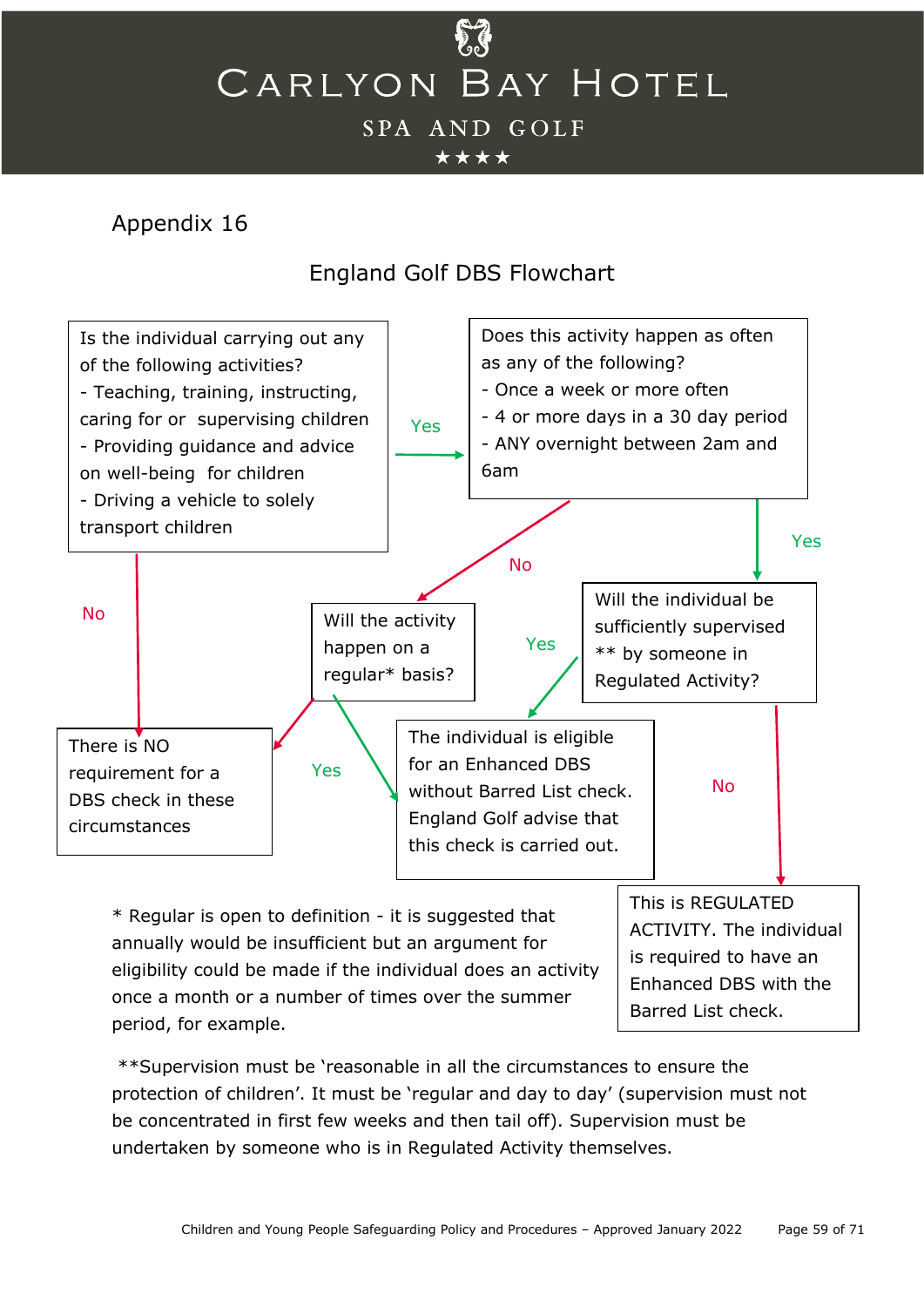## <span id="page-59-0"></span>Appendix 17

## **Categories of child abuse**

## **Abuse can happen on any occasion or in any place where children and young people are present.**

Child abuse is any form of physical, emotional or sexual mistreatment or lack of care that leads to injury or harm. Children may be abused in a family or in an institutional or community setting by those known to them or, more rarely, by a stranger. Children can be abused by adults, either male or female, or by other children.

Safeguarding is defined as:

- Protecting children from maltreatment;
- Preventing impairment of children's health or development;
- Ensuring that children are growing up in circumstances consistent with the provision of safe and effective care; and
- Taking action to enable all children to have the best life chances.

Child Protection is the activity that is undertaken to protect specific children who are suffering or are likely to suffer significant harm.

There are 4 main types of abuse: neglect, physical abuse, sexual abuse and emotional abuse. Children and young people can also be harmed through poor practice and bullying within a sport setting.

**Neglect** is when adults consistently or repeatedly fail to meet a child's basic physical and/or psychological needs which could result in the serious impairment of the child's health or development e.g. failure to provide adequate food, shelter and clothing; failing to protect a child from physical harm or danger; or the failure to ensure access to appropriate medical care or treatment. It may also include refusal to give love, affection and attention.

Examples in sport could include a coach or supervisor repeatedly failing to ensure children are safe, exposing them to undue cold, heat or extreme weather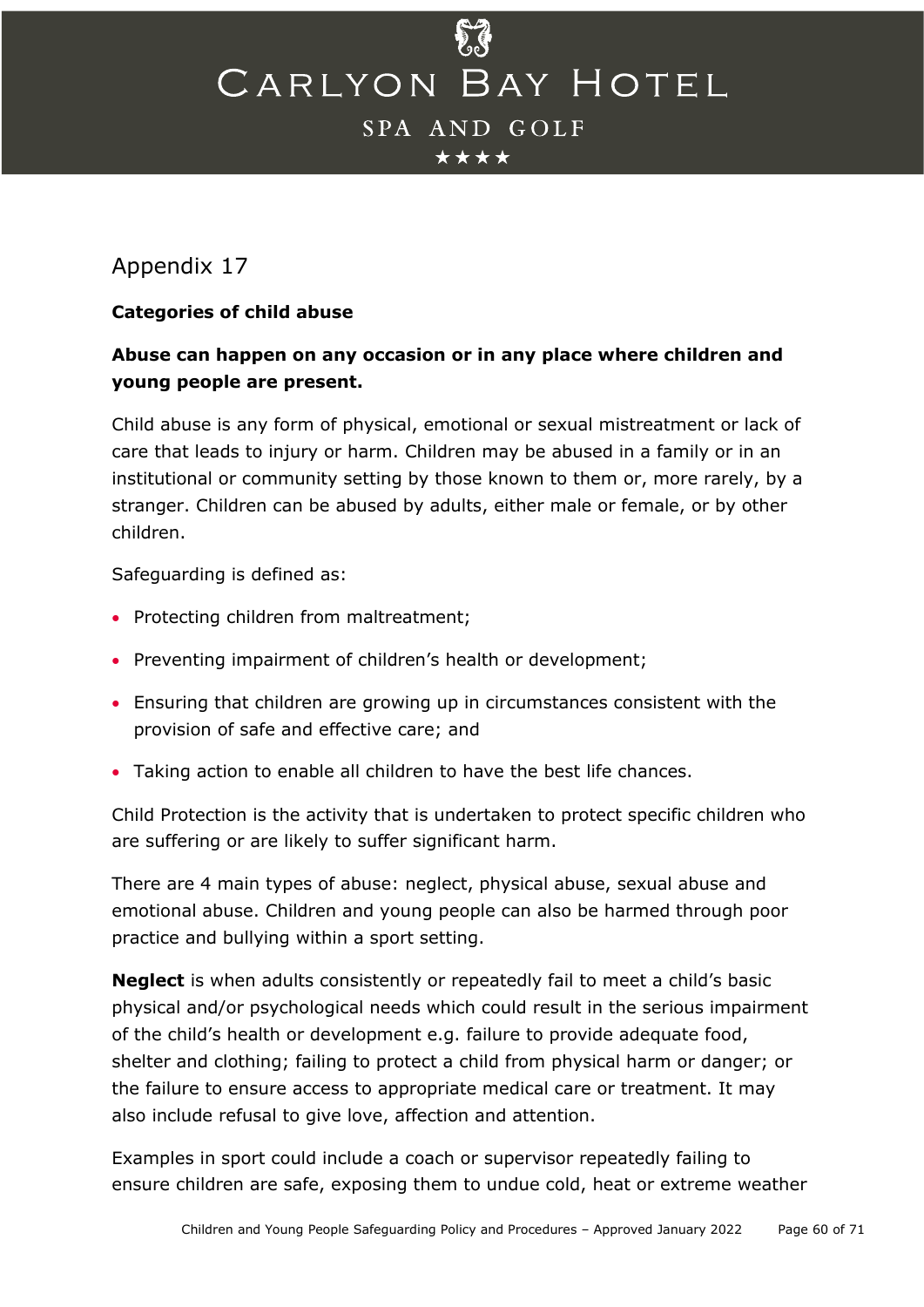

conditions without ensuring adequate clothing or hydration; exposing them to unnecessary risk of injury e.g. by ignoring safe practice guidelines, failing to ensure the use of safety equipment, or by requiring young people to participate when injured or unwell.

**Physical abuse** is when someone physically hurts or injures children by hitting, shaking, throwing, poisoning, burning, biting, scalding, suffocating, drowning or otherwise causing harm. Physical harm may also be caused when a parent or carer feigns the symptoms of, or deliberately causes, ill health to a child whom they are looking after.

Examples in sport may be when the nature and intensity of training or competition exceeds the capacity of the child's immature and growing body; where coaches encourage the use of drugs or harmful substances to enhance performance or delay puberty; if athletes are required to participate when injured; or when sanctions used by coaches imposed involve inflicting pain.

**Sexual abuse** is where children and young people are abused by adults (both male and female) or other children who use them to meet their own sexual needs. This could include full sexual intercourse, masturbation, oral sex, anal intercourse, kissing and sexual fondling. Showing children pornographic material (books, videos, pictures) or taking pornographic images of them are also forms of sexual abuse.

Sexual abusers groom children, protective adults and clubs/organisations in order to create opportunities to abuse and reduce the likelihood of being reported.

Examples in sport may include coaching techniques involving physical contact with children creating situations where sexual abuse can be disguised and may therefore go unnoticed. The power and authority of, or dependence on, the coach if misused, may also lead to abusive situations developing. Contacts made within sport and pursued e.g. through texts, Facebook or Twitter have been used to groom children for abuse.

**Child Sexual Exploitation** is a form of child sexual abuse. It occurs where an individual or group takes advantage of an imbalance of power to coerce, manipulate or deceive a child or young person under the age of 18 into sexual activity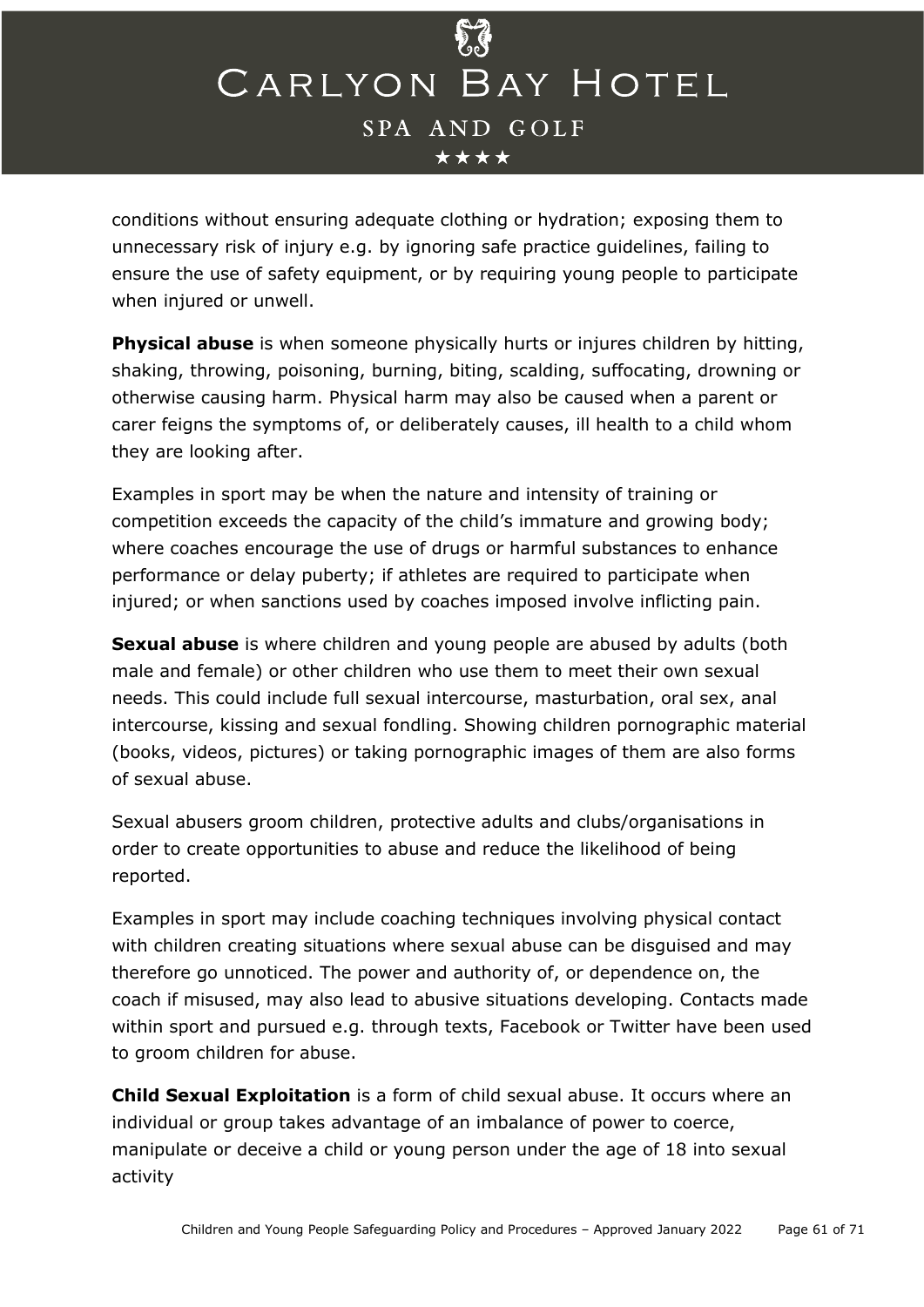(a) in exchange for something the victim needs or wants, and/or

(b) for the financial advantage or increased status of the perpetrator or facilitator.

The victim may have been sexually exploited even if the sexual activity appears consensual. Child sexual exploitation does not always involve physical contact; it can also occur through the use of technology.

**Emotional abuse** is the persistent emotional ill-treatment of a child so as to cause severe and persistent adverse effects on the child's emotional development. It may involve conveying to children that they are worthless or unloved, inadequate, or valued only insofar as they meet the needs of another person.

It may feature age or developmentally inappropriate expectations being imposed on children or even the over protection of a child. It may involve causing children to feel frightened or in danger by being constantly shouted at, threatened or taunted which may make the child very nervous and withdrawn. Some level of emotional abuse is involved in all types of ill-treatment of a child.

Examples in sport may include children who are subjected to constant criticism, name-calling, sarcasm, bullying, racism or pressure to perform to unrealistically high expectations; or when their value or worth is dependent on sporting success or achievement.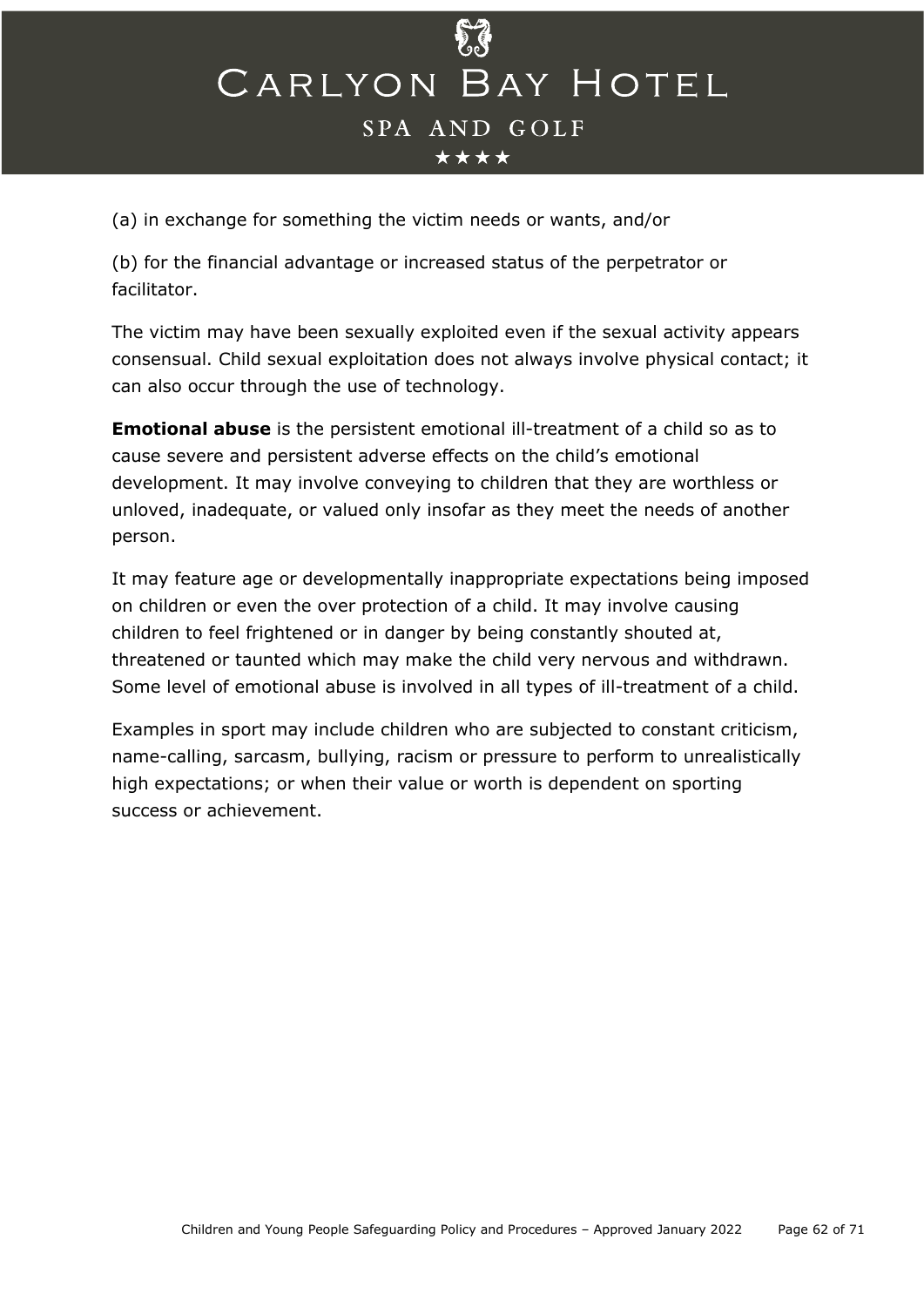

Appendix 18

# **Golf should be fun!**

## **You should feel safe and enjoy your sport**

Is something worrying you? Do you need someone to talk to?

## **Speak to your club welfare officer**



**Club Welfare Officers Name: Jacqueline Wheeler**

 **Email address: Jwheeler1@hotmail.co.uk**

**Telephone Number: 07710 754518**

Alternatively, you can speak to someone at ChildLine 0800 1111 | NSPCC 0808 800 5000 | England Golf 01526 351851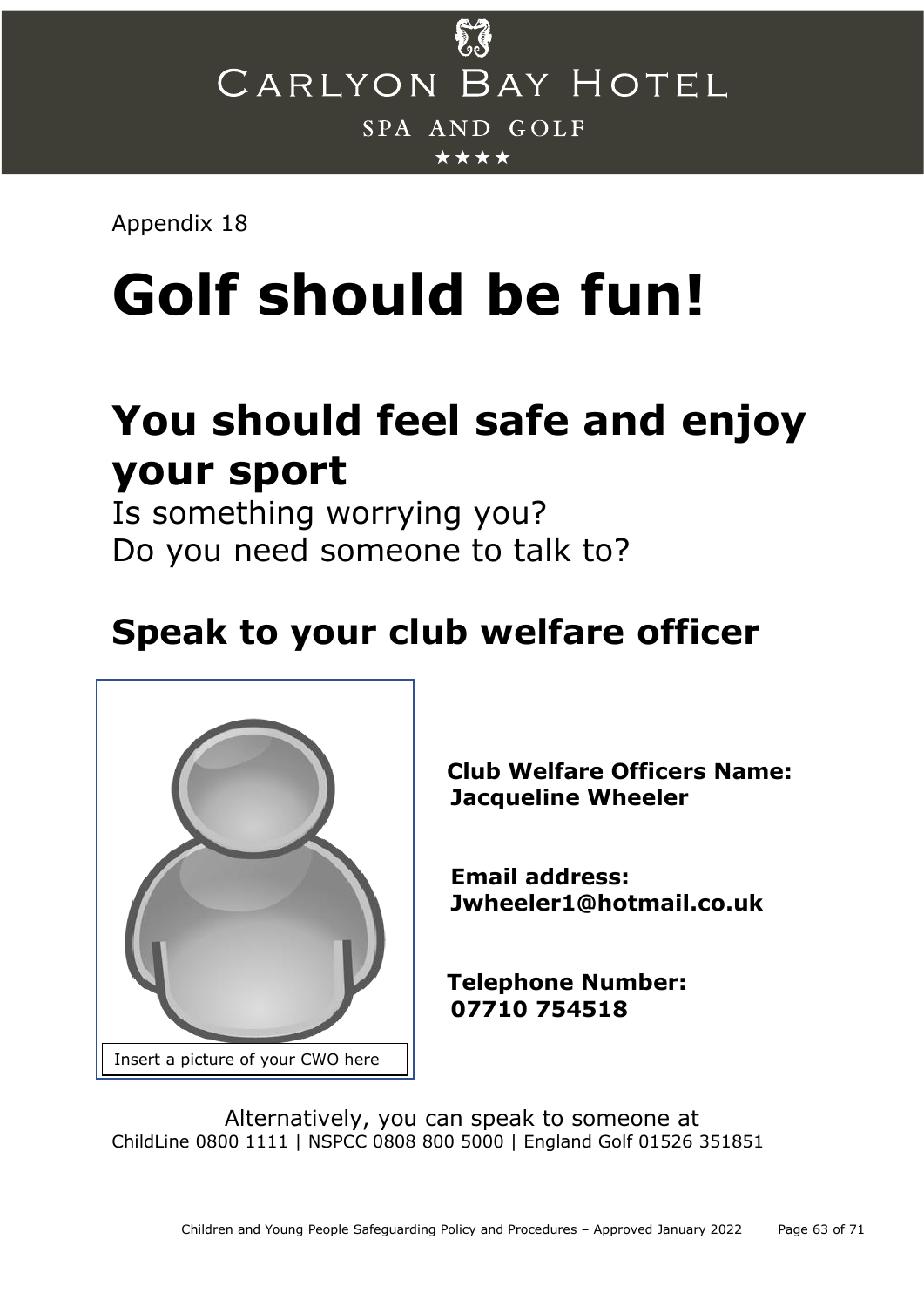

## <span id="page-63-0"></span>Appendix 19

## **Safeguarding Children and Young People – A Short Guide for Club Members**

The Carlyon Bay Golf Club is committed to ensure that the sport of golf is one within which children and young people involved can thrive and flourish in a safe environment and that all children, young people and adults at risk have a fun, safe and positive experience when playing golf.

The Carlyon Bay Golf Club is an affiliated member of England Golf and follows the England Golf Safeguarding Children and Young People Policy and procedures.

You might be thinking "**What has safeguarding got to do with me?"**

Government guidance makes it clear that 'Safeguarding is everyone's responsibility'.

Anyone who has a negative experience of sport at a young age is less likely to become a regular long-term participant. It's important for the future of your club and the sport as a whole that children and young people have an enjoyable experience.

## **All club members have a part to play in making that happen.**

All adults should contribute to the club meeting its overall duty of care, be aware of our club's safeguarding policy, and know what to do if they are concerned about a young person.

The Carlyon Bay Golf Club asks our members to

## • **Familiarise yourself with The Carlyon Bay Golf Club Safeguarding Policy.**

*The full copy of T*he Carlyon Bay Golf Club *Safeguarding Children and Young People Policy is available on our website* <https://carlyonbay.com/golf/>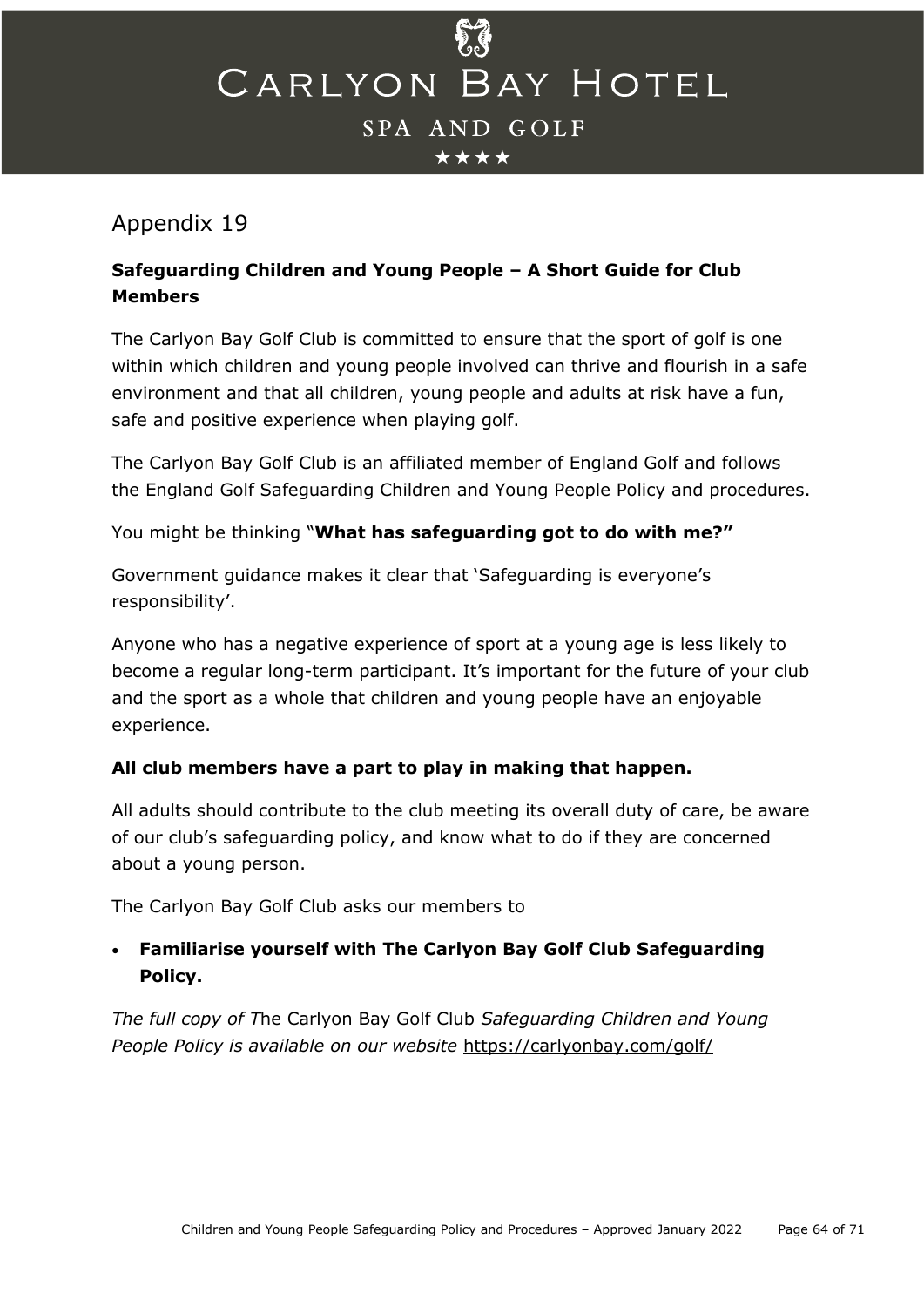

#### \*\*\*\*

- In particular familiarise yourself with: *(Golf Clubs can add relevant information from their Safeguarding Policy in each section)*
	- **1. The Carlyon Bay Golf Club Codes of Conduct**
	- **2. Anti-Bullying Policy**
	- **3. Transport Policy**
	- **4. Changing Room Policy**
	- **5. Photography, Videoing and the use of Social Media Policies**

#### **What should I do if I'm concerned about a child or young person?**

A concern may involve the behaviour of an adult towards a child at the club, or something that has happened to the child outside the club.

Children and young people may confide in adults they trust, in a place where they feel comfortable.

An allegation may range from verbal bullying, to inappropriate contact online, to neglect or emotional abuse, to physical or sexual abuse.

If you are concerned about a child, it is not your responsibility to investigate further, but it is your responsibility to act on your concerns and share them.

Pass the information to Club Welfare Officer who will follow the club's Safeguarding procedures.

Name: Jacqueline Wheeler

Email Address: jwheeler1@hotmail.co.uk

Telephone Number: 07710 754518

If you believe the child is at immediate risk of harm, call the Police.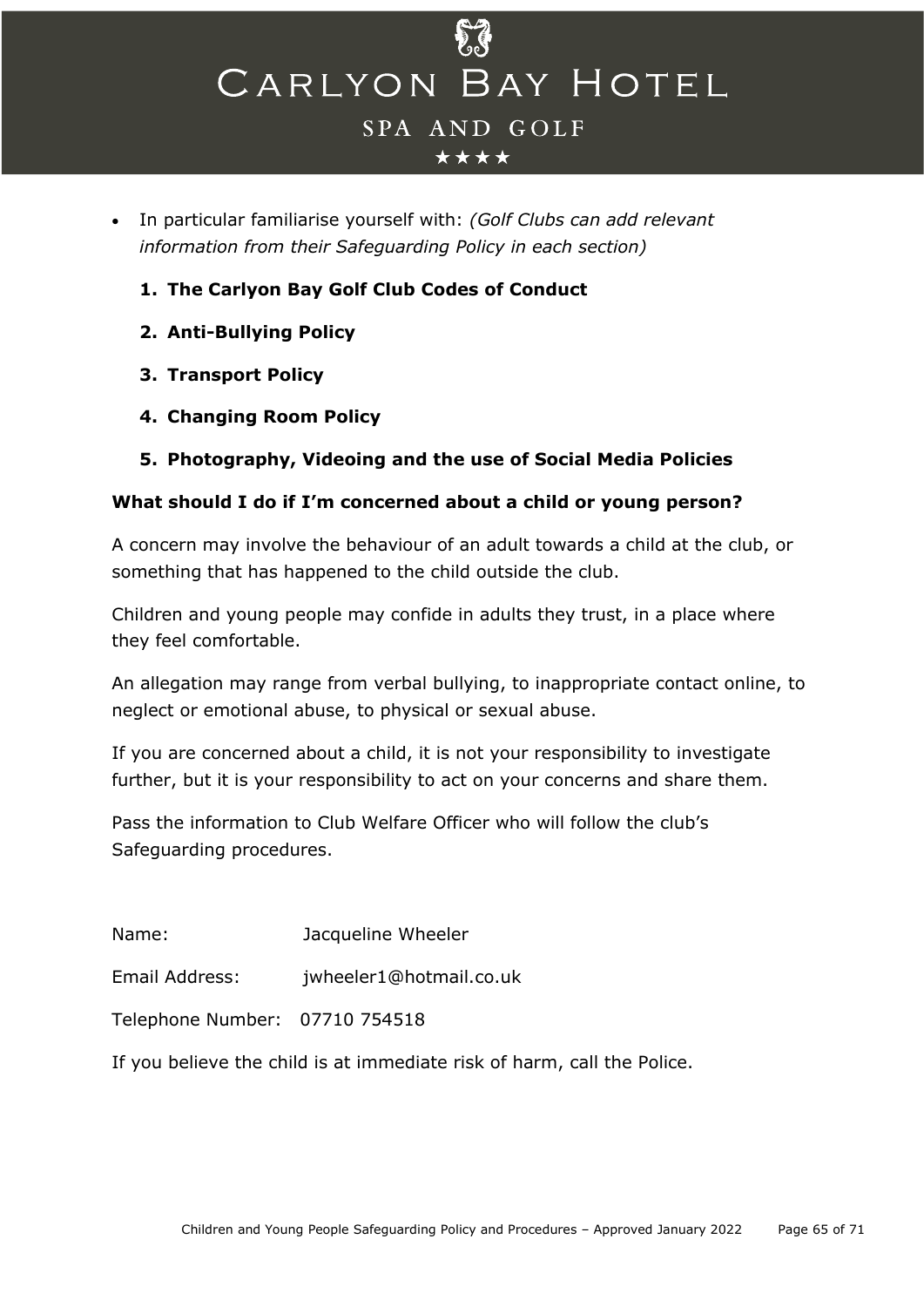## <span id="page-65-0"></span>Appendix 20

## **Photography Policy**

Whilst The Carlyon Bay Golf Club does not seek to prohibit those with a legitimate interest in filming or photographing children participating in sporting activities it recognises that such activity should take place within an appropriate policy framework.

This policy applies at any Carlyon Bay Golf Club event at which children under the age of 18 are participating.

## **Policy**

The Carlyon Bay Golf Club policy is as follows;

The welfare of children taking part in golf is paramount.

Children and their parents/carers and/or the Carlyon Bay Golf Club should have control over the images taken of children at Carlyon Bay Golf Club events.

The golfing activity should not be misused purely for the purpose of obtaining images of children.

Images should not be sexual or exploitative in nature or open to misinterpretation and misuse.

The identity of children in a published image should be protected so as not to make the children vulnerable. (If the name of an individual golfer is published with their photograph to celebrate an achievement other personal contact details should never accompany the picture).

## **Procedure**

## **Official/professional photographers and those using 'professional' equipment**

The Carlyon Bay Golf Club requires that anyone wishing to take photographic or video images, at any Carlyon Bay Golf Club event at which children under the age of 18 are participating, in an official or professional capacity or using 'professional' camera or video equipment registers their details with the Carlyon Bay Golf Club Championship Office. This must be done before carrying out any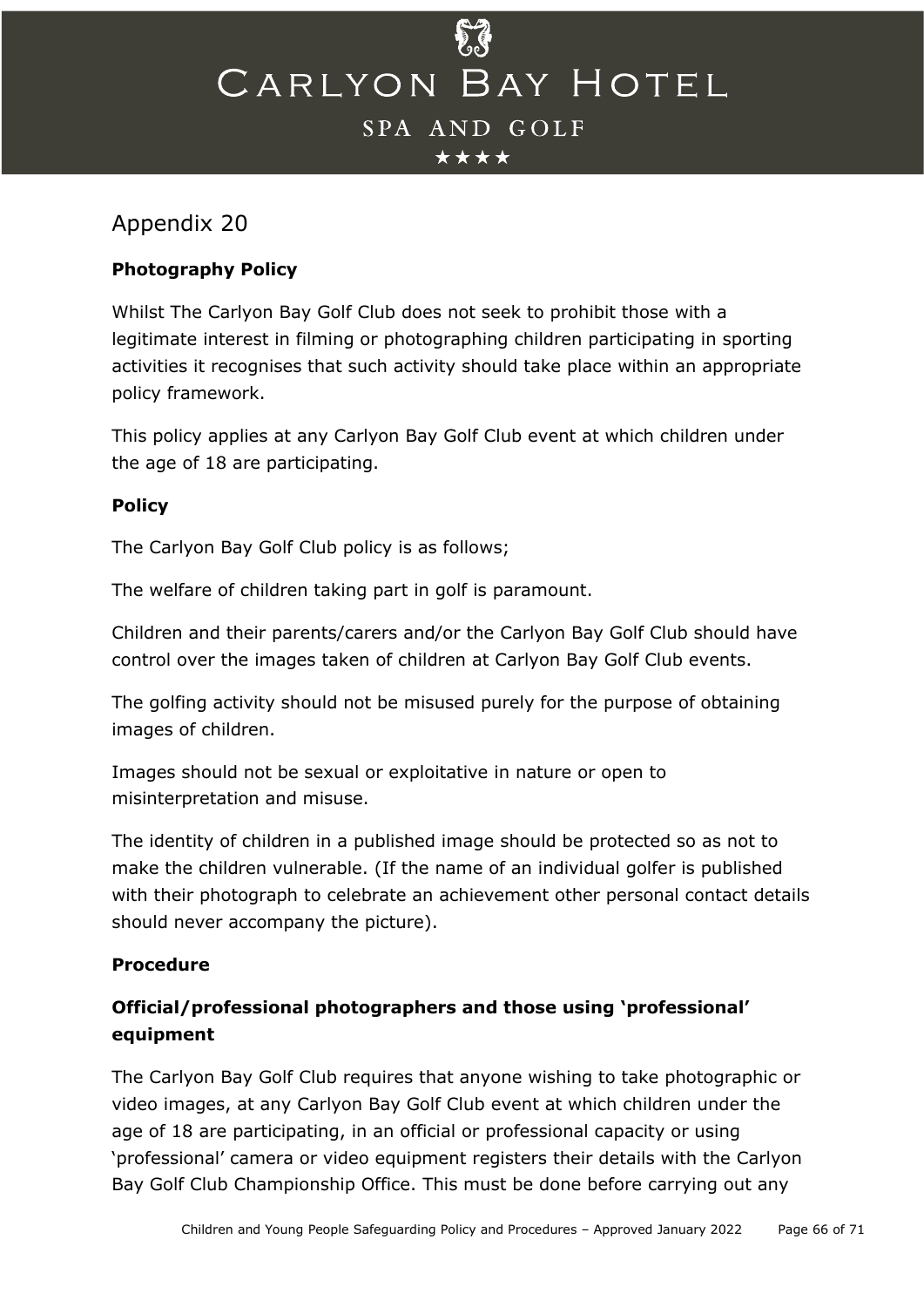

such activity on the golf course (including the practice ground) or surrounding area or in the clubhouse.

Once registered an identification label will be issued as confirmation of registration. Anyone found using photographic or video equipment without an appropriate identification label will be questioned.

The Carlyon Bay Golf Club reserves the right to refuse to grant permission to take photographic or video images if it sees fit.

Photographers must obtain consent from parents to take and use their child's image.

## **Parents/carers/family members of competitors**

Parents, carers and family members taking occasional informal photographs with mobile devices of their own child, ward or family member at a Carlyon Bay Golf Club event do not need to register their details with the Carlyon Bay Golf Club.

If such photographs include other children (eg at a prize presentation) they should not be publicly displayed or published on social media unless the prior permission of the parents/carers of all the children in the photographs has been obtained.

#### **Concerns**

If competitors or parents have any concerns they should raise them by contacting The Carlyon Bay Golf Club Championship Office immediately.

The Carlyon Bay Golf Club will notify the relevant authorities should it have any doubts as to the authenticity of any individual taking photographs.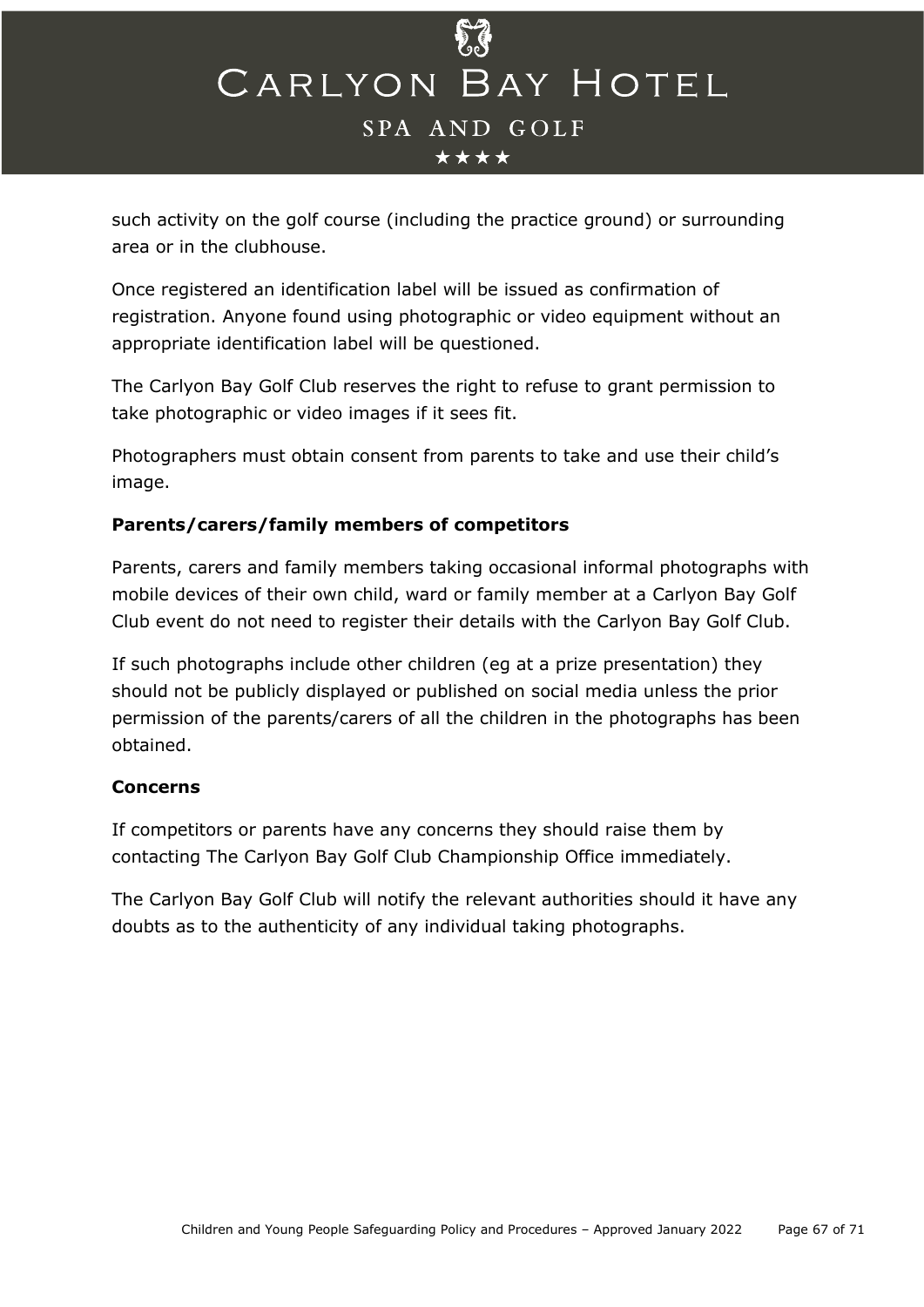#### \*\*\*\*

## <span id="page-67-0"></span>Appendix 21

## **Anti-bullying policy**

## **The Carlyon Bay Golf Club will:**

- recognise its duty of care and responsibility to safeguard all participants from harm
- promote and implement this anti-bullying policy in addition to our safeguarding policy and procedures
- seek to ensure that bullying behaviour is not accepted or condoned
- require all members of The Carlyon Bay Golf Club to be given information about, and sign up to, this policy
- take action to investigate and respond to any alleged incidents of bullying
- encourage and facilitate children and young people to play an active part in developing and adopting a code of conduct to address bullying
- ensure that staff, volunteers and coaches are given access to information, guidance and/or training on bullying.

## **Each participant, coach, volunteer or official will:**

- respect every child's need for, and rights to, a play environment where safety, security, praise, recognition and opportunity for taking responsibility are available
- respect the feelings and views of others
- recognise that everyone is important and that our differences make each of us special and should be valued
- show appreciation of others by acknowledging individual qualities, contributions and progress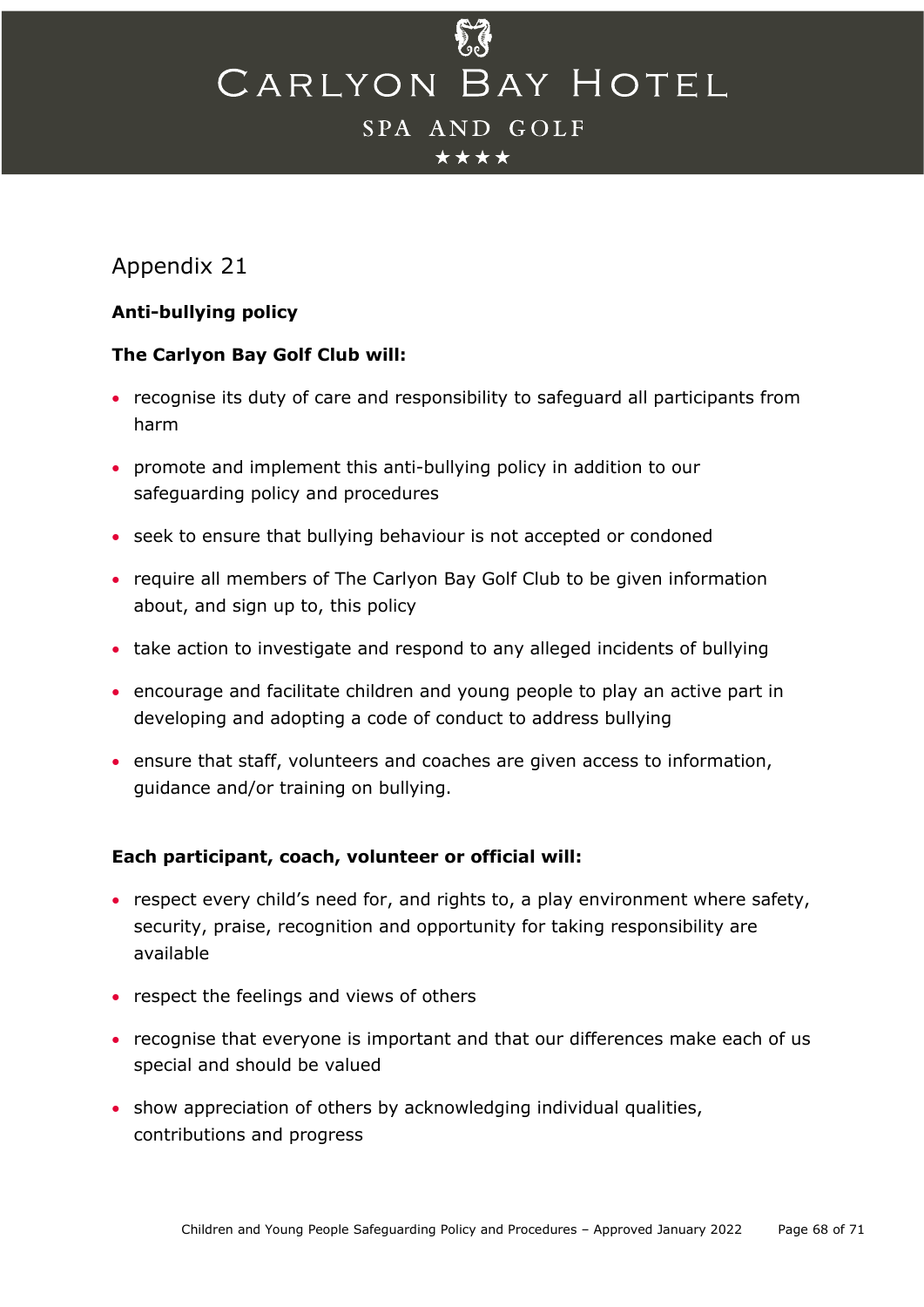

- be committed to the early identification of bullying, and prompt and collective action to deal with it
- ensure safety by having rules and practices carefully explained and displayed for all to see
- report incidents of bullying they see by doing nothing you are condoning bullying.

#### **Bullying**

- all forms of bullying will be addressed
- everybody in The Carlyon Bay Golf Club has a responsibility to work together to stop bullying
- bullying can include online as well as offline behaviour
- bullying can include:
	- physical pushing, kicking, hitting, pinching etc.
	- name calling, sarcasm, spreading rumours, persistent teasing and emotional torment through ridicule, humiliation or the continual ignoring of individuals
	- posting of derogatory or abusive comments, videos or images on social network sites
	- racial taunts, graffiti, gestures, sectarianism sexual comments, suggestions or behaviour
	- unwanted physical contact
- children with a disability, from ethnic minorities, young people who are gay or lesbian, or those with learning difficulties are more vulnerable to this form of abuse and are more likely to be targeted.

## **Support to the child**

• children should know who will listen to and support them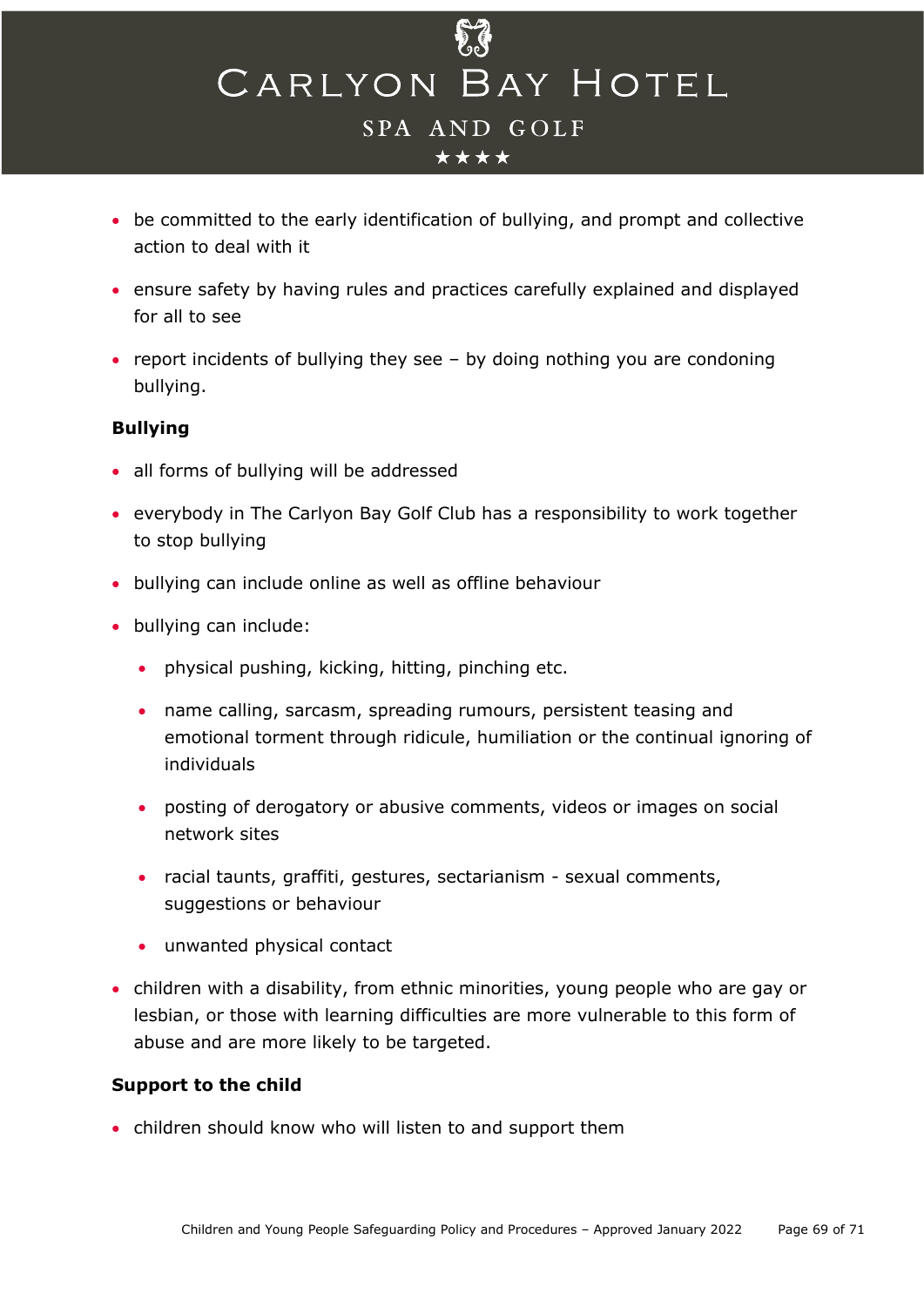

- systems should be established to open the door to children wishing to talk about bullying or any other issue that affects them
- potential barriers to talking (including those associated with a child's disability or impairment) need to be identified and addressed at the outset to enable children to approach adults for help
- children should have access to helpline numbers
- anyone who reports an incident of bullying will be listened to carefully and be supported
- any reported incident of bullying will be investigated objectively and will involve listening carefully to all those involved
- children being bullied will be supported and assistance given to uphold their right to play and live in a safe environment which allows their healthy development
- those who bully will be supported and encouraged to stop bullying
- sanctions for those bullying others that involve long periods of isolation, or which diminish and make individuals look or feel foolish in front of others, will be avoided.

## **Support to the parents/carers**

- parents/carers to be advised on The Carlyon Bay Golf Club bullying policy and practice
- any incident of bullying will be discussed with the child's parents/carers
- parents/carers will be consulted on action to be taken (for both victim and bully) and agreements made as to what action should be taken
- information and advice on coping with bullying will be made available
- support should be offered to the parents/carers including information on other agencies or support lines.